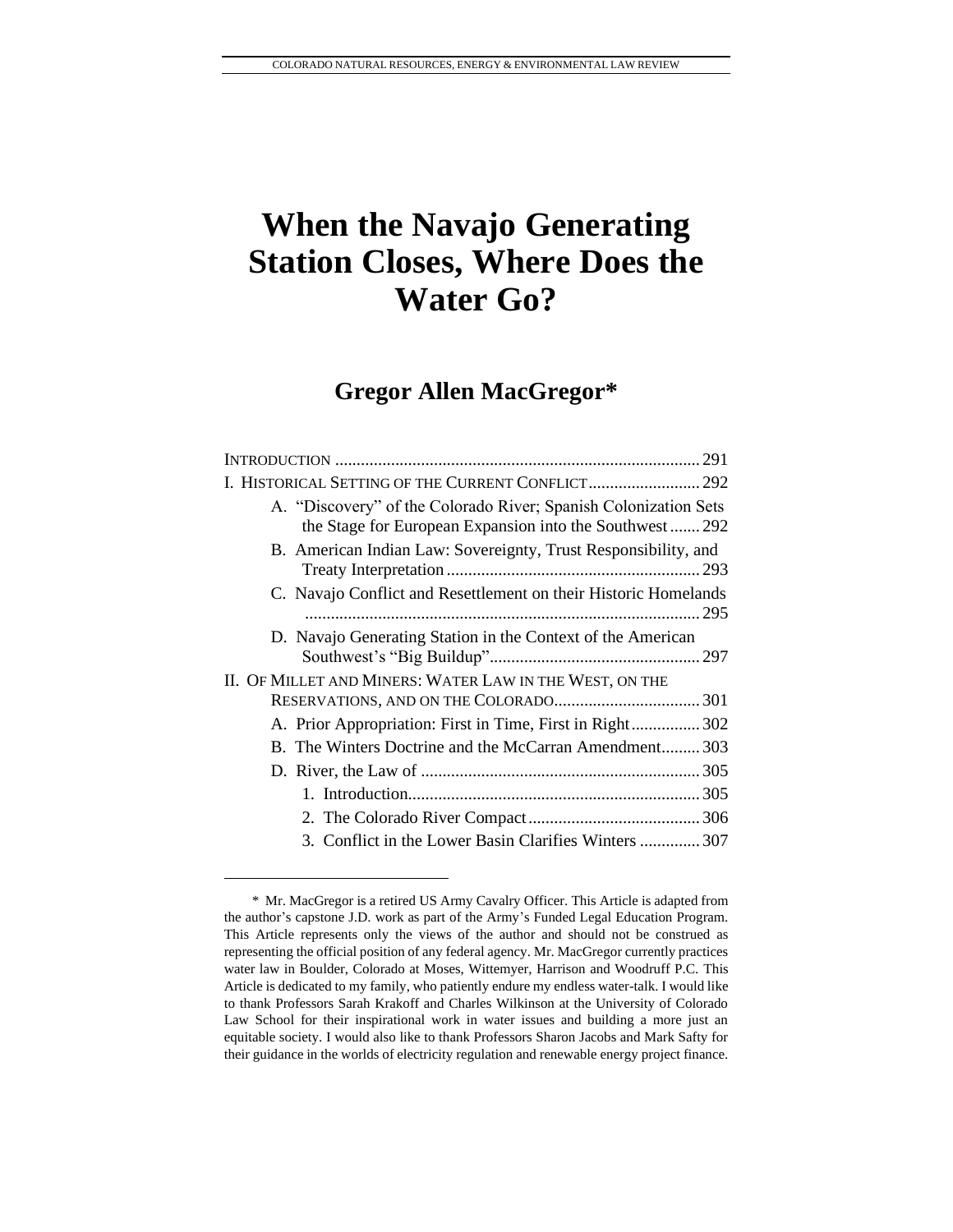| 290                                                      | Colo. Nat. Resources, Energy & Envtl. L. Rev. [Vol. 31:2]     |  |  |
|----------------------------------------------------------|---------------------------------------------------------------|--|--|
| 4. Harmony and Oversight in the Upper Basin Provides NGS |                                                               |  |  |
|                                                          |                                                               |  |  |
|                                                          |                                                               |  |  |
|                                                          |                                                               |  |  |
|                                                          |                                                               |  |  |
|                                                          | III. REASONS TO SETTLE NAVAJO CLAIMS TO NGS WATER  319        |  |  |
|                                                          | A. NGS Water Should be Available to the Navajo319             |  |  |
|                                                          | B. Water and Uncertainty in Winters Litigation  321           |  |  |
|                                                          |                                                               |  |  |
|                                                          |                                                               |  |  |
|                                                          |                                                               |  |  |
|                                                          |                                                               |  |  |
|                                                          | A. Water Could Be Used for Solar Redevelopment of NGS  326    |  |  |
|                                                          |                                                               |  |  |
|                                                          |                                                               |  |  |
|                                                          | <b>EPILOGUE NAVAJO GENERATING STATION: AN OPPORTUNITY FOR</b> |  |  |
|                                                          | <b>RENEWABLE ENERGY PROJECT FINANCE331</b>                    |  |  |
|                                                          |                                                               |  |  |
|                                                          | A. Navajo Culture and Energy Development 332                  |  |  |
|                                                          |                                                               |  |  |
|                                                          |                                                               |  |  |
|                                                          |                                                               |  |  |
|                                                          | C. Requirements Particular to Indian Lands 336                |  |  |
|                                                          |                                                               |  |  |
|                                                          | III. PROJECT DEVELOPMENT THROUGH THE SAFTY MODEL: OVERVIEW    |  |  |
|                                                          |                                                               |  |  |
|                                                          |                                                               |  |  |
|                                                          |                                                               |  |  |
|                                                          | IV. ADVANTAGES OF THE NGS SITE FOR PROJECT DEVELOPERS  343    |  |  |
|                                                          |                                                               |  |  |
|                                                          | B. Resource Density, Site Control, and Access 344             |  |  |
|                                                          |                                                               |  |  |
|                                                          |                                                               |  |  |
|                                                          |                                                               |  |  |
|                                                          |                                                               |  |  |
|                                                          |                                                               |  |  |
|                                                          |                                                               |  |  |
|                                                          | I. Warranties: Consultants and Advisory Agreements 349        |  |  |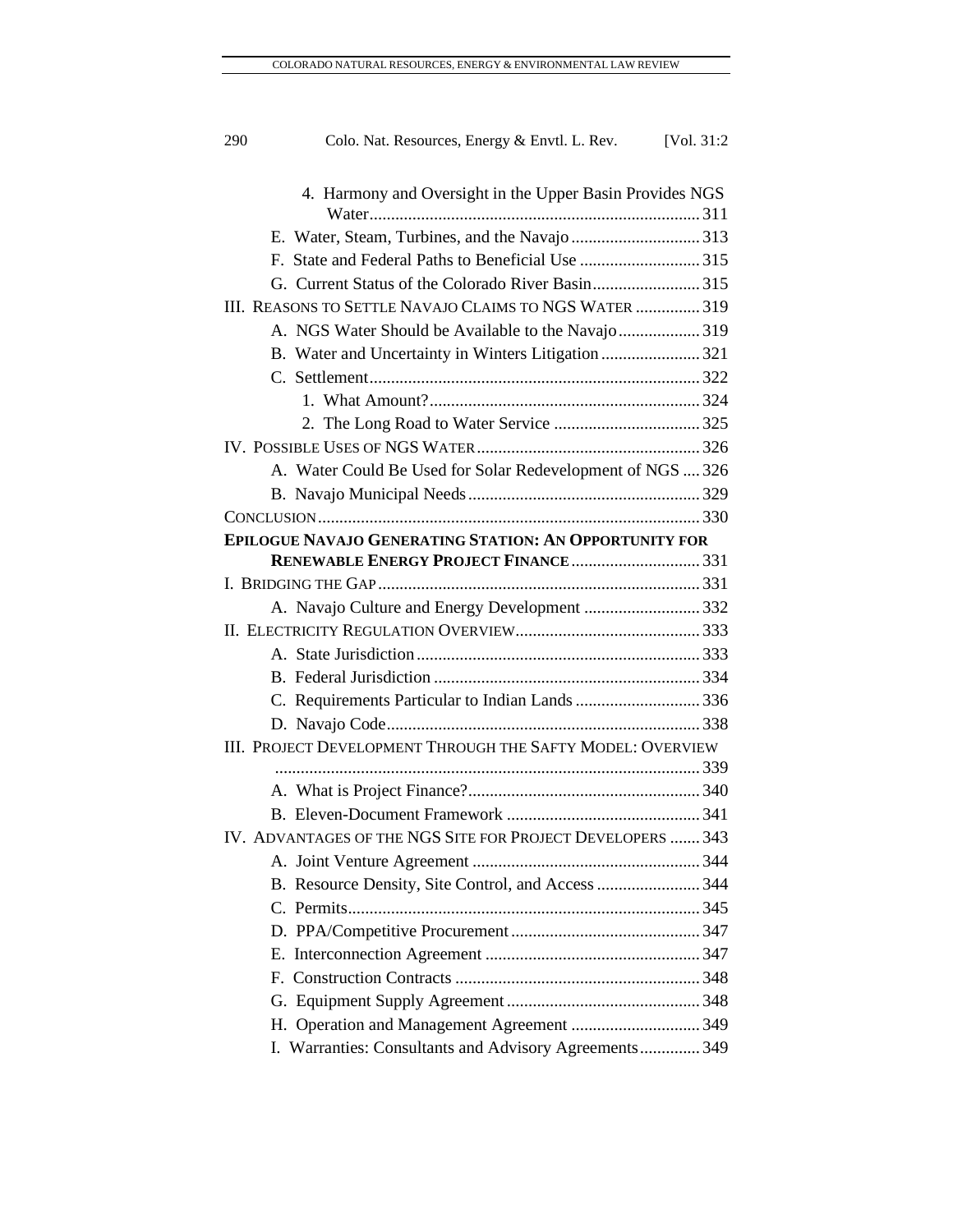| 2020] | When the Navajo Generating Station Closes | 291 |
|-------|-------------------------------------------|-----|
|       |                                           |     |
|       |                                           |     |

J. Financing Agreements........................................................... 349 V. RENEWABLE ENERGY, THE MORE IMMEDIATE OPPORTUNITY ....... 350

### INTRODUCTION

In December 2019, the Navajo Generating Station ("NGS") outside of Page, Arizona closed after nearly fifty years of operation. Commentary has focused on whether a new utility interest, or the Navajo Tribe itself, would take over operation of the plant. This Article, however, will examine what will happen to the 34,100 acre-feet of water used by the plant once the steam turbines stop spinning. The complex history of the generating station, the law of the Colorado River concerning its water use, and the stressed drought conditions of the entire Colorado River Basin will create a contentious environment for reallocating the water. However, each of these factors indicate that the Navajo Nation has the superior claim to new uses of this water. Allowing the Navajo to use the NGS's allocation of water will permit the Nation to develop alternative industries to replace the jobs and revenues lost after the NGS shuttered, and more importantly, increase domestic water service to the forty percent of households on the reservation which lack running water.

To support the Navajo Nation's claim to the NGS water, this Article will first examine the historical setting of the current conflict. The history of European and American expansion into the Southwest explains how the Navajo came to stand in the middle of major conflicts over water resources and industrial expansion of the surrounding region. Second, an examination of water law in the West, concerning Indian Reservations, and the particularly complex administration of the Colorado River will be necessary to understand why resolution of Indian water claims are so difficult to resolve. Third, this Article will argue that a settlement agreement between the Navajo, federal, and Arizona state governments will be beneficial for each party. The Navajo will need to seek funding to put a right to the water to use as part of a settlement agreement while the federal and state governments will each be interested in maintaining the status quo on the Colorado River. Finally, this Article will suggest that a water settlement could lead to the redevelopment of the NGS site for solar power production and to increase domestic water services on the Navajo Nation reservation. Though the circumstances are complex, both the law and equity suggest the simple solution of allocating all or a portion of NGS's 34,100 acre-feet for Navajo use.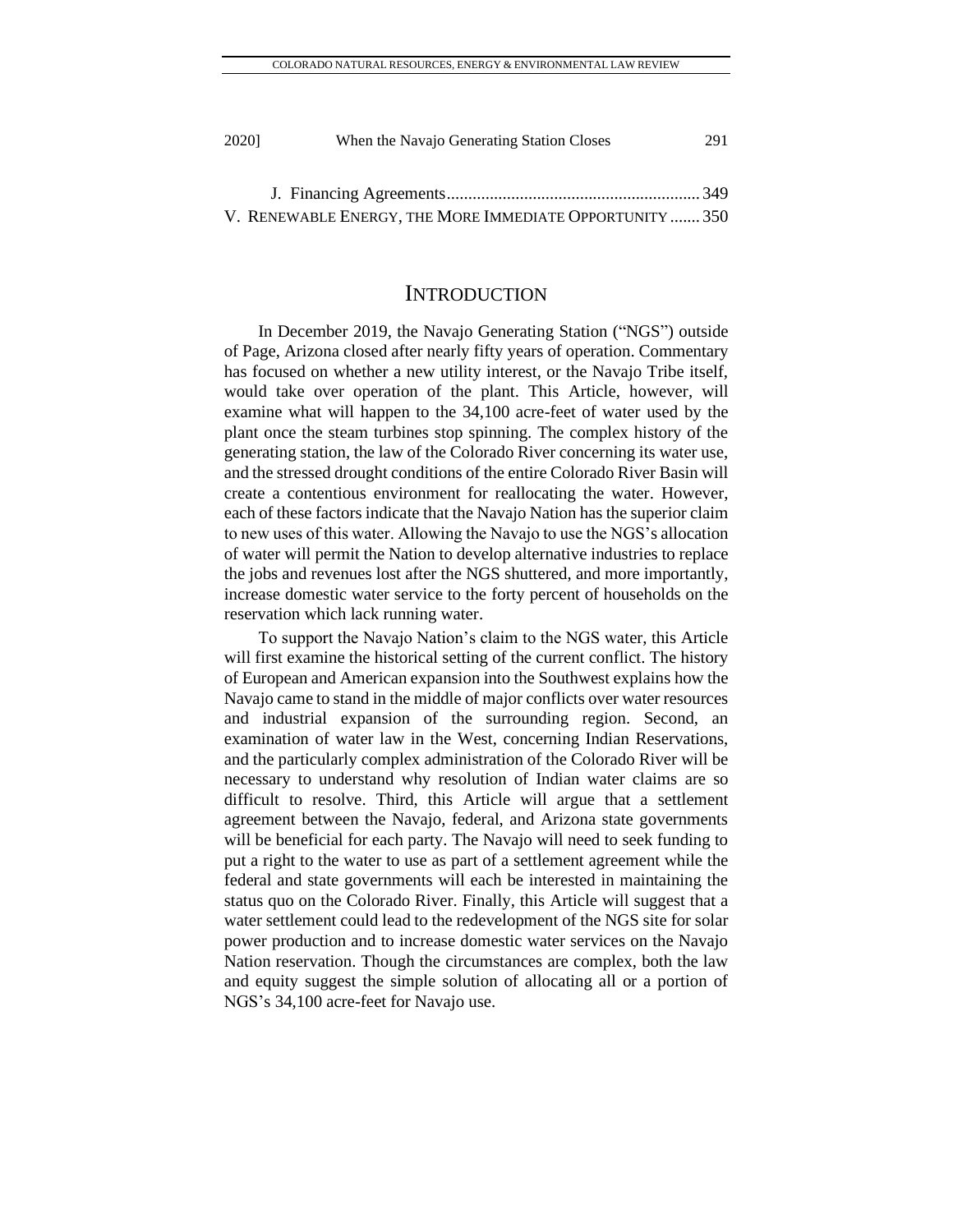# I. HISTORICAL SETTING OF THE CURRENT CONFLICT

# *A. "Discovery" of the Colorado River; Spanish Colonization Sets the Stage for European Expansion into the Southwest*

Nearly one hundred years before the English established the Jamestown Colony, Don Francisco de Coronado mounted his horse and led the first European expedition into the American Southwest.<sup>1</sup> Departing Mexico in 1539, his expedition was seeking Cibola, the seven fabled cities of gold north of Spain's holdings in the New World. Coronado failed to secure the illusory treasure, but made contact with various Hohokamdescended people, including the Hopi, and traveled the landscapes from present-day Arizona to Texas before returning south.<sup>2</sup> While with the Hopi, Coronado dispatched Lopez de Cardenas to inspect a large canyon and river to the north. $3$  Led to the precipice by Hopi guides, Cardenas and his men camped on the south rim of the Grand Canyon for several days, attempting to find a route to the water below. The lightest and most agile men of Cardenas's group failed to descend more than a third of the depth of the canyon.<sup>4</sup> The scouting party returned to the expedition as the first Europeans to discover the Colorado River in 1540.<sup>5</sup> Hundreds of years passed before European-American settlers were able to influence the river far below, but the effects of European contact with Native Americans were almost immediate.

Horses from Coronado's expedition escaped and were captured by the Plains tribes. The Apache, Comanche, and others began to develop extensive horse-warrior cultures as their ranges increased with the new form of locomotion.<sup>6</sup> Spaniards continued to launch exploratory and settlement expeditions from Mexico, seeking to "civilize" the Indians they encountered through Catholic indoctrination and European agricultural practices.<sup>7</sup> Trade between the Pueblo Tribes of present-day New Mexico

<sup>1</sup> MARC REISNER, CADILLAC DESERT: THE AMERICAN WEST AND ITS DISAPPEARING WATER 15 (Pimlico 2001).

<sup>2</sup> *Id.* at 16.

<sup>3</sup> CHARLES WILKINSON, FIRE ON THE PLATEAU 98 (2nd ed. 2004) [hereinafter FIRE ON THE PLATEAU].

<sup>4</sup> *Id.* at 99.

<sup>5</sup> *Id.*

<sup>6</sup> REISNER, *supra* note 1, at 17.

<sup>7</sup> Harold Carey Jr., *The Spanish and the Navajo*, NAVAJO PEOPLE CULTURE & HISTORY (Apr. 15, 2014)[, http://navajopeople.org/blog/the-spanish-and-the-navajo/;](http://navajopeople.org/blog/the-spanish-and-the-navajo/) for an excellent fictional treatment of this process and period *see* WILLA CATHER, DEATH COMES FOR THE ARCHBISHOP (1927).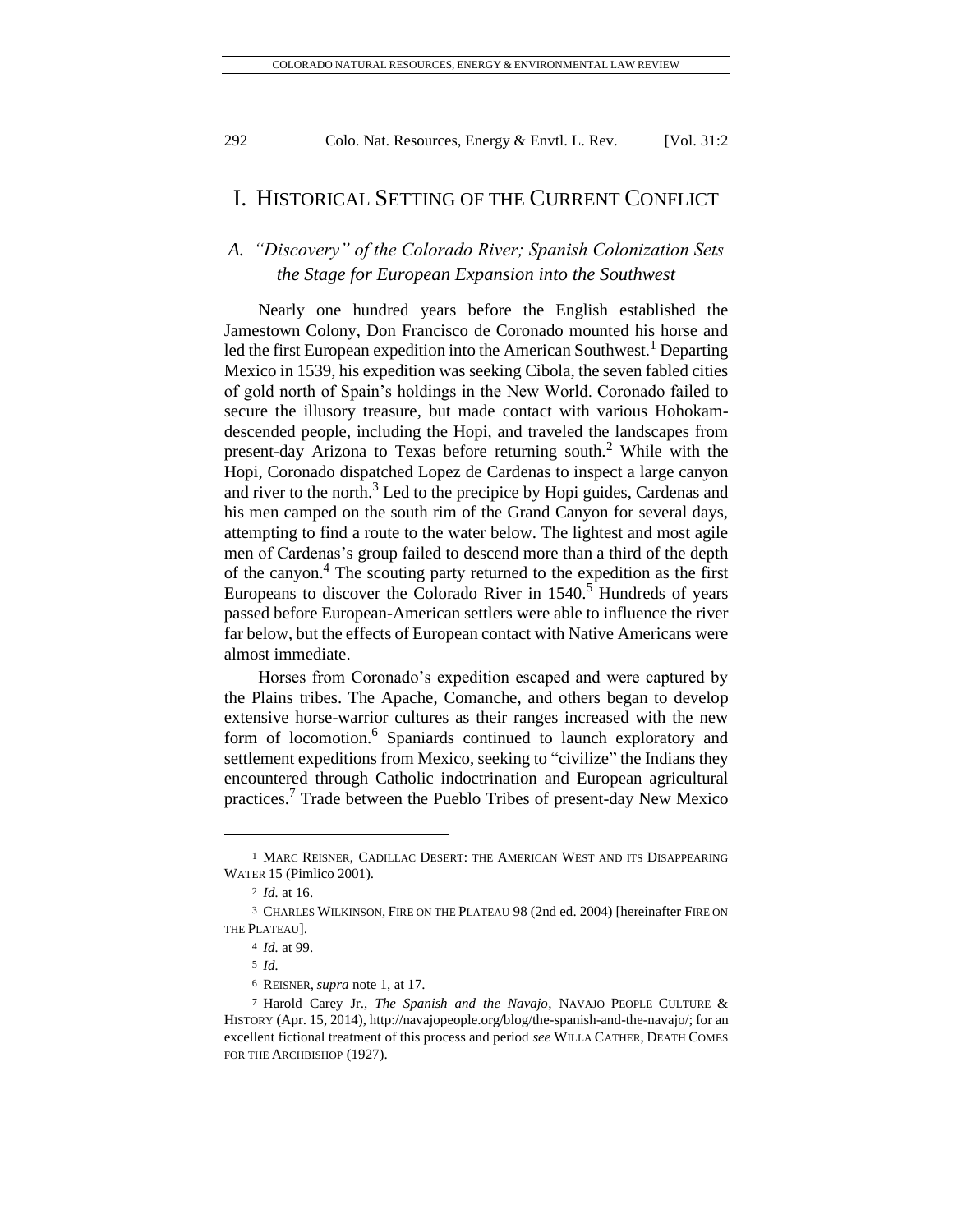and the Spanish spread European stock and goods across the region. By 1598 the Navajo in their Four Corners home had obtained sheep, cattle, and horses from the Pueblo peoples of present-day New Mexico.<sup>8</sup> Peace and conflict alternated as tribes cycled through periods of expulsion, trade, and raiding with the Spanish and Mexican settlers of the region.<sup>9</sup> Unlike other tribes whose historic homelands were closer to seats of power in Mexico, the Navajo remained free from European political and religious control until the Treaty of Guadalupe Hidalgo ceded the region to the United States in 1848.<sup>10</sup>

# *B. American Indian Law: Sovereignty, Trust Responsibility, and Treaty Interpretation*

Nearly two thousand miles away from the conflict and colonization of New Mexico, the fledgling United States was developing its own relationship with tribes on the eastern coast of the continent. By the time the United States gained authority over the Southwest in 1848, the federal government had developed a comprehensive legal framework for war, land transfer, and reservation establishment with Native Americans. Through the early 1830s, the United States recognized Native Americans as sovereign nations which could sign treaties with the government.<sup>11</sup> These treaties defined the geographic, military, and trade boundaries between the states and tribes to the exclusion of other colonial powers. Though the government signed treaties with tribes, Americans also believed that they were endowed with the "rights of the conqueror," permitting aggressive acts against "inferior" indigenous people.<sup>12</sup> These rights established superior claims of title to the lands wrested from the Native Americans.<sup>13</sup> Competing interpretations of legal doctrine on the national level, as well as disputes over the role of federal and state governments in Native American affairs, led to the first of three foundational Indian law decisions in 1823: *Johnson v. M'Intosh*. 14

Under *Johnson*, native tribes could retain land for their use, but the Court recognized that the United States, as the successor of interest to Great Britain, would have "absolute ultimate title . . . which title the

<sup>8</sup> Carey Jr., *supra* note 7.

<sup>9</sup> *Id.* 

<sup>10</sup> *Id.*

<sup>11</sup> Monte Mills, *Why Indian Country? An Introduction to the Indian Law Landscape*, ROCKY MOUNTAIN MIN. L. FOUND., Sept. 2017, at 1–4.

<sup>12</sup> *Id.*

<sup>13</sup> *Id.*

<sup>14</sup> Johnson v. M'Intosh, 21 U.S. 543 (1823); Mills, *supra* note 11, at 1–6.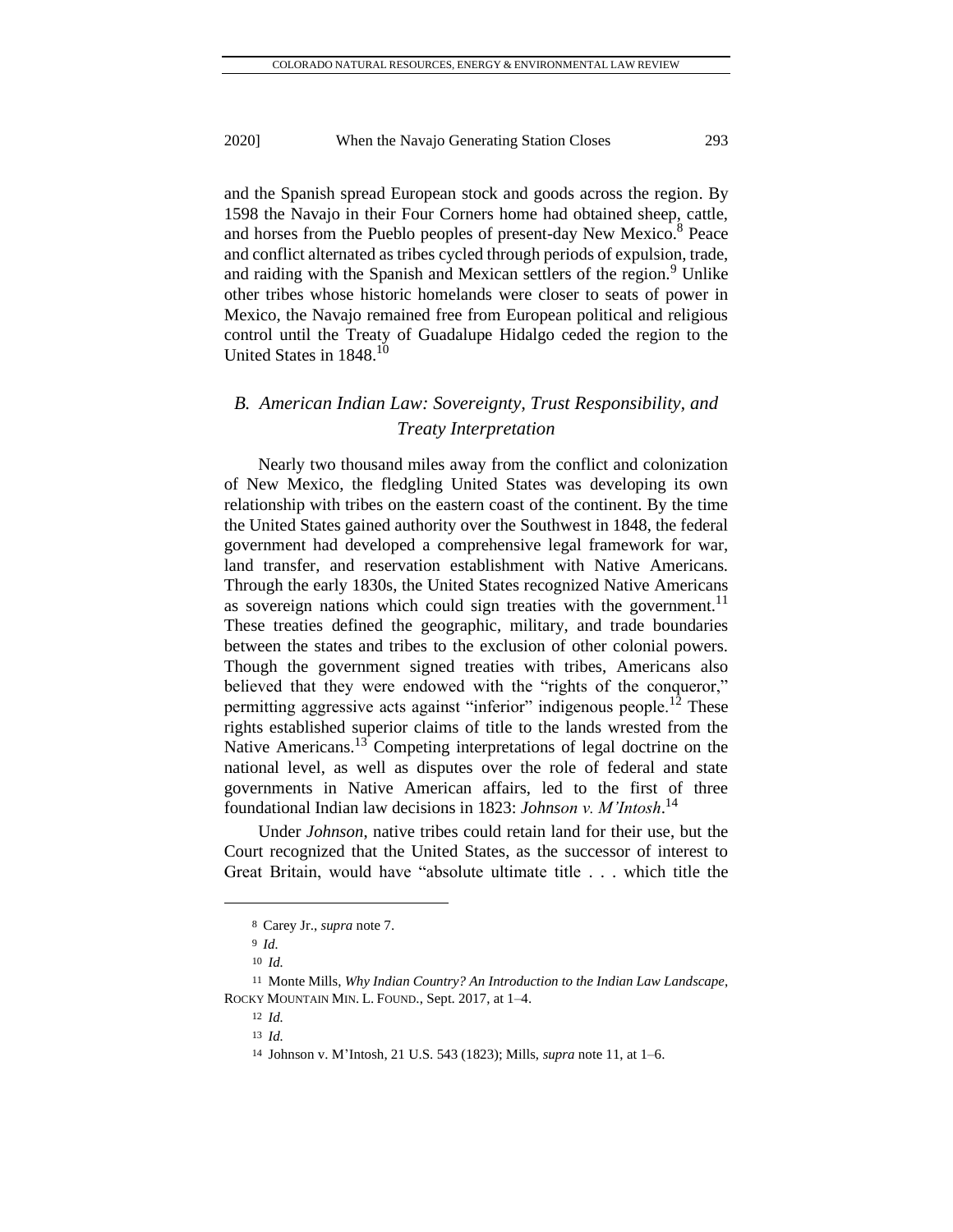discoverers possessed the exclusive right of acquiring."<sup>15</sup> In 1831 and 1832, the Supreme Court addressed the state of Georgia's attempt to eliminate the Cherokee Nation's political boundaries in *Cherokee Nation v. Georgia*. <sup>16</sup> Chief Justice Marshall decided the Supreme Court could exercise original jurisdiction because the controversy centered around treaties between the Cherokee Nation and the United States, which had placed the Tribe under the protection of the federal government.<sup>17</sup> Rather than a full sovereign, the treaties had made the Tribe a "domestic, dependent nation . . . in a state of pupilage," a description that still guides the trust responsibilities of the federal government today.<sup>18</sup>

After *Cherokee Nation*, the state of Georgia attempted to impose its laws within the boundaries of the reservation, a decision which spurred the case *Worcester v. Georgia*. <sup>19</sup> The Court's analysis again focused on the provisions of the treaties between the United States and the Cherokee Nation. The treaties, as supreme law under the United States constitution, could not be interfered with by the states.<sup>20</sup> Together *Johnson*, *Cherokee Nation*, and *Worcester* established the fundamentals of Indian law: tribal sovereignty, the federal trust responsibility, and the centrality of treaties to resolving controversies arising from Indian affairs. $2<sup>1</sup>$ 

Rather than settling the Indian question, these cases did not prevent the federal government from pursuing a policy of removal. Tribes were relocated from their homelands to successive reservations west of continuous American settlement.<sup>22</sup> These relocations were often accompanied by renegotiation with tribes, or factions within tribes, to open their lands to settlement and to move tribal members to less-valuable lands. The cycle continued through the mid-nineteenth century as the government attempted to limit conflict between tribes and settlers looking to exploit native lands.<sup>23</sup> When treaties and promises were ineffective, the military was deployed to forcibly remove Native Americans. In 1871, Congress purported to end the practice of making treaties with tribes. $^{24}$ However, legislation and executive orders continued to be used for

<sup>15</sup> *Johnson*, 21 U.S. at 592.

<sup>16</sup> Cherokee Nation v. Georgia, 30 U.S. 1 (1831).

<sup>17</sup> Mills, *supra* note 11, at 1–6.

<sup>18</sup> *Cherokee Nation*, 30 U.S. at 13.

<sup>19</sup> Worcester v. Georgia, 31 U.S. 515 (1832).

<sup>20</sup> *Id.* at 559–60.

<sup>21</sup> Mills, *supra* note 11, at 1–7.

<sup>22</sup> *Id.*

<sup>23</sup> *Id.*

<sup>24</sup> *Id.* at 1–8.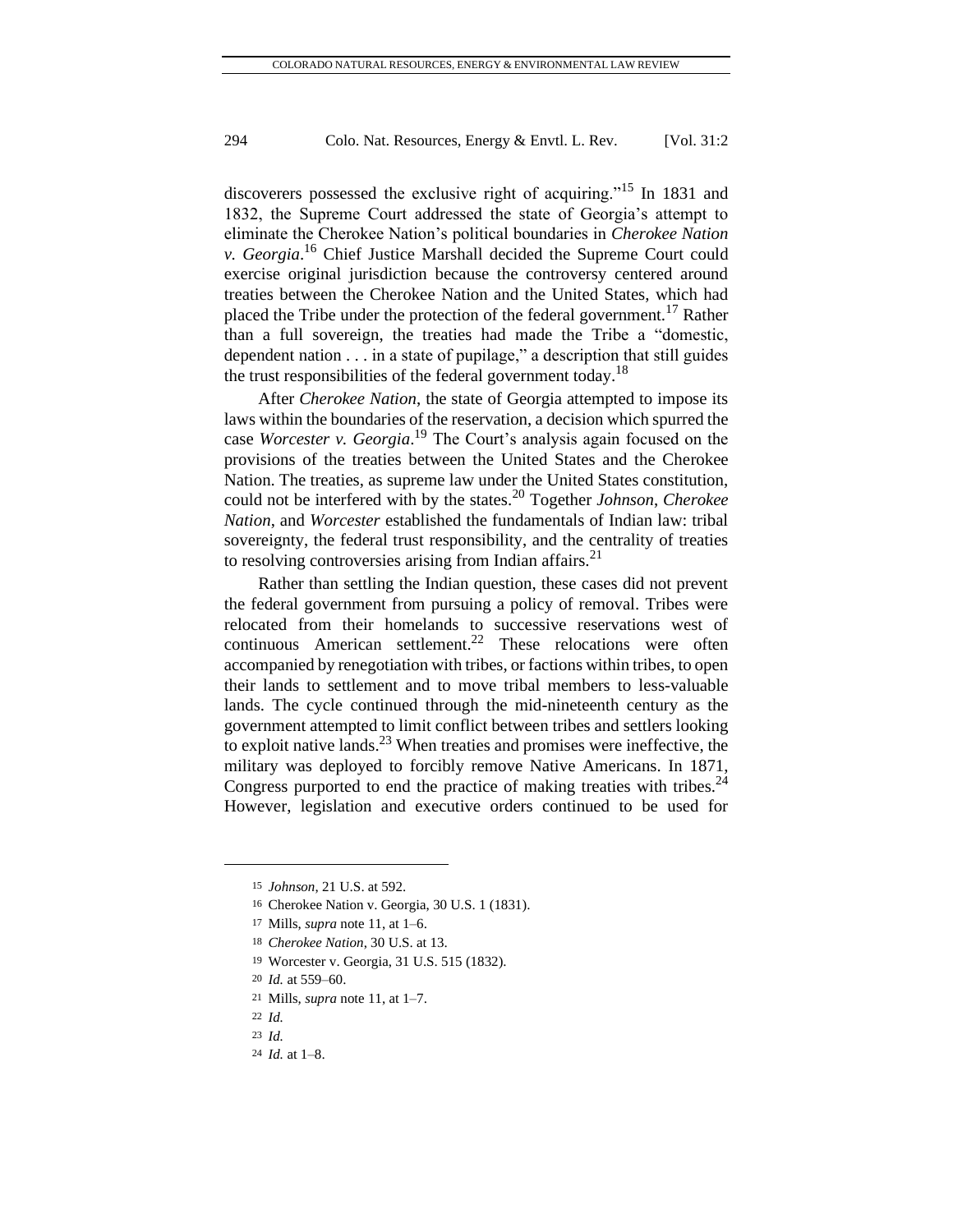military reasons, to settle tribes, and to modify reservations and reservation rights.

#### *C. Navajo Conflict and Resettlement on their Historic Homelands*

The Republic of Mexico ceded its territory in the Southwest to the United States via the Treaty of Guadalupe Hidalgo of 1848 at the conclusion of the Mexican-American War. <sup>25</sup> Mexican settlers on the ceded lands had the option of either returning to Mexico within the year, or becoming American citizens with a guarantee that their property rights and existing land grants would be honored.<sup>26</sup> The United States also inherited a number of conflicts in the Southwest which would continue through the late nineteenth century.<sup>27</sup> Puebloan and formerly Mexican residents of the new American territory quickly requested that the United States stop the Navajo from raiding their settlements, precipitating the Navajo Wars. After years of fighting, Colonel Kit Carson brought these wars to a close in 1863 through a combined campaign against the Navajo and Mescalero Apache.<sup>28</sup> Continuous war, the disruption of agriculture, and the onset of winter forced many Navajo to surrender to the American forces at the Canyon de Chelly in northeastern Arizona. <sup>29</sup> Having capitulated in their historic homelands, they were forced to march several hundred miles to their imprisonment at the Basque Redondo in New Mexico. The march was difficult, and conditions were exacerbated by the conduct of the soldiers escorting the Navajo to their new prison. Those Navajo who resisted were physically abused or shot, women who gave birth on the trail were given no time to rest, and the young and old were hard-pressed to keep pace. $30$ 

Four years after the Navajo were relocated to Basque Redondo, President Johnson approved an act to establish peace with all hostile Native Americans of the Great Plains to clear the way for American expansion and settlement across the West.<sup>31</sup> The Commission of Indian

28 *Id.*

<sup>25</sup> Will Davidson & Julia Guarino, *The Hallett Decrees and Acequia Water Rights Administration on Rio Culebra in Colorado*, 26COLO. NAT. RESOURCES ENERGY & ENVTL. L. REV. 219, 226 (2015).

<sup>26</sup> *Id.*

<sup>27</sup> Mathew J. Krogman, *Navajo Wars*, *in* THE ENCYCLOPEDIA OF NORTH AMERICAN INDIAN WARS, 1607-1890: A POLITICAL, SOCIAL, AND MILITARY HISTORY, 555–56 (Spencer Tucker et. al. eds., Vol. I, 2011).

<sup>29</sup> PETER IVERSON, THE NAVAJO 35 (2009).

<sup>30</sup> *Id.*

<sup>31</sup> WILLIAM TECUMSEH SHERMAN, MEMOIRS OF GENERAL W.T. SHERMAN 781–83 (Michael Fellman ed., Penguin Books 2000).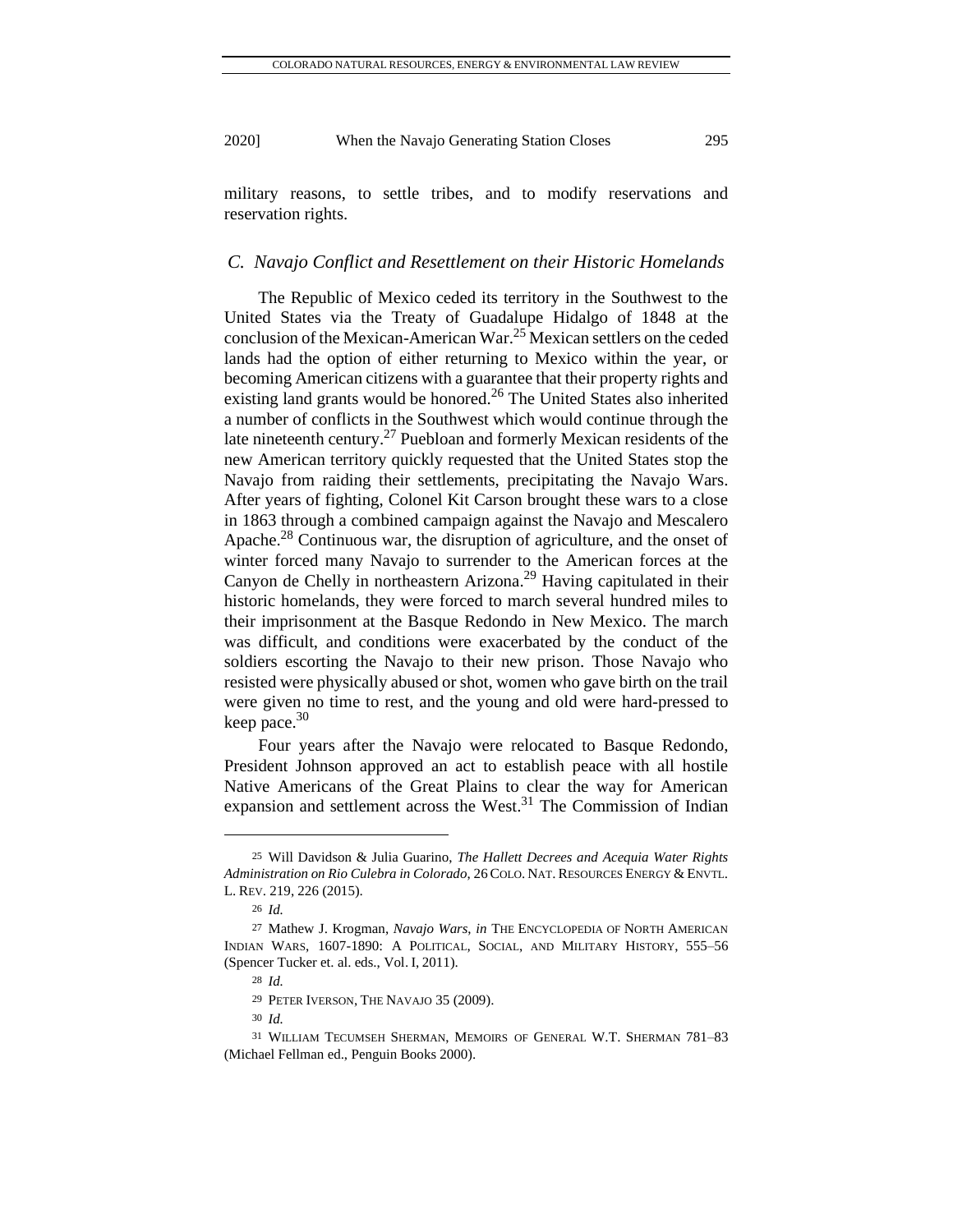Affairs was joined by military officers appointed by the president to negotiate peace treaties with tribes then at war with the United States. $32$ Lieutenant General Sherman was dispatched to Fort Sumner as part of this general peace process to negotiate with the Navajo. On May 28, 1868, Chief Barbancito delivered an impassioned speech to General Sherman, asking that the Navajo be allowed to return to their homeland. $33$  Canyon de Chelly was beautiful and made for the Navajo people, he argued, while the lands of the Basque Redondo recoiled from the people, providing no medicine, forage for animals, fuel for fire, or crops to sustain the people.<sup>34</sup> "Before I am sick or older, I want to go see the place I was born . . . I am speaking to you General Sherman, as if you were a holy spirit. I wish you would tell me when you are going to take us to our own country. We do not want to go right or left, but straight back to our own land."<sup>35</sup> Recognizing that the Navajo would not accept being sent east to the Indian Territory in present-day Oklahoma, the commissioners resolved to return the Navajo their homelands.<sup>36</sup> On June 1, 1868, Barboncito and the other Headmen of the Navajo Tribe concluded a treaty with Lieutenant General Sherman and Commissioner Samul Tappan.<sup>37</sup>

Article I of the treaty stated that war between the Navajo Nation and the United States would cease and provided for the punishment of white and non-white criminals on tribal lands. Article II set aside the initial reservation for the Navajo, encompassing the site of old Fort Defiance and the entirety of the Canyon de Chelly, for the "use and occupation of the Navajo Tribe of Indians, and for such other friendly tribes or individual Indians as from time to time they may be willing, with the consent of the United States to admit among them."<sup>38</sup> Articles III through VIII established the Navajo agency, provided for the distribution of lands for agricultural use on the new reservation, provision of agricultural implements, establishment of schools, and ten years of annuity in goods.<sup>39</sup> The lengthy treatment of agricultural concerns in the treaty is important when considering what water rights the Tribe should ultimately hold in conjunction with their land holdings. Article IX required the Navajo to relinquish title to all lands outside of the reservation but allowed them to

<sup>32</sup> *Id.*

<sup>33</sup> IVERSON, *supra* note 29, at 38; LAWRENCE D. SUNDBERG, DINETAH: AN EARLY HISTORY OF THE NAVAJO PEOPLE 86–87 (1995).

<sup>34</sup> *Id.*

<sup>35</sup> *Id.*

<sup>36</sup> SHERMAN, *supra* note 31, at 783.

<sup>37</sup> Treaty Between the United States of America and the Navajo Tribe of Indians, Navajo-US, Jun. 1, 1868, 15 Stat. 667.

<sup>38</sup> *Id.*

<sup>39</sup> *Id.*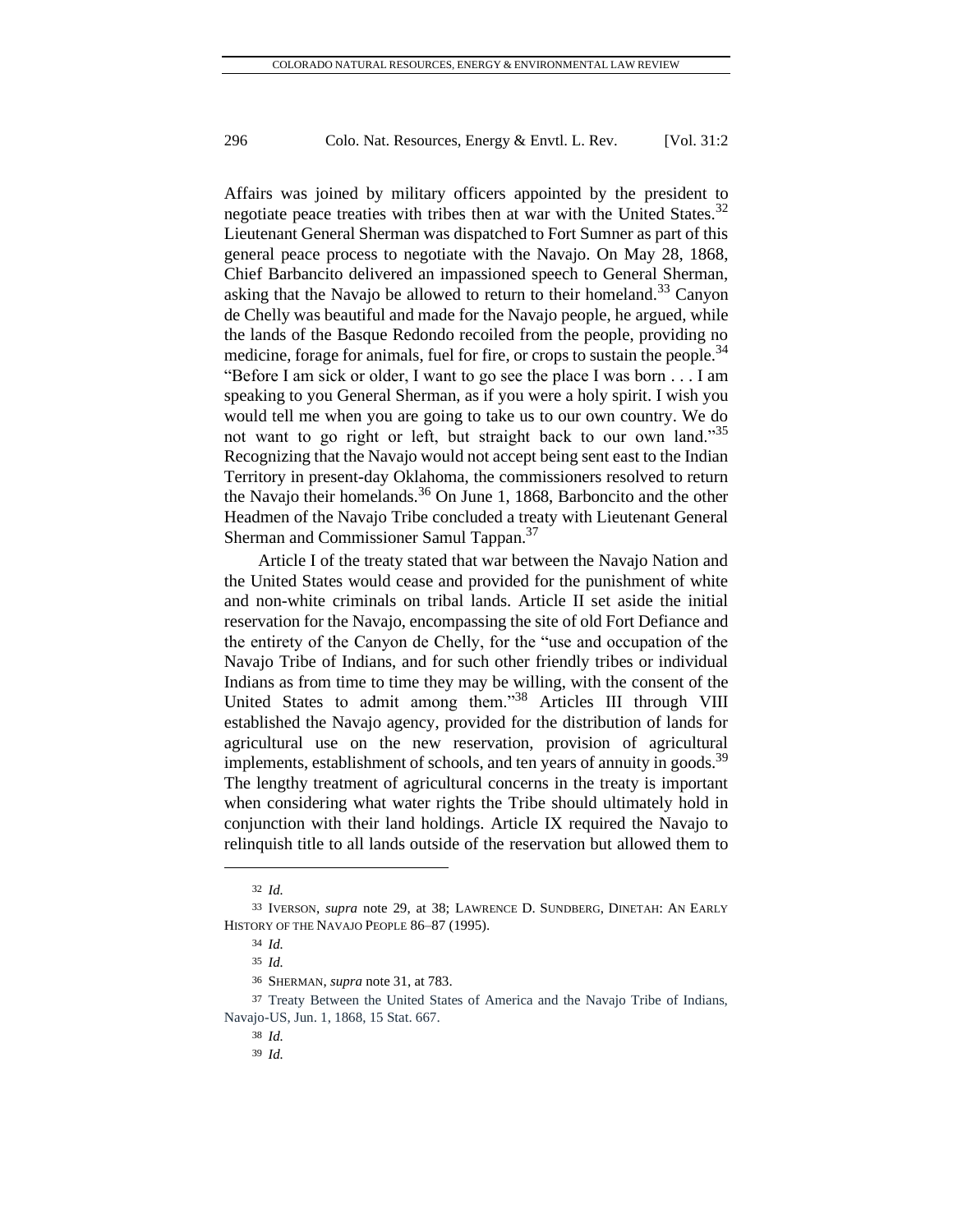retain hunting rights to those grounds. Articles X through XIII provided that the Tribe could not cede any part of the new reservation without a three-quarter vote and set out the terms for the transportation of the Tribe to the newly formed reservation.<sup>40</sup>

Having been reestablished on a portion of their historic homeland, the Navajo were able to persuade the government to make additional grants of land to the Tribe by executive order over the next sixty years.<sup>41</sup> This was possible because the arid region had been largely neglected by American settlers. By the end of the 1800s, the Navajo Nation largely included the Upper Basin portion of Arizona after three executive orders added over 3 million acres to their original reservation.<sup>42</sup> These grants set the stage for the Navajo Nation's involvement in the region's burgeoning growth, which was fueled by coal deposits on and water resources flowing through the reservation's boundaries.

# *D. Navajo Generating Station in the Context of the American Southwest's "Big Buildup"*

Federal Indian policy shifted away from removal to one of allotment and assimilation in the late nineteenth and early twentieth centuries. By the 1920s the federal government began encouraging the reestablishment of tribal governments, but at the expense of true self-determination and control of tribal resources.<sup>43</sup> Mineral development on tribal lands was exemplary of this lack of control. The federal government opened tribal lands to mineral exploration and development, but negotiated terms for these developments poorly, resulting in the loss of hundreds of millions of dollars in royalty payments.<sup>44</sup> Most of the resulting contracts and leases were very disadvantageous to the tribes, with some examples of blatant unethical conduct. The attorney John Boyden's actions are some of the most notorious. Boyden ostensibly represented the Hopi Tribe while negotiating coal leases but was also secretly employed by Peabody Coal. He ultimately cut a lease and purchase agreement that was highly disadvantageous to the Tribe.<sup>45</sup>

<sup>40</sup> *Id.*

<sup>41</sup> IVERSON, *supra* note 29, at 45.

<sup>42</sup> *Id.*

<sup>43</sup> *See* COHEN'S HANDBOOK OF FEDERAL INDIAN LAW §§ 1.04, 1.05 (Nell Newton et al. eds., 2012 ed., 2012).

<sup>44</sup> Emily Guerin, *Betting on Coal*, HIGH COUNTRY NEWS (Mar. 17, 2014), https://www.hcn.org/issues/46.5/navajo-nation-bets-on-coal.

<sup>45</sup> FIRE ON THE PLATEAU, *supra* note 3, at 169–71.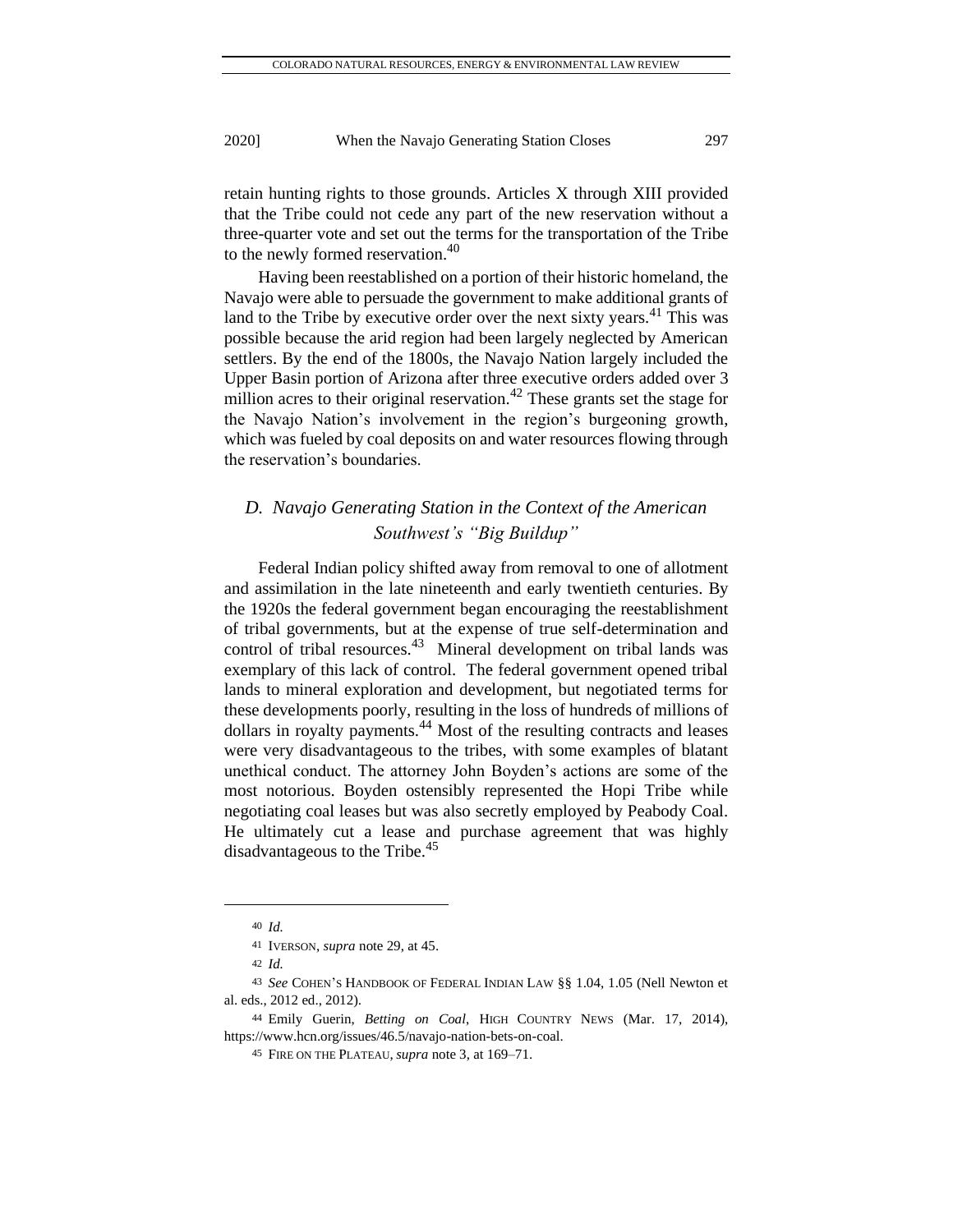Despite not being priced at fair market value, the mines did provide steady payments and jobs to the tribes. Over time, tribes were able to negotiate better terms for leasing their land and resources as their governments and representatives increased in legal sophistication.<sup>46</sup> Between 1963 and 1974, energy development on the Colorado Plateau proceeded at a frenzied pace in a period Professor Charles Wilkinson termed the "Big Buildup."<sup>47</sup> This buildup was the result of increasing demand for electric power in the Southwest, and synergy between federal and tribal policy in the 1950s. In the post-war period, metropolitan preferences in federal policy led to a burgeoning of the cities of the Southwest, like Phoenix, invited by savvy boosterism and local attempts to capture industry.<sup>48</sup> By the end of the 1940s the Bureau of Reclamation, placed in charge of electricity transmission across the region, forecasted electricity shortages even with planned additional hydroelectric dams across the West. Natural gas prices at the time were quite high, leaving the region's three trillion-ton coal reserve as the obvious fuel for this new growth.<sup>49</sup> By the 1950s, influential Arizona Senator Barry Goldwater envisioned tribal energy development as an answer to problems on the reservations; tribal leaders envisioned a modern way of living that included industrial jobs, a strong and solvent tribal government, and "two lights in every Hogan."<sup>50</sup> Navajo Nation Tribal Chairman Paul Jones, at the dedication of the Four Corners Generating Station, explained his vision of new power plants electrifying the Navajo Nation while attracting industries and jobs to the reservation.<sup>51</sup>

NGS—completed a decade after the completion of the Four Corners Generating Station—was the result of California and Arizona's wrangling over the water of the Colorado River and a political compromise between the burgeoning environmental movement and the Bureau of Reclamation. At the tail end of the Bureau's dam-building era, a period stretching from the 1930s to the 1960s, the Western states were in a fight over water and power-development projects. Of those, the Central Arizona Project ("CAP") was one of the largest.<sup>52</sup> CAP was an extremely ambitious proposal—and remains a marvel of engineering—pumping Arizona's allotment of Colorado River water uphill from Lake Havasu to serve the

<sup>46</sup> *Id.*

<sup>47</sup> *Id.*

<sup>48</sup> ANDREW NEEDHAM, POWER LINES: PHOENIX AND THE MAKING OF THE MODERN SOUTHWEST 7, 10 (2014).

<sup>49</sup> *Id.* at 126–27.

<sup>50</sup> *Id.* at 153.

<sup>51</sup> *Id.*

<sup>52</sup> REISNER, *supra* note 1, at 285–91.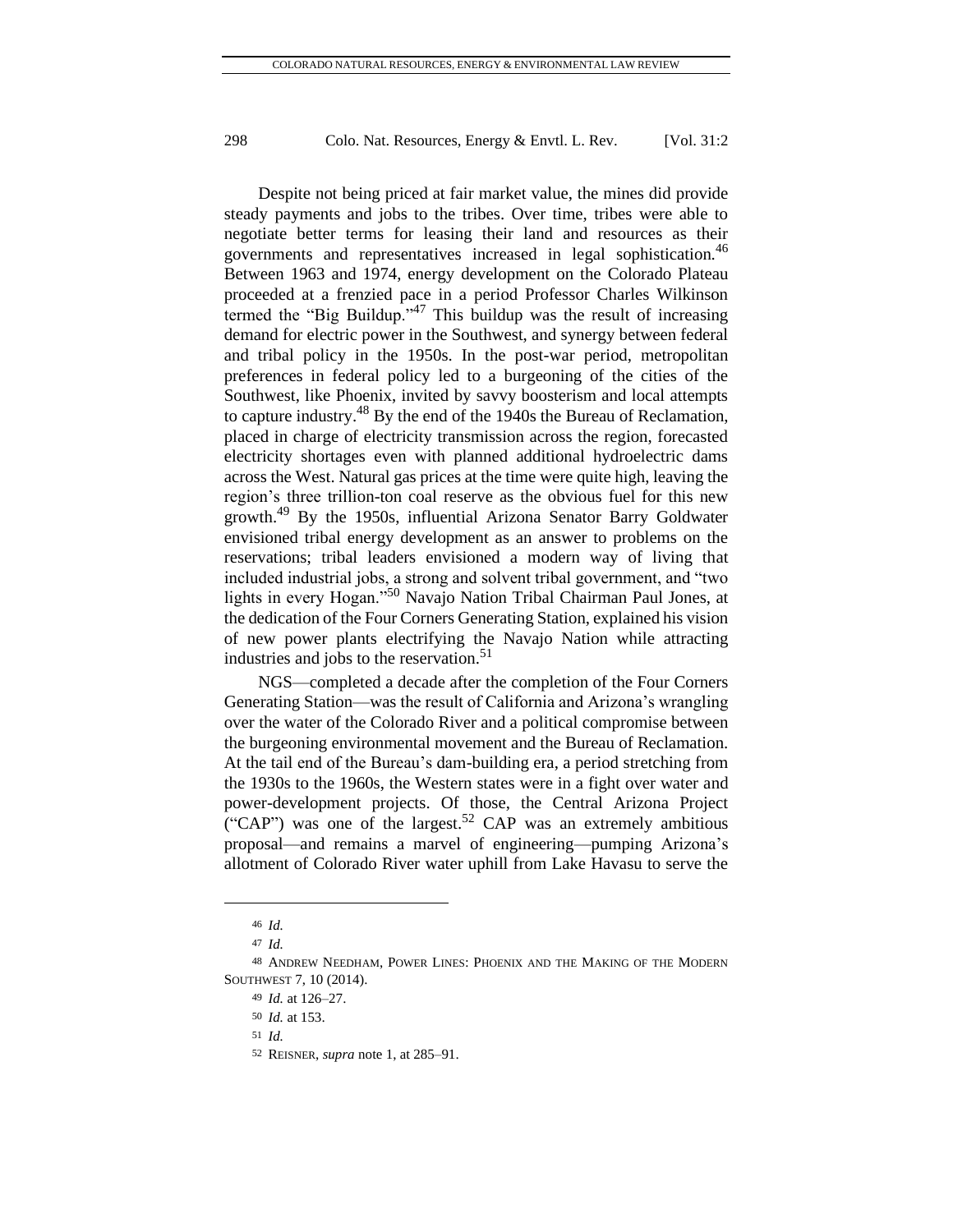needs of Phoenix, Tucson, Indian communities, and agricultural interests.<sup>53</sup> CAP required a massive amount of energy to operate and a significant source of revenue to finance the cost of infrastructure. The Bureau of Reclamation proposed to provide the power and revenue by building two new dams inside of the Grand Canyon, one at Marble Gorge and one at Bridge Canyon.<sup>54</sup> The locations of these dams in the Grand Canyon precipitated a concerted effort by famed conservationist David Brower, the Sierra Club, and other environmentalists to rally public opinion against the projects, forcing the Bureau to table the dams. NGS was the solution which kept dams out of the Grand Canyon, provided additional power to bankroll the CAP infrastructure, and allowed water to flow uphill to Arizona. <sup>55</sup> It also provided the Navajo and Hopi with another set of leases and purchase agreements for land and minerals.

The compromise to build NGS enabled passage of the Colorado River Basin Project Act in 1968, in which Congress authorized the construction of Glen Canyon Dam, CAP, and NGS.<sup>56</sup> Constructed just northeast of Page, Arizona, NGS received its water from pumps in Lake Powell for electricity generation and cooling. The station was connected to the Kayenta Mine on Black Mesa to the east by a dedicated electric railway for fuel.<sup>57</sup> Large municipal power providers in Arizona and California, the federal government, and CAP itself operated the station for nearly fifty years.

Since the NGS began producing power in 1973, major shifts in energy economics and increased environmental scrutiny have fundamentally changed the economics of power generation. Increasingly strict emissions requirements under the Clean Air Act of 1970 and decreasing prices of natural gas-generated electricity on the spot market have pressured the coal power sector. In 2006, Mohave Generating Station in Laughlin, Nevada closed, as did the Black Mesa Mine which provided its fuel.<sup>58</sup> The plant's unique coal slurry supply of fuel, a mixture of pulverized coal and non-renewable groundwater, was transported over 300 miles to the plant where it was dried and fired for generation.<sup>59</sup> In the 1990s, Hopi and Navajo environmental groups challenged the mines' effect of pumping on their aquifer while the Grand Canyon Trust and other

<sup>53</sup> *See id.*

<sup>54</sup> *Id.* at 285.

<sup>55</sup> *Id.* at 290.

<sup>56</sup> *Id.*

<sup>57</sup> *See id.*

<sup>58</sup> Daniel Kraker, *The End of an Era on the Colorado Plateau*, HIGH COUNTRY NEWS (Jan. 23, 2006)[, http://www.hcn.org/issues/314/16040.](http://www.hcn.org/issues/314/16040)

<sup>59</sup> *Id.*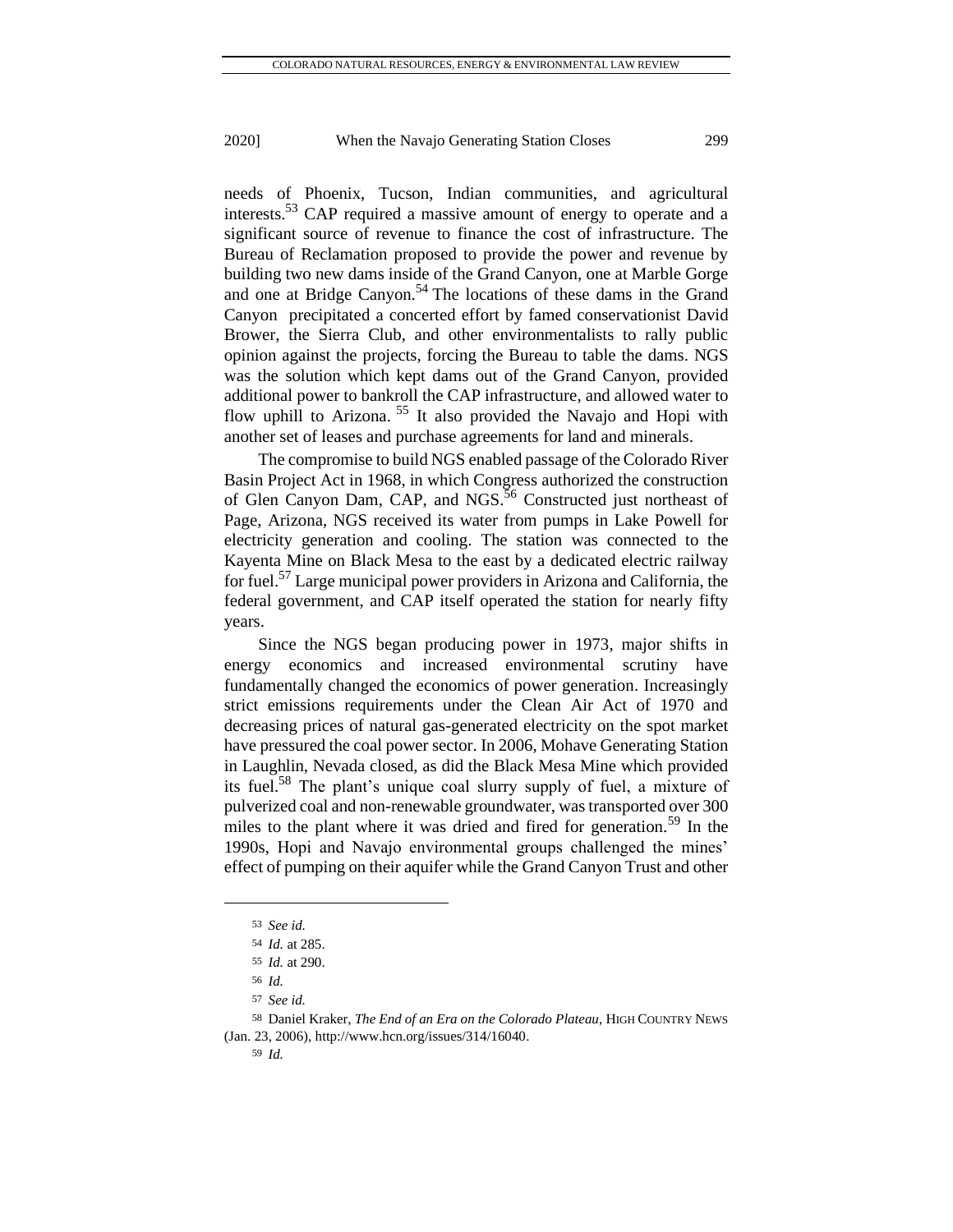groups mobilized against the plant for consistently violating air quality standards.<sup>60</sup> Mohave's operator, Southern California Edison, agreed to retrofit the plant with pollution control systems and find another source of water for the slurry line, but shifting market conditions cut these plans short.<sup>61</sup> In a prescient decision, Edison forecast that natural gas electricity would make the coal station uneconomic to maintain and shuttered the plant rather than pay for the planned retrofit.<sup>62</sup> Ten years later, these very market conditions sparked the beginning of the end for NGS.

In 2015, the four utilities<sup>63</sup> with an ownership stake in NGS voted to cease operations at the end of 2019.<sup>64</sup> The cost of retrofitting the plant with new pollution controls, and the lower price of electricity on the spotmarket driven by natural gas production, made further operation uncompetitive for the owners.<sup>65</sup> Both the Bureau of Reclamation and Peabody Coal, the Kayenta Mine operator which provides fuel to the plant, were unsuccessful in finding new operating partners to replace the utilities in order to extend the life of the plant.<sup>66</sup> CAP alone stood to save \$38.5 million dollars by purchasing power on the open market rather than operating the NGS, demonstrating the significant shift in the economics of power production.<sup>67</sup>

Private firms have expressed an interest in purchasing the NGS only to demur after failing to secure power purchase agreements.<sup>68</sup> A final effort to acquire the plant and mine by the Navajo Transitional Energy

<sup>60</sup> *Id.*

<sup>61</sup> *Id.*

<sup>62</sup> *Id.*

<sup>63</sup> *NGS Owners Move Forward with Decommissioning*, SRP (Feb. 28, 2019), [https:](https://media.srpnet.com/ngs-owners-move-forward-with-decommissioning/) [//media.srpnet.com/ngs-owners-move-forward-with-decommissioning/](https://media.srpnet.com/ngs-owners-move-forward-with-decommissioning/) (the four utilities are the Salt River Project, Arizona Public Service Co., Tucson Electric Power, and NV Energy).

<sup>64</sup> Jonathan Thompson, *What the Navajo Generating Station will Leave Behind,* HIGH COUNTRY NEWS (Mar. 20, 2017), [http://www.hcn.org/issues/49.5/what-the-navajo-genera](http://www.hcn.org/issues/49.5/what-the-navajo-genera%20ting-station-will-leave-behind)  [ting-station-will-leave-behind.](http://www.hcn.org/issues/49.5/what-the-navajo-genera%20ting-station-will-leave-behind)

<sup>65</sup> *Id.*

<sup>66</sup> *See* Ryan Randazzo, *Peabody Seeking Buyer for Troubled Coal Plant*, AZ CENTRAL (Apr. 10, 2017)[, https://www.azcentral.com/story/money/business/energy/2017/](https://www.azcentral.com/story/money/business/energy/2017/%2004/10/peabody-energy-hopes-land-buyer-troubled-navajo-generating-station/100303150/)  [04/10/peabody-energy-hopes-land-buyer-troubled-navajo-generating-station/100303150/.](https://www.azcentral.com/story/money/business/energy/2017/%2004/10/peabody-energy-hopes-land-buyer-troubled-navajo-generating-station/100303150/)

<sup>67</sup> Ryan Randazzo, *Water Users Better Off Without Navajo Plant*, AZCENTRAL (Feb. 16, 2017), [https://www.azcentral.com/story/money/business/energy/2017/02/16/officials](https://www.azcentral.com/story/money/business/energy/2017/02/16/officials-arizona-water-users-better-off-without-navajo-generating-station-coal-plant/98005410/)[arizona-water-users-better-off-without-navajo-generating-station-coal-plant/98005410/.](https://www.azcentral.com/story/money/business/energy/2017/02/16/officials-arizona-water-users-better-off-without-navajo-generating-station-coal-plant/98005410/)

<sup>68</sup> Ryan Randazzo, *Two Buyers are Considering Purchase of Navajo Plant, but Time is Running Out*, AZ CENTRAL (Apr. 29, 2018), [https://www.azcentral.com/story/money](https://www.azcentral.com/story/money%20/business/energy/2018/04/29/two-buyers-considering-purchase-navajo-coal-plant-but-time-running-out/556180002/)  [/business/energy/2018/04/29/two-buyers-considering-purchase-navajo-coal-plant-but](https://www.azcentral.com/story/money%20/business/energy/2018/04/29/two-buyers-considering-purchase-navajo-coal-plant-but-time-running-out/556180002/)[time-running-out/556180002/;](https://www.azcentral.com/story/money%20/business/energy/2018/04/29/two-buyers-considering-purchase-navajo-coal-plant-but-time-running-out/556180002/) Felicia Fonseca, *Navajo Nation Company Ends Bid to Buy Power Plant, Mine*, THE DENVER POST (Mar. 24, 2019).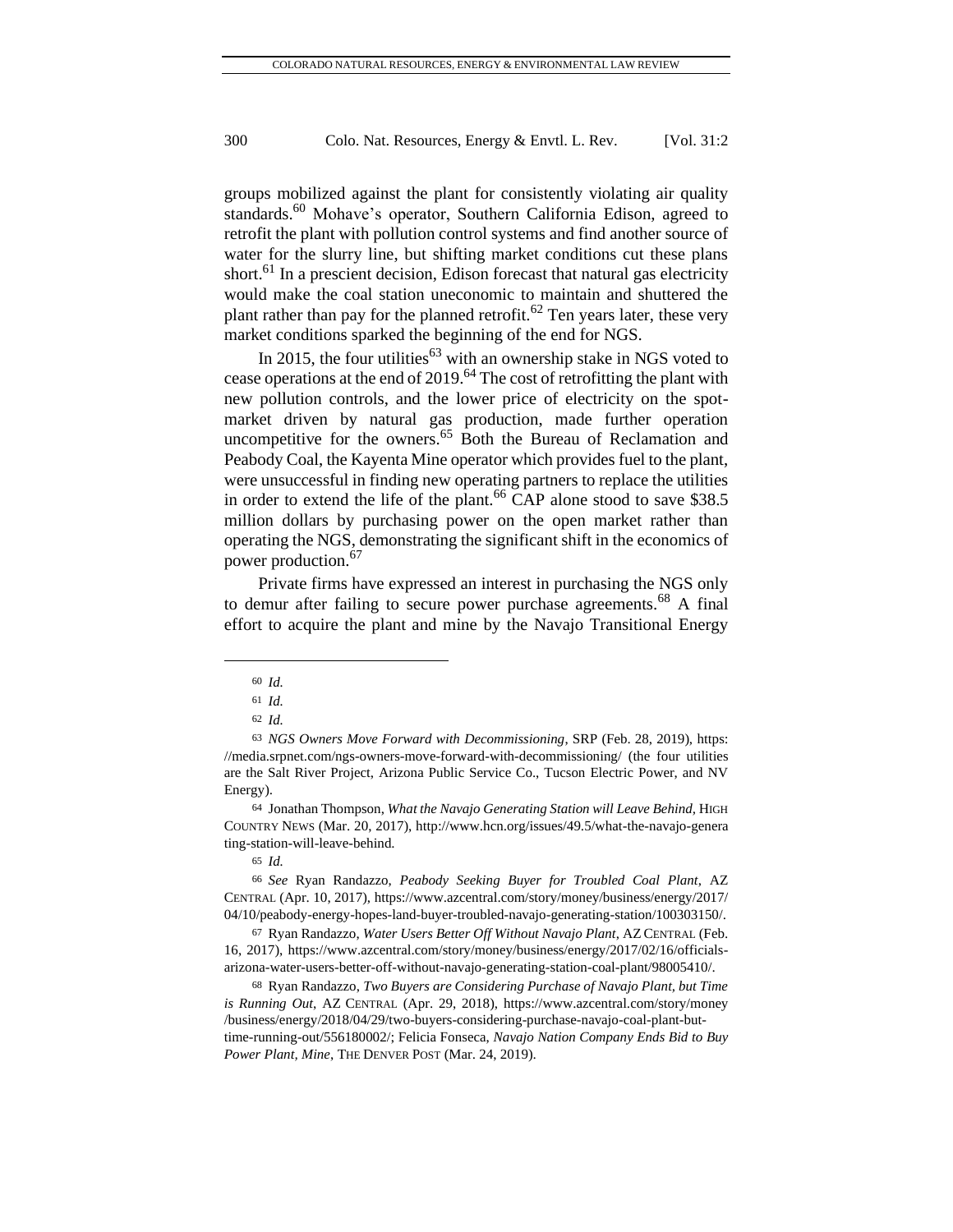Company fell apart in March of 2019. The current owners required the Tribe to accept all known and unknown liabilities at the production site in order to purchase the plant, which the Navajo were not prepared to do.<sup>69</sup> Nicole Horseherder, a Navajo activist, summed up the efforts to save the NGS at a hearing in Washington D.C.; "Burning coal is uneconomic and can no longer compete against cleaner, cheaper and far more culturally appropriate sources of power, such as the solar and wind resources that are plentiful on the Navajo Nation."<sup>70</sup>

The closure will have an undisputed negative economic impact on the communities that rely on the NGS and Kayenta Mine for jobs. The Navajo and Hopi tribal budgets will also suffer, as NGS lease payments and coal royalties contributed roughly one-fifth of the Navajo budget, and nearly eighty-seven percent of the Hopi's general budget is generated by coalrelated royalties and fees.<sup>71</sup> Despite these hardships, the transmission capacity and water previously used by the NGS present opportunities for development which can benefit the tribes without the negative environmental consequences of coal-fired power production.<sup>72</sup>

# II. OF MILLET AND MINERS: WATER LAW IN THE WEST, ON THE RESERVATIONS, AND ON THE COLORADO

In order to determine where the water of the NGS should—or even can—be allocated, we must first examine the principles of prior appropriation which control water distribution in the West. These rules differ from the more widely known rule of riparianism which applies in the eastern United States. Second, we need to understand how water rights owned by tribes like the Navajo, federal reserved rights, fit into the largely state-by-state scheme of water allocation. This will entail an examination of the (in)famous *Winters* case that established these rights, as well as the McCarran Amendment, which permits these rights to be adjudicated in

<sup>69</sup> Fonseca, *supra* note 68.

<sup>70</sup> Ariana Bustos Cronkite, *Lawmakers, Witnesses Grapple with how to Save Navajo Generating Station*, ARIZONA CAPITOL TIMES (Apr. 13, 2018), https://azcapitoltimes.Com /news/2018/04/13/lawmakers-witnesses-grapple-with-how-to-save-navajo-generatingstation/.

<sup>71</sup> James Rainey, *Lighting the West, Dividing a Tribe*, NBC NEWS (Dec. 18, 2017), [https://www.nbcnews.com/specials/navajo-coal.](https://www.nbcnews.com/specials/navajo-coal)

<sup>72</sup> For a discussion of the opportunity to develop renewable energy projects in the wake of the NGS closure *see* Gregor MacGregor, Navajo Generating Station: An Opportunity for Renewable Energy Project Finance (Apr. 18, 2018) (unpublished paper) (on file with the author).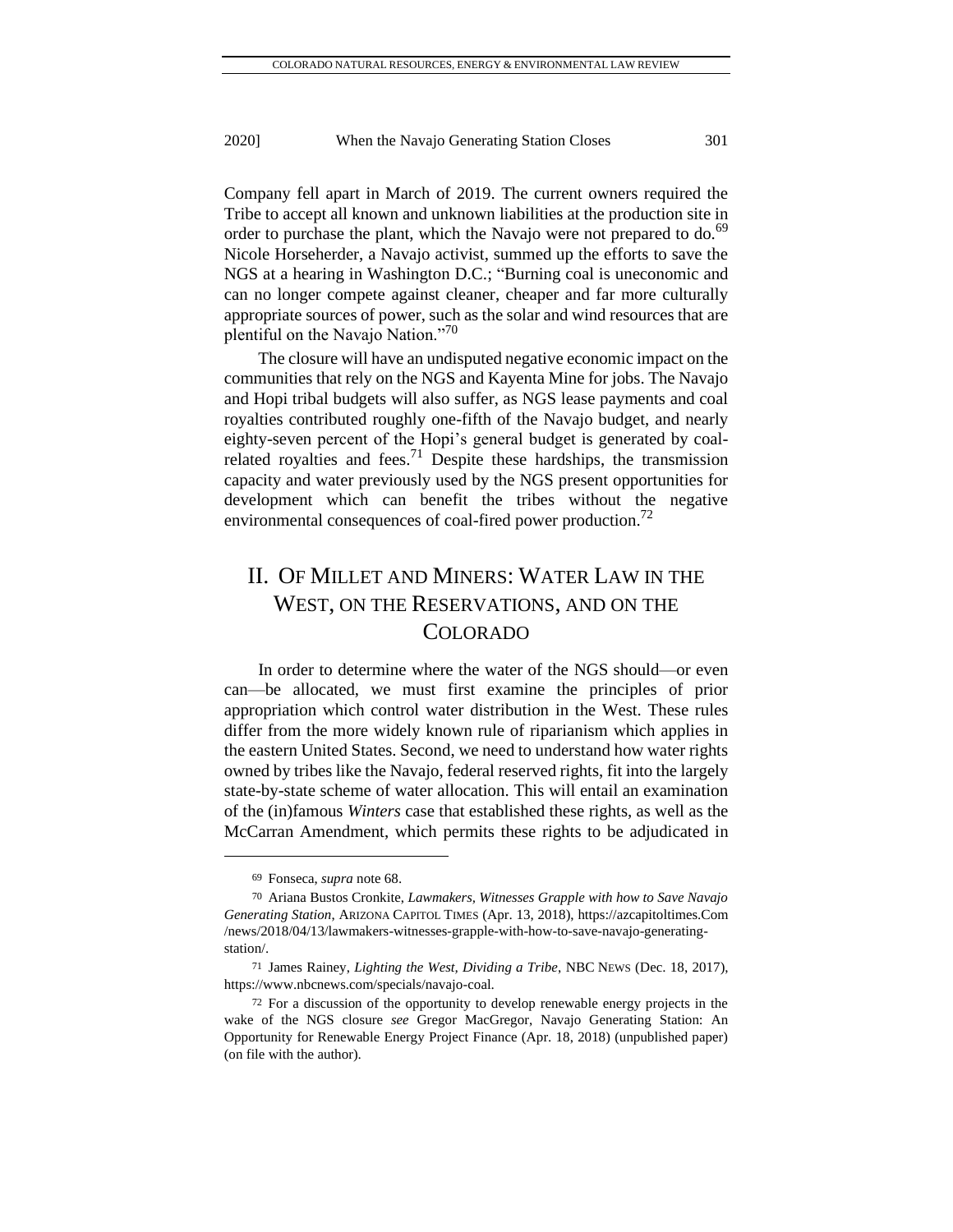state court. Third, we will look at the "Law of the River,"—which governs the main-stem Colorado and its tributaries—and examine how it will dominate any potential outcome for the Navajo. This body of law, a motley collection of interstate compacts, judicial decisions, and operating guidelines, creates uncertainty both by its express terms and its silences. Fourth, we will examine the story of how NGS secured its water source in relation to the Navajo Tribe and the tribe's outstanding water claims as they historically frame the resolution of the NGS water. Finally—because of the McCarran Amendment and facets of the Law of the River—we will look at the ultimate allocation of NGS water that must be resolved under Arizona state law. The power of the state to issue a permit for future uses, and Arizona's own state-level interest in the NGS water, will dictate the form of future permitting, litigation, or settlement.

#### *A. Prior Appropriation: First in Time, First in Right*

The allocation of water is largely a matter of state law, and two regimes split East from West across the 100<sup>th</sup> Meridian. This longitudinal demarcation was first identified by John Wesley Powell as the dividing line between the wetter East, where twenty or more inches of rainfall occur, and the more arid West, where irrigation is required to raise crops.<sup>73</sup> That scarcity, and the infrastructure required to mine and farm the land, drove a legal evolution from the imported riparian law of England to one of prior appropriation.  $\frac{74}{4}$ 

In the arid West, even the largest rivers could be ephemeral in nature. Water law evolved symbiotically with the hard rock mining it supported on scarcely inhabited federal lands.<sup>75</sup> Miners needed water to operate sluices, large open flumes, which separated gravel and sand from precious metals. Once a miner invested the capital and labor to build water conveyances from the nearest stream to their mining claim, they needed an assurance that their water would be protected from junior miners who

<sup>73</sup> For a discussion of climate change's eastward effect on this notable demarcation, see Press Release, Kevin Krajick, the 100<sup>th</sup> Meridian, Where the Great Plains Begin, May be Shifting, for the State of the Planet (Apr. 11, 2018), <https://blogs.ei.columbia.edu/> 2018/04/11/the-100th-meridian-where-the-great-plains-used-to-begin-now-moving-east/.

<sup>74</sup> It should also be noted that Civil Law from the continent had a great deal to do with shaping the water law and title regimes of Florida and most of the western United States prior to those areas' acquisition by the United States. Civil Law still has some bearing in Louisiana as well. For a discussion on these effects and the roots of Civil Law, *see* EUGENE F. WARE, ROMAN WATER LAW (1905).

<sup>75</sup> CHARLES WILKINSON, CROSSING THE NEXT MERIDIAN 231 (1992) [hereinafter "CTNM"].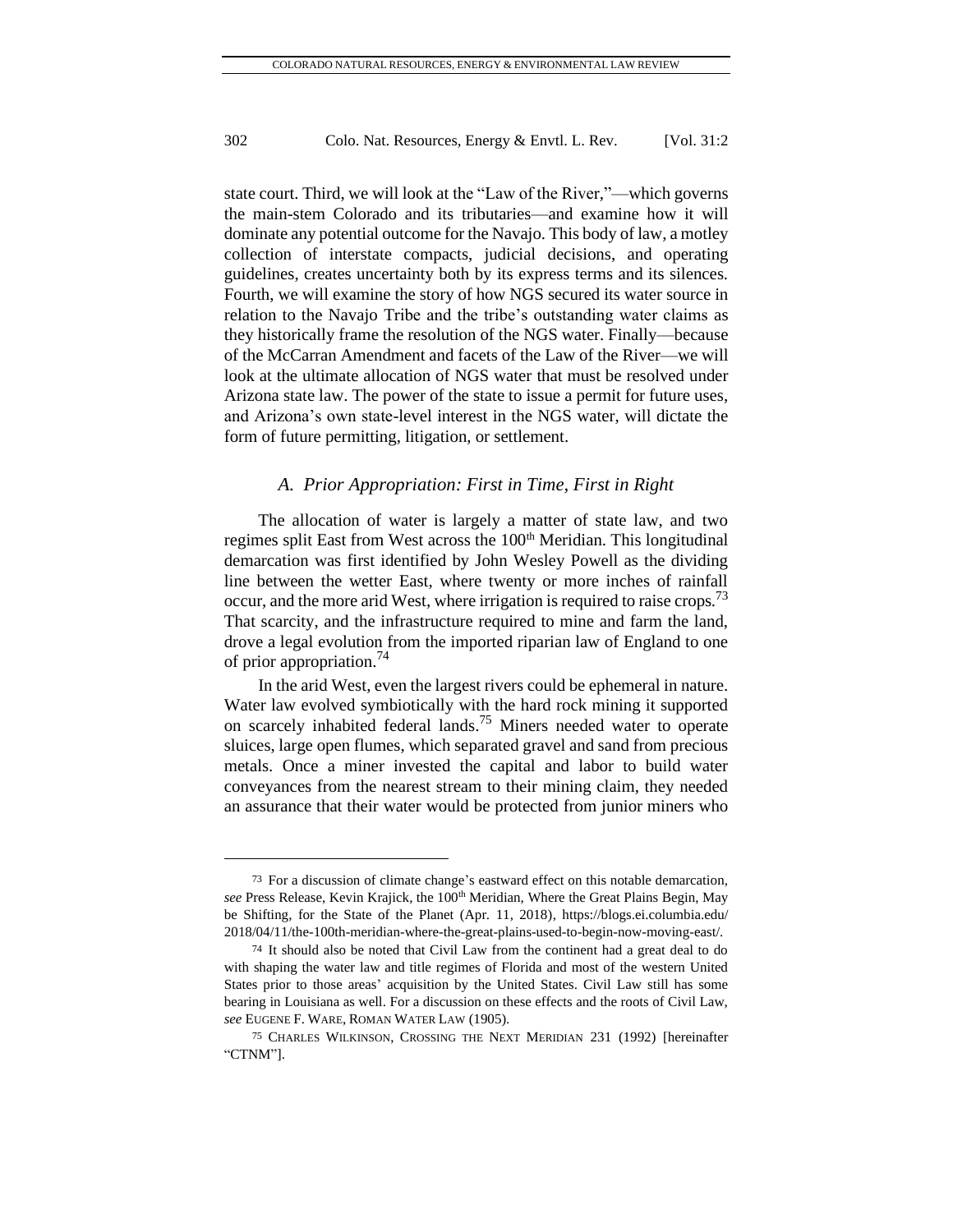might deplete the water from upstream.<sup>76</sup> The system they fashioned for the water was just like the one governing claims to minerals, a simple rule of capture: first in time, first in right.<sup>77</sup> It was a system "reinforced, no doubt, by the equity and inevitability in the cold-eyed glare of a bearded, pistoled miner already hard at work."<sup>78</sup> So long as a miner was actively operating a claim and its water with due diligence, others could not interfere with his right to take the water. $\frac{79}{2}$ 

The law of the mining camp soon became the law of California in a case called *Irwin v. Phillips*<sup>80</sup> in 1855. The case arose from a dispute on the South Fork of Poor Man's Creek, where junior miners had diverted already claimed water.<sup>81</sup> Turning away from the riparian law of England, the court recognized the law of priority which had developed in the mining camps. In affirming the senior injured miner's right to take the water, the court properly solemnized the proceedings by translating the miner's edict into Latin, *qui prior est in tempore potior est in jure*: first in time, first in right.<sup>82</sup> This case settled the matter of prior appropriation on federal lands. In 1880, the Supreme Court of Colorado affirmed the principle of prior appropriation between irrigators on private lands, and the system spread to the remainder of the West.<sup>83</sup>

Like its western neighbors, Arizona governs under the principle of prior appropriation by operating a permit system to administer water use. For the Navajo to claim a right to the water currently being used by the NGS, their claim must fit within the system of prior appropriation: first in time, first in right. Because there was no tribal headgate at Glen Canyon in 1968, the Navajo Nation must rely on its federal reserved rights to establish a claim to the water used by the NGS. This must be done under the *Winters* doctrine.

#### *B. The* Winters *Doctrine and the McCarran Amendment*

During the United States' westward expansion in the nineteenth century, the federal government reserved roughly forty-seven percent of all Western lands for military installations, Indian reservations, national

83 Coffin v. Left Hand Ditch Co., 6 Colo. 443, 447 (1882).

<sup>76</sup> *Id.* at 232.

<sup>77</sup> *Id.*

<sup>78</sup> *Id.*

<sup>79</sup> *Id.*

<sup>80</sup> Irwin v. Phillips, 5 Cal. 140 (1855).

<sup>81</sup> CTNM, *supra* note 75, at 233.

<sup>82</sup> *Id.*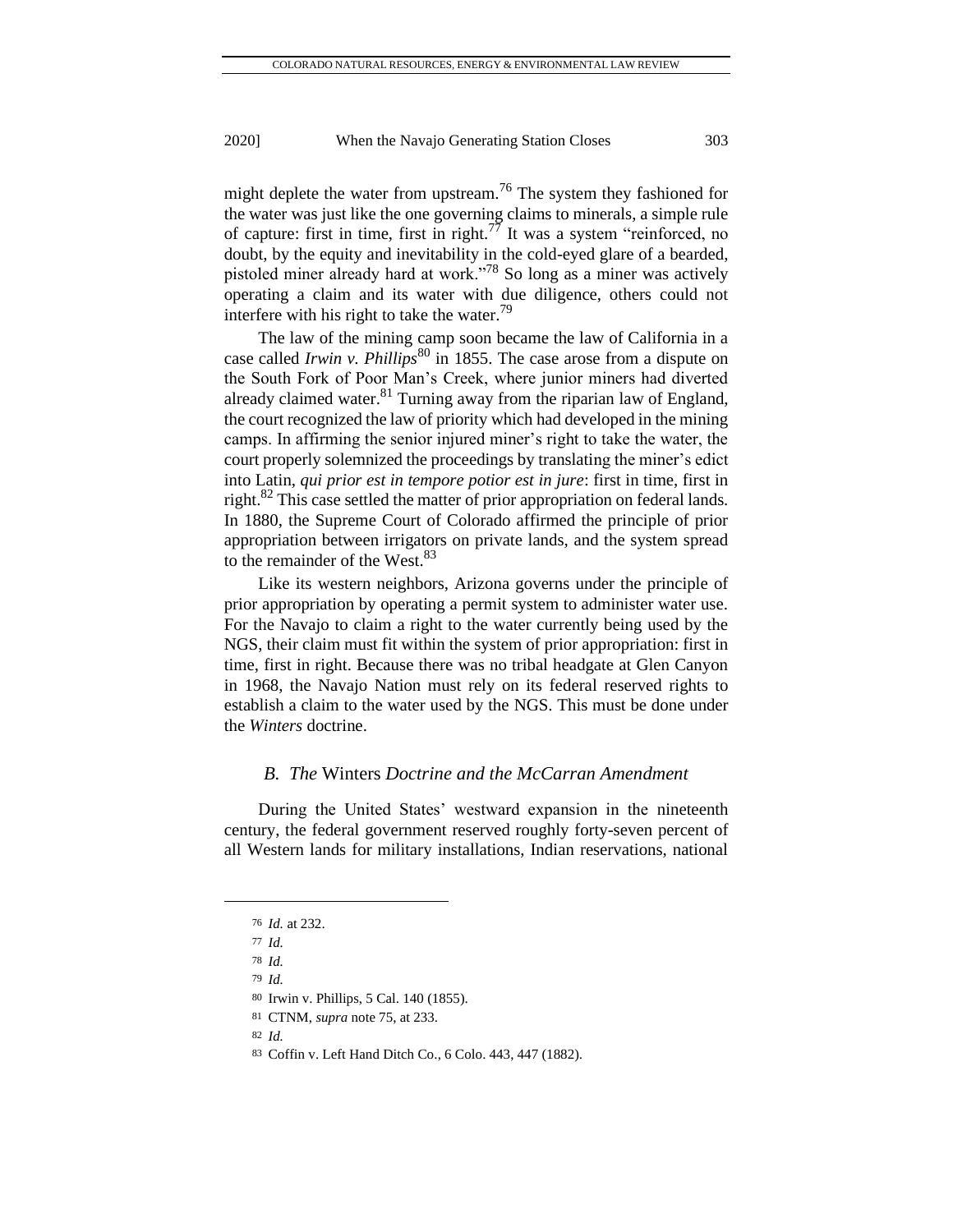forests, national parks, and other public purposes.<sup>84</sup> Most of these reservations were made many years before state governments formed from the territories and began to administer water under the prior appropriation doctrine. The question of how these lands should be supplied with an adequate supply of water would not arise until population growth driven demand began to outstrip water supplies. Conflict between Indian reservations and state-sanctioned water users was resolved by the Supreme Court in *Winters v. United States*<sup>85</sup> in 1908.

The case arose from a dispute on the Milk River in northern Montana between homesteaders who had begun appropriating water in the early 1890s, and the Fort Belknap Tribe, which began irrigating in 1898.<sup>86</sup> The growing season of 1905 was a dry one, and there was insufficient water for both the homesteaders and the Tribe, so a United States Attorney sued the upstream appropriators in federal court to have their headgate closed in order to allow the Tribe to use the water.<sup>87</sup> Winter and the other homesteaders had appropriated the water prior to the Tribe, so under Montana's law of prior appropriation they had the better right to the water.<sup>88</sup> However, the Supreme Court reasoned that all tribes had been sovereign and enjoyed real property rights in their original territories before entering any treaties with the United States.<sup>89</sup> At the time a treaty limited the Tribe to a reservation, they reserved their property rights. The Supreme Court announced that the tribes held these reserved water rights and that those rights dated to the establishment of their reservation.<sup>90</sup>

How to retroactively fit these reserved federal water rights into state prior appropriation systems represented a procedural hurdle to tribes seeking to adjudicate their water rights. In 1953 Congress passed the McCarran Amendment,  $91$  which operates as a waiver of federal sovereign immunity and allows state courts to adjudicate and administer federal water rights in state court. While this has opened the door procedurally for establishing federal reserved water rights in prior appropriation systems, several issues remained. First, many federal reserved water rights are among the most senior, threatening to upset users who may lose water as

<sup>84</sup> Quoctrung Bui & Margot Sanger-Katz, *Why the Government Owns So Much Land in the West*, N.Y. TIMES (Jan. 5, 2016), https://www.nytimes.com/2016/01/06/upshot/whythe-government-owns-so-much-land-in-the-west.html.

<sup>85</sup> Winters v. U.S., 207 U.S. 564 (1908).

<sup>86</sup> CTNM, *supra* note 75, at 267.

<sup>87</sup> *Id.*

<sup>88</sup> *Id.* The S on his name was added erroneously during court proceedings. *Id.*

<sup>89</sup> *Id.*

<sup>90</sup> *Id.* at 267–68.

<sup>91</sup> 43 U.S.C. § 666 (2018).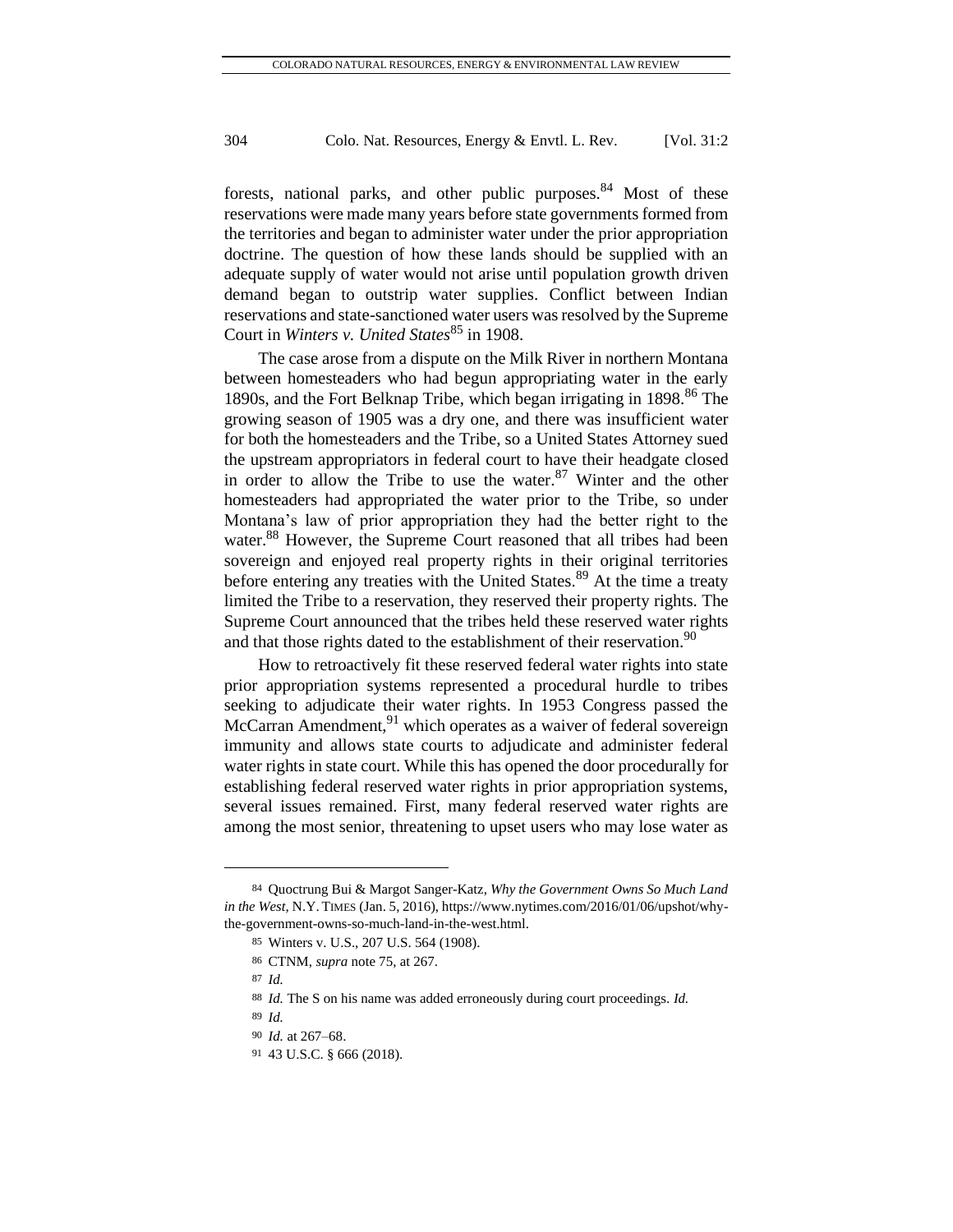a result of their incorporation. This effect becomes more disruptive the longer appropriators rely on the status quo of priorities. Second, determining the amount of water and for what beneficial uses these federal reserved rights should be accorded presents a considerable challenge. The treaties and acts which established the reservations often make no mention of water resources, so courts must settle on the proper formula for how much water a particular reservation requires. These issues would not be resolved by the Supreme Court until fifty-five years after *Winters* and ten years after the McCarran Amendment in *California v. Arizona*<sup>92</sup> as part of the ongoing evolution of the Law of the River.

#### *D. River, the Law of*

#### *1. Introduction*

The Law of the River is as far-reaching and complex as the systems of dams, reservoirs, aqueducts, and transmission lines which make modern life across the West possible. It is composed, primarily, of two interstate compacts, an international treaty, four Acts of Congress, a major interstate lawsuit, and myriad operating guidelines. Its shadow reaches across almost every water question in the region and will bear directly on the question of where the NGS's water is allocated.

The Law of the River is so complex, in part, because of the river's overarching regional importance. The Colorado River supplies thirty-five to 40 million Americans across the West with water, stretching from the river's headwaters in Colorado and Wyoming to the Gulf of California. The river and its tributaries drain 242,000 square miles in the United States and 2,000 square miles in Mexico.<sup>93</sup> Fifty years before the "Big Buildup" on the Colorado Plateau and the post-war boom of cities across the West, the states that rely on the river recognized a need to govern its allocation between them. By the time the states sat down at the negotiating table in 1922, they had grossly overestimated the flow of the river at 17 million acre-feet per year on average, if not more, based on a limited number of measuring devices and a data set which included the wettest period in the region in 500 years.<sup>94</sup> This amounts to a meager one-twenty-sixth of the Mississippi River's annual flow, a fact which highlights not only the aridity of the region, but the Colorado River's importance within it.

<sup>92</sup> Arizona v. California, 373 U.S. 546, 600-01 (1963).

<sup>93</sup> Jason Anthony Robison, The Colorado River *Revisited* 88 U. COLO. L. REV. 475, 478 (2017); Charles J. Meyers, *The Colorado River*, 19 STAN. L. REV. 1, 1 (1966).

<sup>94</sup> JOHN FLECK, WATER IS FOR FIGHTING OVER: AND OTHER MYTHS ABOUT WATER IN THE WEST 16–17 (2016).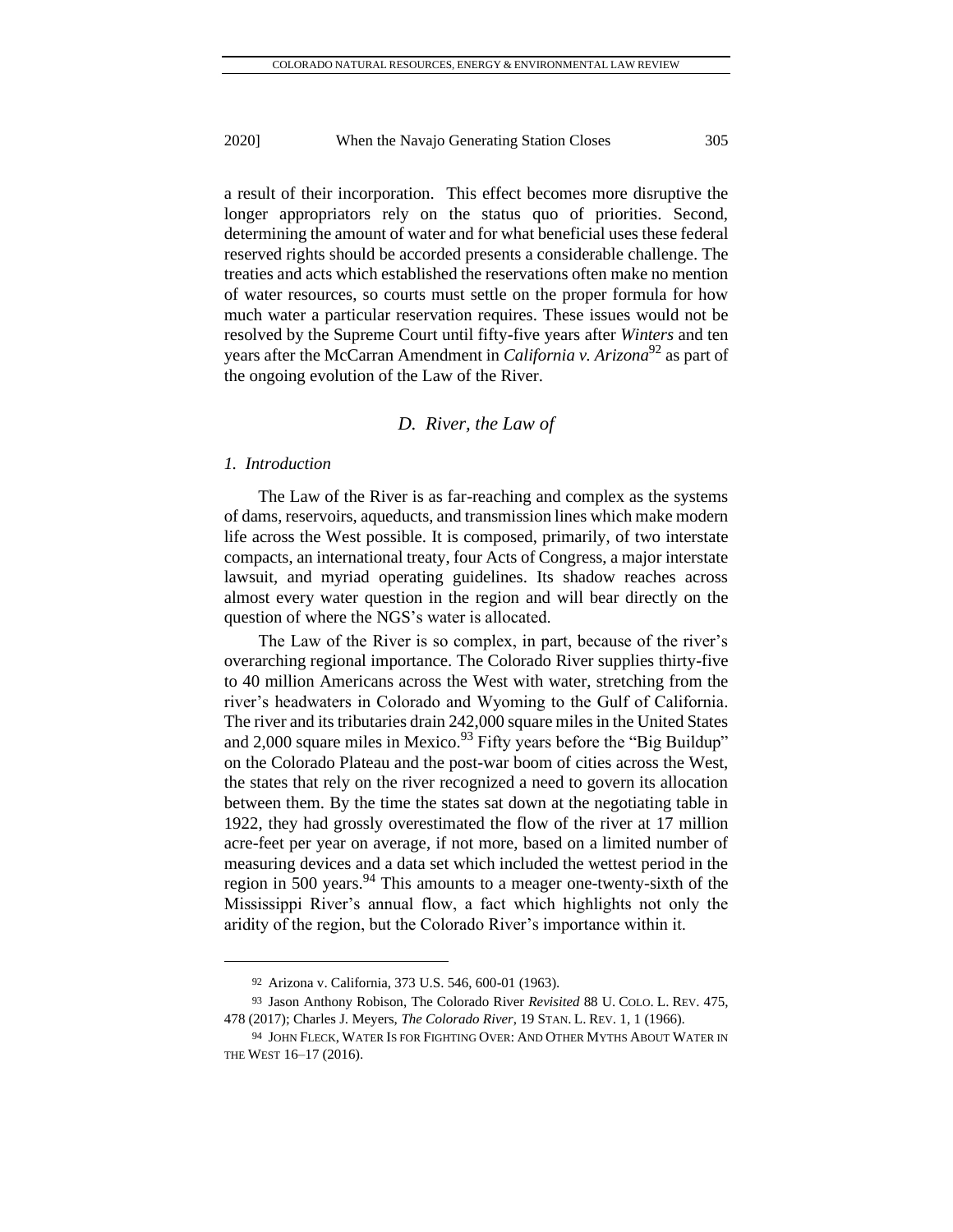#### *2. The Colorado River Compact*

In 1922 the seven states of the Colorado River basin were brought together by vastly differing concerns. The Lower Basin states of California, Arizona, and Nevada were interested in projects which would calm the river's violent flooding in its lower reaches while regulating its flow and providing storage for irrigation.<sup>95</sup> The scope of such a massive undertaking would, the Lower Basin states believed, require the assent of the Upper Basin states' congressional delegations.<sup>96</sup> The Upper Basin states of Colorado, Wyoming, New Mexico, and Utah were concerned that the rapid development in the Lower Basin and a newly constructed dam would give the Lower Basin a legally enforceable right to the lion's share of the Colorado River and stifle their future growth.<sup>97</sup> The fear of prior appropriation being applied between, and not just within, states was borne out when the Supreme Court announced that the principle would be a governing rule in litigation between prior appropriation states.<sup>98</sup> The stage had been set for an agreement between the seven states.

Compact commissioners from each state and Secretary of Commerce Herbert Hoover met in Bishop's Lodge, outside of Santa Fe, New Mexico, in 1922 to come to an agreement over the apportionment of the Colorado River.<sup>99</sup> The agreement they reached, the Colorado River Compact, did not apportion water between the individual states, but instead established a legal relationship between the Upper Basin states and those of the Lower Basin.<sup>100</sup> The basic terms of the Compact apportion 7.5 million acre-feet to the Upper Basin and 7.5 million acre-feet to the Lower Basin, with the possibility of an additional million acre-feet for the Lower Basin, with Lee Ferry below the present-day Glen Canyon dam as the dividing point.<sup>101</sup> Two major questions arise from the provisions of the Compact that bear on the NGS water allotment.

First, Article VIII declares that present perfected rights are not impaired by the functioning of the Compact. As we will see in the

<sup>95</sup> Meyers, *supra* note 93, at 11.

<sup>96</sup> *Id.*

<sup>97</sup> *Id.*

<sup>98</sup> *Wyoming v. Colorado*, 259 U.S. 419, 470-71 (1922). This pronouncement would be tempered by later equitable apportionment cases before the Court. *See Nebraska v. Wyoming*, 325 U.S. 589, 617–18 (1945).

<sup>99</sup> Meyers, *supra* note 93, at 11.

<sup>100</sup> *Id.* at 14.

<sup>101</sup> *Id.* at 15–16. Though the Compact uses the terms "Upper Division" and "Lower Division" for the two groups of states, they are almost always referred to as the Upper Basin and Lower Basin states, though part of Arizona technically exists within both the Upper and Lower basins*. See id.*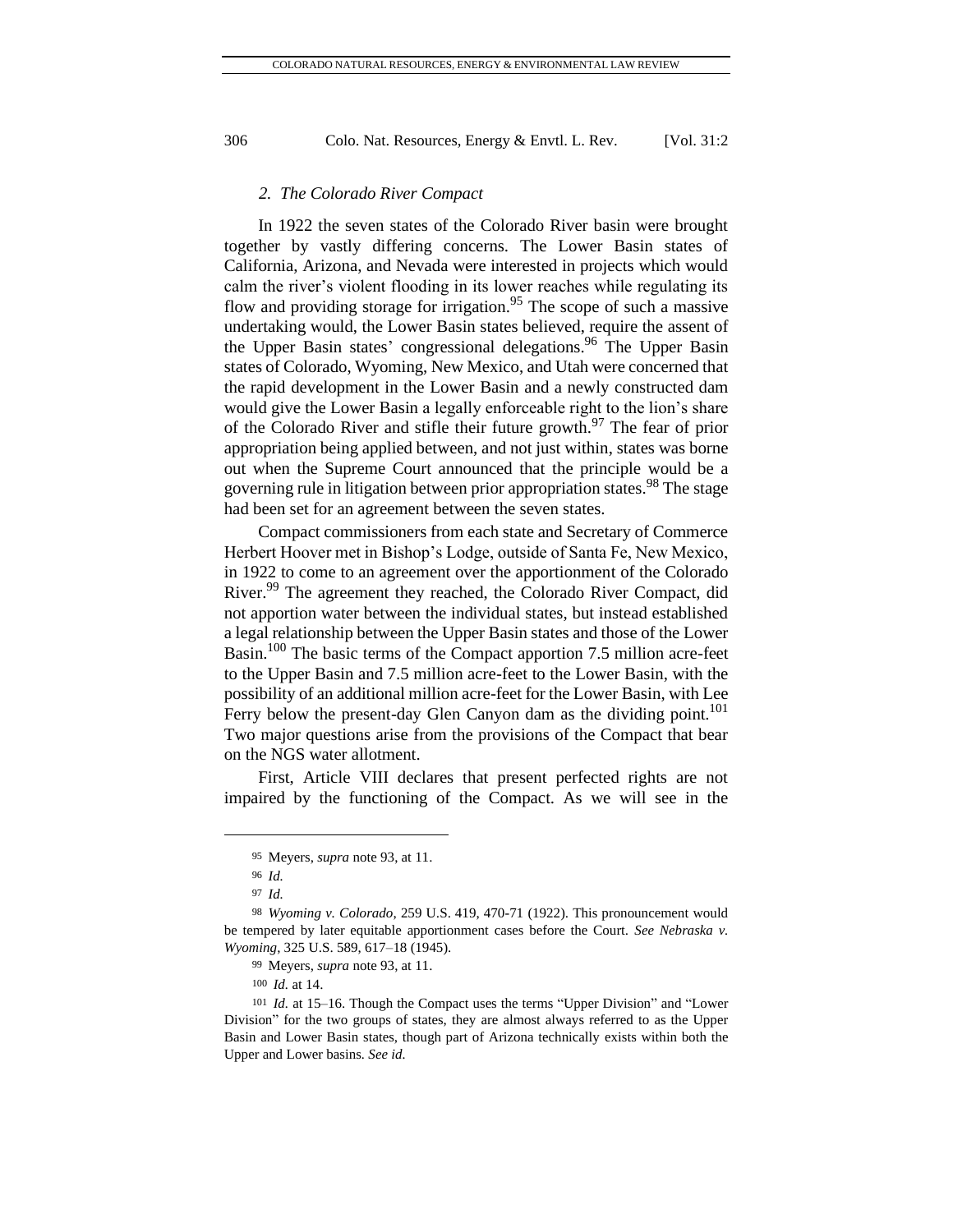discussion of *Arizona v. California* and the Boulder Canyon Project Act, reserved tribal water rights are largely outside the purview of the Law of the River. While this may seem to make the question of Navajo water claims simpler, it has immense implications for the functioning of the Colorado River system as a whole. Second, the minutes of the Compact Commission reveal that Secretary Hoover noted that "the Indian question is always prominent in every question of the West… we thought we would settle it while we were at it."<sup>102</sup> The supposed solution is found in Article VII, which merely states that "Nothing in this compact shall be construed as affecting the obligations of the United States of America to Indian Tribes."<sup>103</sup> This brief quote and the resultant article are virtually the only record that the Commission discussed Indian water rights. It failed to meaningfully address how these rights would be calculated, or where such water would come from, since the assumed base flow of the river was evenly split between the Upper and Lower Basin states, and any surplus would go towards a future agreement with Mexico.<sup>104</sup> In a persistent theme of the Law of the River until the *Arizona v. California* decision, Indian water rights were only perfunctorily addressed in a meeting of non-Indians to which no tribes had been invited, and at which no tribes were present.<sup>105</sup>

#### *3. Conflict in the Lower Basin Clarifies* Winters

Each of the state commissioners returned home from Bishop's Lodge and had the Colorado Compact ratified by their legislatures, except for Arizona. Uncertainty over the allocation of the Lower Basin's 7.5 million acre-feet was a driving factor; no one in Arizona wanted to cut a deal they would later regret.<sup>106</sup> The 1923 legislature refused to ratify the Compact, believing that the state's only leverage in further development on the Colorado was to leave the Compact on the table until terms favorable to Arizona could be hammered out.<sup>107</sup> Arizona was concerned that completion of Hoover Dam and the All-American Canal would quickly result in California taking the majority of the Lower Basin allocation, and worked to come to an agreement with California over an allocation between the two states.<sup>108</sup> Neither could agree to a mutually satisfactory number after several years of wrangling. The remainder of Congress

<sup>102</sup> William Douglas Back & Jeffery S. Taylor, *Navajo Water Rights: Pulling the Plug on the Colorado River*, 20 NAT. RESOURCES J. 71, 76 (1980).

<sup>103</sup> *Id.*

<sup>104</sup> *Id.* at 76 n.26; Meyers, *supra* note 93, at 15.

<sup>105</sup> Back & Taylor, *supra* note 102, at 76.

<sup>106</sup> Meyers, *supra* note 93, at 39.

<sup>107</sup> *Id.* at 38–39.

<sup>108</sup> *Id.* at 39–40.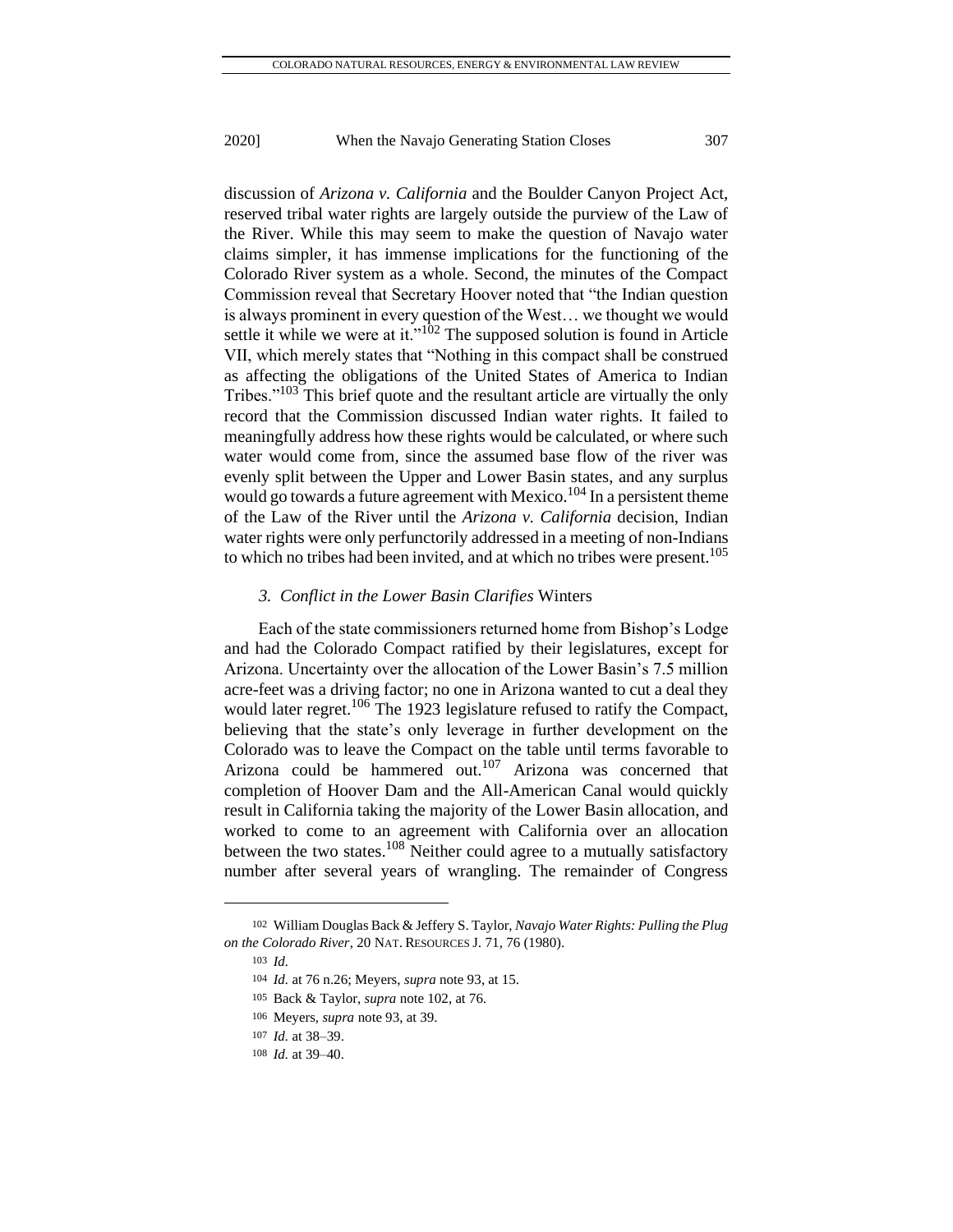settled the debate by limiting California to 4.4 million acre-feet per year in the Boulder Canyon Project Act of 1928, which authorized the construction of Hoover Dam.<sup>109</sup>

Arizona's fears were not unfounded. California was growing rapidly, exceeding its 4.4 million acre-feet limit and borrowing from Arizona's share before the Grand Canyon State had put any of its Colorado water to use, an overdraft California wouldn't rectify until the turn of the new millennium.<sup>110</sup> Acrimony in Arizona reached a high point when Governor B.B. Moeur dispatched an expedition by the Arizona National Guard in 1934 to monitor Parker Dam's future build-site. They were to report "on any attempt . . . to place any structure on Arizona soil either within the bed of the [Colorado River] or on the shore."<sup>111</sup> This four-man contingent reported daily on the surveying crews' progress by radio until the Bureau of Reclamation began to lay a trestle bridge across the mouth of the Canyon, with the eastern end anchored on Arizona soil.<sup>112</sup> Rather than ending the political show-of-force, Moeur declared martial law and sent a hundred-man militia to the rim.<sup>113</sup> Arizona had also taken its fight to the Supreme Court, failing to achieve a result in litigation during 1931 and 1934.<sup>114</sup> It wasn't until Major F.I. Pomeroy, commander of the Arizona expedition, had stood sun-beaten and dust covered on the rim for nearly a year that Arizona found its mark in court.<sup>115</sup>

The United States sued Arizona to enjoin the military presence at the construction site, and Arizona countered that the construction of the dam hadn't been authorized by Congress.<sup>116</sup> In a surprise decision, the Court agreed with Arizona and blocked the injunction.<sup>117</sup> In response, California's congressional delegation pushed a bill through specifically authorizing the dam.<sup>118</sup> Seeing no further legal recourse to stop development on the Colorado, Arizona withdrew its troops and sought an

<sup>109</sup> *Id.* at 39.

<sup>110</sup> REISNER, *supra* note 1, at 257.

<sup>111</sup> *Id.* at 258.

<sup>112</sup> *Id.*

<sup>113</sup> *Id.* at 259.

<sup>114</sup> Meyers, *supra* note 93, at 40; Arizona v. California, 283 U.S. 423 (1931); Arizona v. California, 292 U.S. 341 (1934).

<sup>115</sup> REISNER, *supra* note 1, at 258–59.

<sup>116</sup> Meyers, *supra* note 93, at 40; United States v. Arizona, 295 U.S. 174 (1935).

<sup>117</sup> United States v. Arizona*,* 295 U.S. 174 (1935).

<sup>118</sup> 49 Stat. 1039 (1935).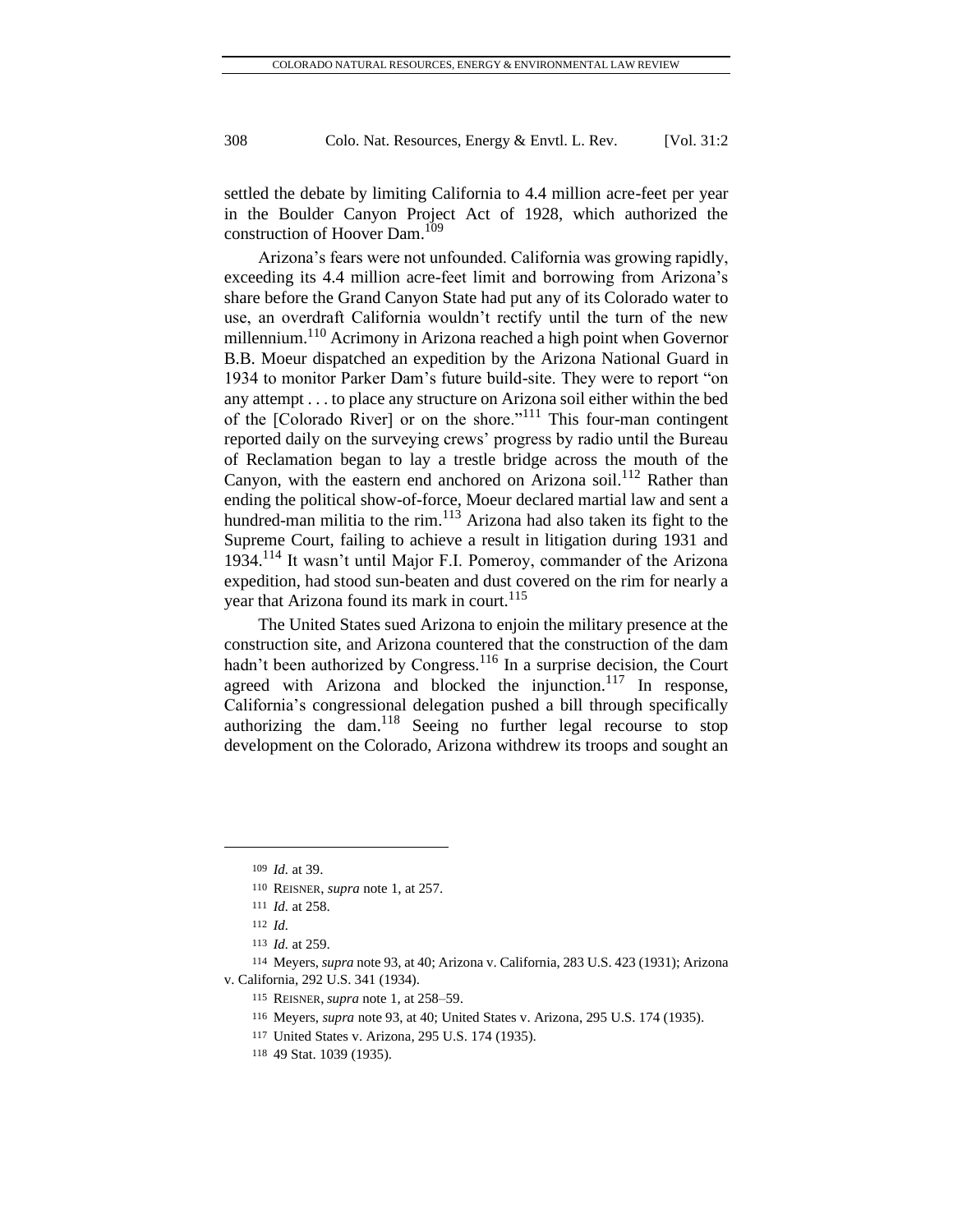equitable apportionment at the Supreme Court.<sup>119</sup> The United States refused to be joined in the suit, so the Court dismissed the case.<sup>120</sup>

Having failed on the battlefield and in the courts, Arizona found itself in an increasingly dire situation. The state was wracked by drought at the same time as its population was just beginning to boom as part of the beginning of the Big Buildup.<sup>121</sup> The situation on the Colorado was not much more favorable. In 1944, the United States promised Mexico 1.5 million-acre-feet per year from the river, and California's use of the river climbed steadily towards 5.3 million acre-feet in 1953 when Los Angeles installed a second battery of pumps on the Colorado.<sup>122</sup> In desperation, Arizona signed on to the Colorado River Compact and received a contract from the Bureau of Reclamation for 2.8 million acre-feet, the same amount of water contemplated in the Boulder Canyon Project Act nearly thirty years before.<sup>123</sup> The major questions remaining were legal and economic. First, how would Arizona actually use the water from its contract? The Central Arizona Project was projected to cost one billion dollars, and California's delegation fought its construction tooth and nail in Congress.<sup>124</sup> Second, it was unclear how much of the 2.8 million acre-feet Arizona could legally receive from the Colorado River, and whether that amount would be precluded by California's overdraft by a decision on prior appropriation.<sup>125</sup>

California had defeated bills in four different Congresses which would have funded the project, and the responsible House Committee resolved to postpone further consideration of CAP until a mutual agreement over the use of Colorado River water could be reached by the states.<sup>126</sup> Fighting over the Central Arizona Project finally brought the Grand Canyon State back before the Supreme Court in 1952 in *Arizona v. California*. <sup>127</sup> The United States intervened to claim reserved rights for twenty-five tribal reservations and other federal enclaves.<sup>128</sup> After filing the suit, it took nearly four years for Arizona and California to file pleadings and motions, and to prepare and finalize a pretrial order.<sup>129</sup> In

<sup>119</sup> Meyers, *supra* note 93, at 40; Arizona v. California, 298 U.S. 558 (1936).

<sup>120</sup> Meyers, *supra* note 93, at 40.

<sup>121</sup> REISNER, *supra* note 1, at 259–60.

<sup>122</sup> Meyers, *supra* note 93, at 41; REISNER, *supra* note 1, at 259–60.

<sup>123</sup> Meyers, *supra* note 93, at 41.

<sup>124</sup> *See id.*

<sup>125</sup> REISNER, *supra* note 1, at 257

<sup>126</sup> Meyers, *supra* note 93, at 41.

<sup>127</sup> REISNER, *supra* note 1, at 260–61; 373 U.S. 546 (1963).

<sup>128</sup> Back & Taylor, *supra* note 102, at 77.

<sup>129</sup> Meyers, *supra* note 93, at 42.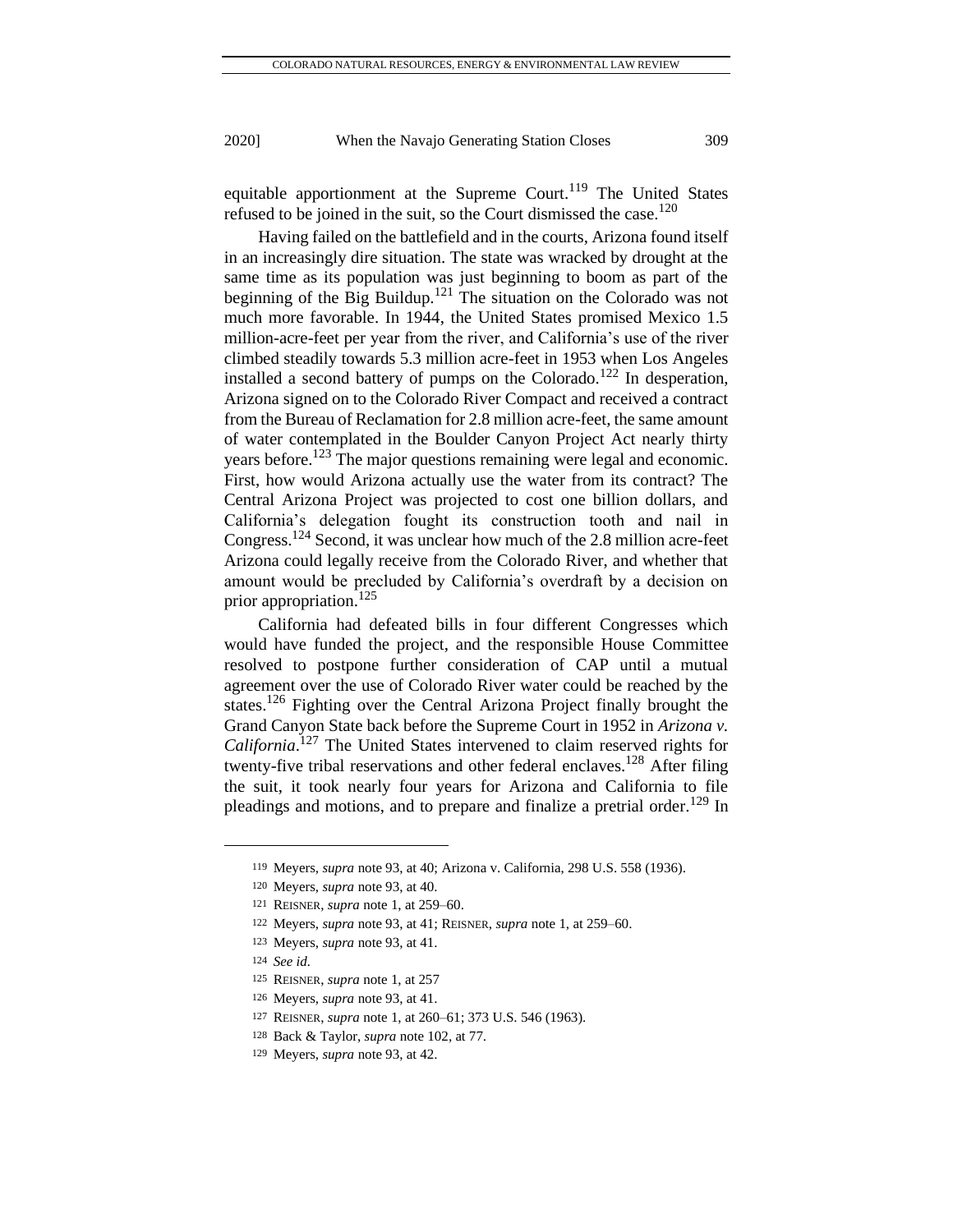1956 the Supreme Court assigned Judge Simon H. Rifkind, a respected federal district court judge who had resigned to establish a litigation practice in New York, to be Special Master over the case.<sup>130</sup> As Special Master it was Rifkind's duty to hold a trial between the parties, make factual inquiries, and ultimately deliver a recommendation to the Supreme Court on the disposition of the case.<sup>131</sup> Rifkind's recommendations would have a direct and lasting impact on the Navajo by failing to adjudicate their water rights along with those belonging to the other five main-stem tribes.<sup>132</sup> The Supreme Court's decision would shape all future litigation of Indian water rights by announcing a uniform standard for determining the amount of water owed under the *Winters* decision.

After two years of testimony, thousands of pages of evidence, and one stress-induced heart attack, Special Master Rifkind delivered his 433 page report to the Supreme Court in late  $1960$ <sup>133</sup> His first major conclusion was that the Boulder Canyon Project Act was the controlling legislation over the apportionment of lower Colorado River water, and as such Arizona was entitled to the 2.8 million acre-feet in that Act, undiminished by California's overdraw.<sup>134</sup> The second major conclusion in the report cited *Winters* to conclude that the United States had reserved sufficient waters to the tribal reservations to fulfill their purpose.<sup>135</sup> The third major conclusion was that to quantify these rights, a "practicably irrigable acreage" standard should be applied.<sup>136</sup> This allocation scheme accorded with the reasoning in *Winters*. In order to turn nomadic peoples into farmers on some of the most desolate lands in the Southwest, the United States must have reserved water necessary to allow Indians to effectively farm on their new reservations for present and future needs. $137$ The decision to exclude the Navajo from adjudicating "main-stem" reservation rights may have been the result of competing legal interpretation and judicial fatigue.

<sup>130</sup> Meyers, *supra* note 93, at 43.

<sup>131</sup> *Id.*; REISNER, *supra* note 1, at 260–61.

<sup>132</sup> Amy Cordalis & Daniel Cordalis, *Indian Water Rights: How* Arizona v. California Left an Unwanted Cloud over the Colorado River Basin, 5 ARIZ. J. ENVTL. L. & POL'Y 333, 344 (2014).

<sup>133</sup> REISNER, *supra* note 1, at 261; Cordalis & Cordalis, *supra* note 132, at 345.

<sup>134</sup> Cordalis & Cordalis, *supra* note 132, at 345.

<sup>135</sup> *Id.*

<sup>136</sup> *Id.*

<sup>137</sup> REISNER, *supra* note 1, at 260–62. Reisner goes on to accurately characterize what the Navajo entitlement to the Colorado River could be, 600,000 acre-feet, but seems to misidentify it as a right established by *Arizona v. California* as binding against Arizona's entitlement. *Id.*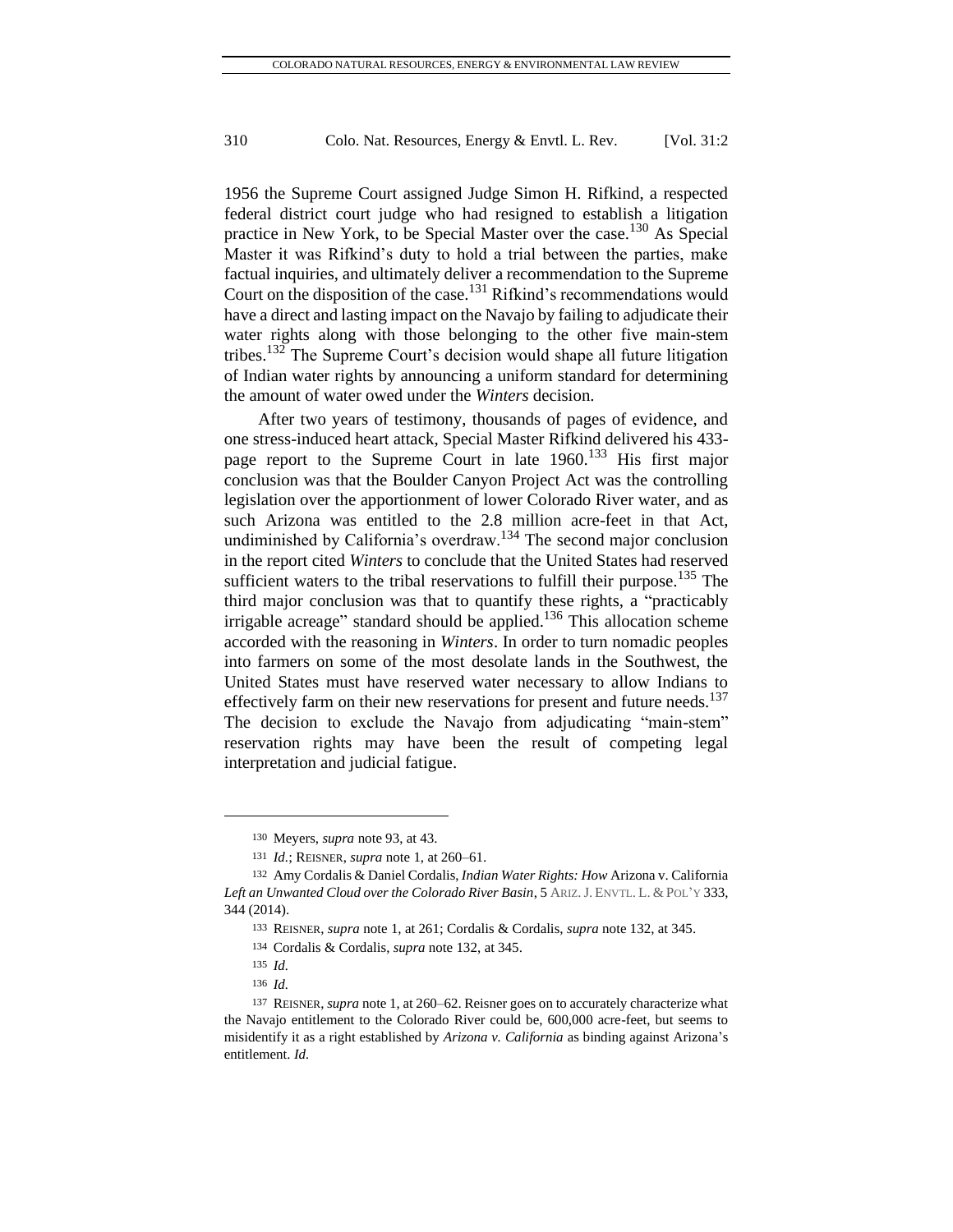Special Master Rifkind only took evidence and issued recommendations on five tribal rights on the main-stem Colorado River and the Gila River in Arizona because only these water bodies presented genuine controversies between the parties.<sup>138</sup> He further concluded that tribal rights on tributaries were not within his authority to resolve because those tributaries were not yet over-appropriated and had not diminished the flow of the Colorado River in a sufficient way to bring them into the litigation.<sup>139</sup> Neither of these conclusions would preclude adjudicating Navajo rights. The choice not to adjudicate them came from a faulty interpretation of the Boulder Canyon Project Act. Special Master Rifkind believed that the Act did not apply to waters above Lake Mead and so did not include the Navajo.<sup>140</sup> The Supreme Court disagreed in its decision, and held that the Act reached to Lee Ferry, an additional 275 miles of the Colorado.<sup>141</sup> Those additional miles on the river should have brought the Navajo rights squarely into the litigation.

It is possible that the Supreme Court did not realize that its decision changed the status of the Navajo in the proceedings, or it may be that after nearly ten years of litigation the Court lacked the stamina to remand the case to Special Master Rifkind for further factual determinations.<sup>142</sup> Whatever the reason, in failing to adjudicate the Navajo claim to water, and by adopting the Special Master's recommendations on the applicability of *Winters* and the practicably irrigable acreage standard, the Supreme Court placed the Navajo Nation in the position of needing to seek water in state court adjudications or settlements. It also permitted Arizona to finally seek the funding to build the Central Arizona Project, a massive undertaking requiring a massive electrical generation facility with its own allotment of water.

### *4. Harmony and Oversight in the Upper Basin Provides NGS Water*

The Upper Colorado River Basin Compact of 1948 would prove much less contentious than the Colorado River Compact. The Upper Basin states also found it much easier to allocate the 7.5 million acre-feet between them than Arizona, California, and Nevada did. Rather than distributing water by fixed amounts, the states agreed that each would take a percentage of the flow for the year, while still delivering the 7.5 million

<sup>138</sup> Cordalis & Cordalis, *supra* note 132, at 346.

<sup>139</sup> *Id.*

<sup>140</sup> Arizona v. California, 373 U.S. 546, 590–91, 595 (1963); Back & Taylor, *supra*  note 102, at 78.

<sup>141</sup> Arizona v. California, 373 U.S. at 591.

<sup>142</sup> *See* Back & Taylor, *supra* note 102, at 78 n.41.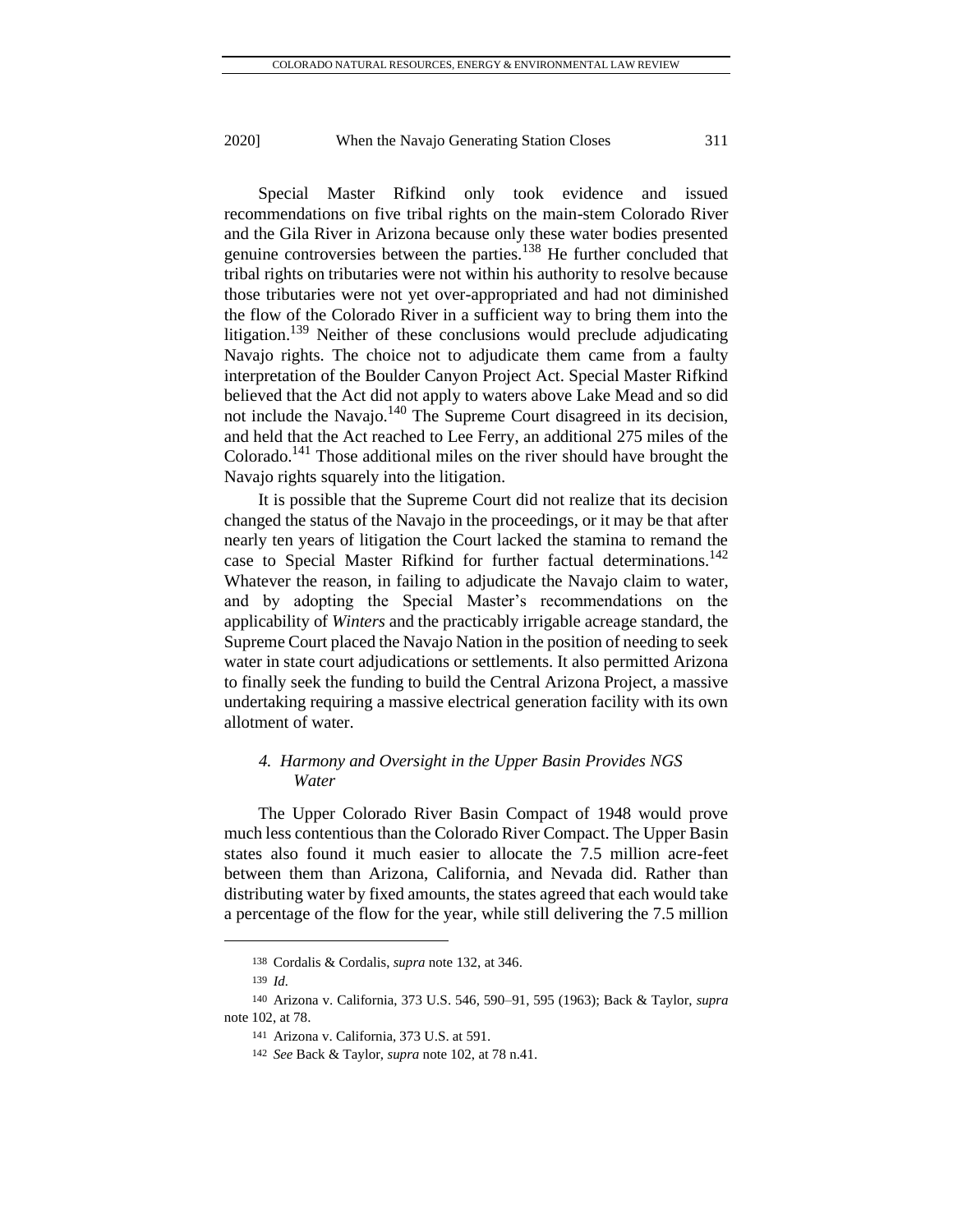acre-feet to the Lower Basin states.<sup>143</sup> Colorado, New Mexico, Utah, and Wyoming set the percentages at 51.75 percent, 11.25 percent, twenty-three percent, and fourteen percent, respectively.<sup>144</sup> The Upper Basin Compact also allocated 50,000 acre-feet to the portion of Arizona that drained into the Colorado above Lee Ferry, to include Chinle Creek, a tributary of the San Juan River, and Navajo Creek, which runs directly into Lake Powell northeast of Glen Canyon Dam.<sup>145</sup>

By its terms and design the Upper Basin Compact is subject to the terms of the 1922 Colorado River Compact and is meant to dovetail with that agreement. Unfortunately, this means that the ambiguities of the original compact were further embedded in the Law of the River. Much like the original, Article XIX states that "nothing in this Compact shall be construed as affecting the obligations of the United States of America to Indian Tribes."<sup>146</sup> Commissioner Stone of Colorado explained that, "It would be dangerous for these states to insert language in this compact on this subject which might not be acceptable to the other signatory states of the Colorado River Compact States."<sup>147</sup> Stone also noted that it was not within the power of the Commission to settle Indian water rights questions, since those are within the purview of the federal government. However, Article VII of the Upper Basin Compact did provide that the "consumptive use of water by the United States or any of its agencies, instrumentalities or wards shall be charged as a use by the state in which the use is made."<sup>148</sup>

As domestic and dependent nations in a state of pupilage, the Navajo and Hopi most certainly qualify as wards under Article VII of the Upper Basin Compact. This provision would deduct any consumption of Colorado River water, or that of its tributaries, by the tribes in the Upper Basin from Arizona's 50,000 acre-feet.

Following the Upper Basin Compact, the Colorado River Storage Project Act ("CRSPA") of 1956 authorized the construction of Glen Canyon Dam, created Lake Powell, and provided the water necessary to run the NGS to pump water through the Central Arizona Project.<sup>149</sup> The Act also expanded the Secretary of the Interior's authority to encompass the entire river system, as the CRSPA required water users to contract with the Bureau of Reclamation for water delivery.<sup>150</sup> Because the Secretary is

<sup>143</sup> Robison, *supra* note 93, at 523.

<sup>144</sup> *Id.*

<sup>145</sup> *See id.* at 484, 523.

<sup>146</sup> Back & Taylor, *supra* note 102, at 79.

<sup>147</sup> *Id.* at 80–81.

<sup>148</sup> *Id.* at 79.

<sup>149</sup> *Id.* at 81.

<sup>150</sup> *Id.* at 82.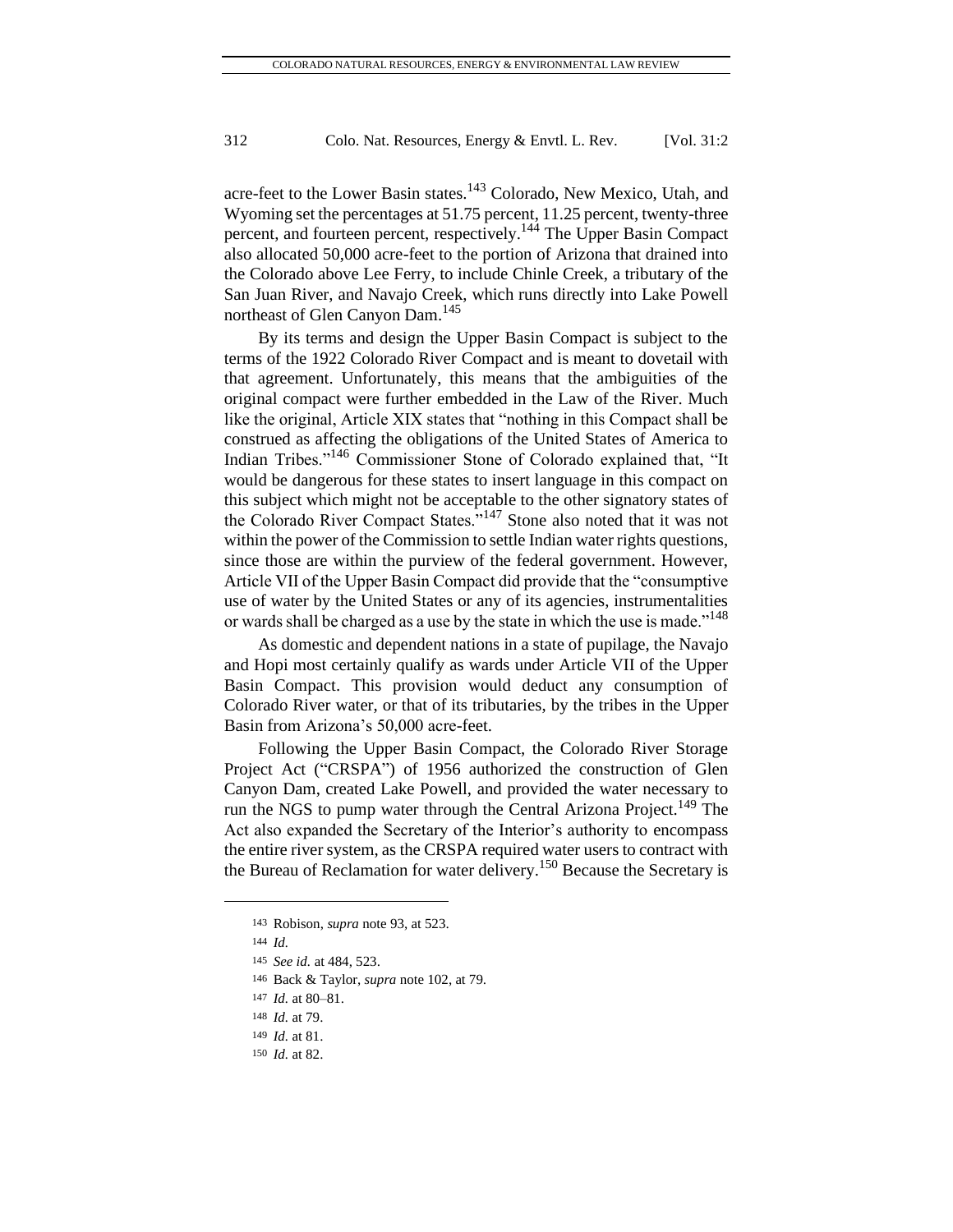bound by the Compacts and Acts concerning the Colorado River in making contracts and deliveries, all Indian water claims on the River will also fall under the purview of these documents. Critically, the CRSPA also failed to account for or mention Indian water rights.<sup>151</sup>

Despite the lack of tribal involvement in the formation of the Law of the River, this framework of laws changed the face of the Navajo and Hopi Nations by driving urban, industrial, and agricultural growth across the West.

#### *E. Water, Steam, Turbines, and the Navajo*

When the original three units of the NGS fired up, it was Arizona's Upper Basin water allotment which provided electricity to bring water to the Valley of the Sun. Though the Tribe was not present at the Upper Basin Compact negotiations and did not waive any claims nor consent to be limited to the terms of the compact, it has made several agreements pursuant to the compact's terms to make the NGS possible.<sup>152</sup>

Resolution CJY-95-66 of the Navajo Tribal Council explicitly lays claim to the 50,000 acre-feet of water allotted to Arizona under the Upper Basin Compact, and notes that the Secretary of the Interior and Governor of Arizona announced that the water could and should be used for the Navajo Reservation.<sup>153</sup> The resolution then memorializes Peabody Coal's offer to purchase coal for the Mohave Generating Station and build a power plant near Lake Powell.<sup>154</sup> Because 10,000 acre-feet of water were deemed to have already been used consumptively, the Tribe recommended to the Secretary of the Interior, as the Colorado River Water Master and ultimate decision-maker as the Tribe's trustee, that the remaining 40,000 acre-feet be dedicated to the new generating station and coal slurry to Mohave.<sup>155</sup> This initial support was crucial to the development of a coalfired powerplant and laid the groundwork for a much more specific and expansive resolution two years later.

Tribal Resolution CD-108-68 contained the specific terms by which the Navajo would agree to the Salt River Project's use of Arizona's Upper

<sup>151</sup> *Id.*

<sup>152</sup> *Upper Basin Colorado River (Arizona)*, NAVAJO NATION WATER RIGHTS COMM'N, [https://web.archive.org/web/20190414154622/http://www.nnwrc.navajo-nsn.g](https://web.archive.org/web/20190414154622/http:/www.nnwrc.navajo-nsn.g%20ov/Upper-Basin-Colorado-River/Upper-Basin-Colorado-River-Arizona)  [ov/Upper-Basin-Colorado-River/Upper-Basin-Colorado-River-Arizona](https://web.archive.org/web/20190414154622/http:/www.nnwrc.navajo-nsn.g%20ov/Upper-Basin-Colorado-River/Upper-Basin-Colorado-River-Arizona) (last visited Feb. 4, 2020).

<sup>153</sup> Res. of the Navajo Tribal Council, CJY-95-66, § 10 (1966) (Peabody coal proposal for a coal-fired steam generating plant).

<sup>154</sup> *Id.* § 9.

<sup>155</sup> *Id.* § 1.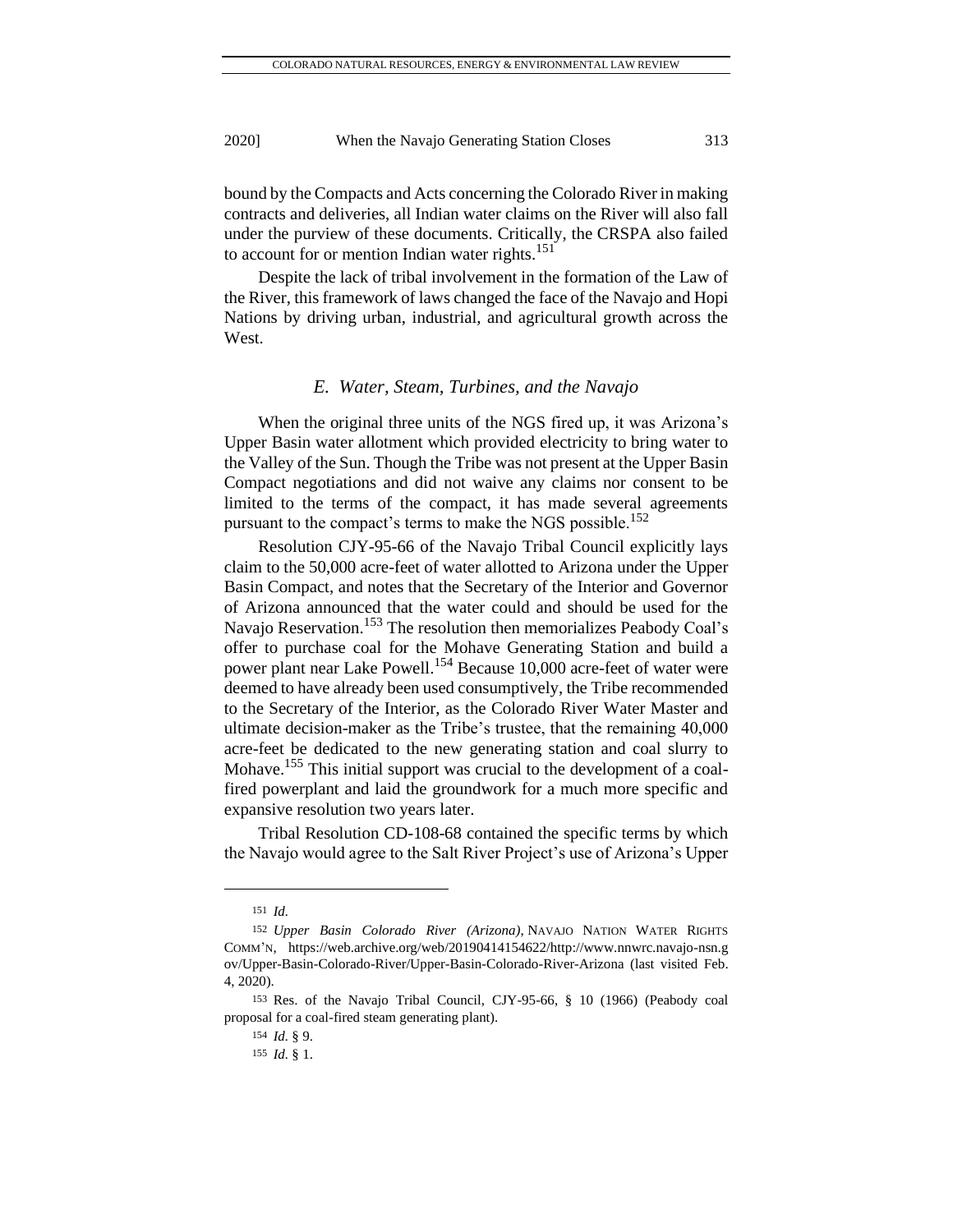Basin Compact allocation.<sup>156</sup> The Navajo promised the Secretary that the Tribe would not to make demands on the Colorado River in excess of 50,000 acre-feet, of which 34,100 acre-feet would be used by the NGS for fifty years or the lifetime of the power plant.<sup>157</sup> In return, the Secretary promised: preferential tribal hiring, fuel would be purchased from Black Mesa Mine, the plant would provide power to the tribal utility for use onreservation, sales would contribute money to the Navajo Community College, and that if any water was imported into the Colorado River basin, the first 34,100 acre-feet would be allocated to the Navajo Tribe for its exclusive use and benefit.<sup>158</sup> Similarly, and crucially for our analysis, paragraph six states:

> If, for any reason, this resolution is terminated or expires by reason of the terms and conditions contained in this resolution, the Secretary of the Interior shall take the necessary action to have the 34,100 acre-feet of water per year, allocated to the coal-fuel power plant on the Navajo Reservation near Page, Arizona, returned to the Navajo Tribe for their exclusive use and benefit.<sup>159</sup>

The final relevant Tribal Resolution was CJN-50-69, which committed 3,000 acre-feet to the Glen Canyon Unit for community and recreation developments in Page, Arizona.<sup>160</sup> CJN-50-69 also sheds some interpretive light on the prior two resolutions, "It was the intent and understanding of CD-108-68 to preserve all present or prospective water rights of the Navajo Tribe."<sup>161</sup>

With the Navajo Tribal agreements in hand, the Salt River Project ("SRP") entered into a contract for water service with the United States for 40,000 acre-feet per year from Lake Powell, 34,100 acre-feet per year for consumptive use at the NGS and the remaining 5,900 acre-feet per year for non-consumptive use at the plant.<sup>162</sup> The contract, signed in 1969, had

<sup>156</sup> Res. of the Navajo Tribal Council, CD-108-68 (1968) (allocating 34,100 acre-feet of water from the Upper Colorado River Basin and limiting the Navajo Tribe's claim to 50,000 acre-feet per year).

<sup>157</sup> *Id.* § 1.

<sup>158</sup> *Id.* § 2.

<sup>159</sup> *Id.* § 6.

<sup>160</sup> Approving the Use of 3,000 Acre-Feet of Water from the 50,000 Acre-Feet of water per year allocated to the State of Arizona under Article III(a) of the Upper Colorado River Basin Compact to be used for recreation and by the City of Page, Arizona, at Res. of the Navajo Tribal Council, CJN-50-69, § 1 (1969).

<sup>161</sup> *Id.* § 2.

<sup>162</sup> U.S. BUREAU OF RECLAMATION, SALT RIVER PROJECT, SYNOPSIS OF DOCUMENTS: NAVAJO GENERATING STATION AND KAYENTA MINE 3 (2017), [https://www.usbr.gov/lc/](https://www.usbr.gov/lc/%20phoenix/reports/NGS/EAFONSI/SynopsisNGSKMDocs.pdf)  [phoenix/reports/NGS/EAFONSI/SynopsisNGSKMDocs.pdf.](https://www.usbr.gov/lc/%20phoenix/reports/NGS/EAFONSI/SynopsisNGSKMDocs.pdf)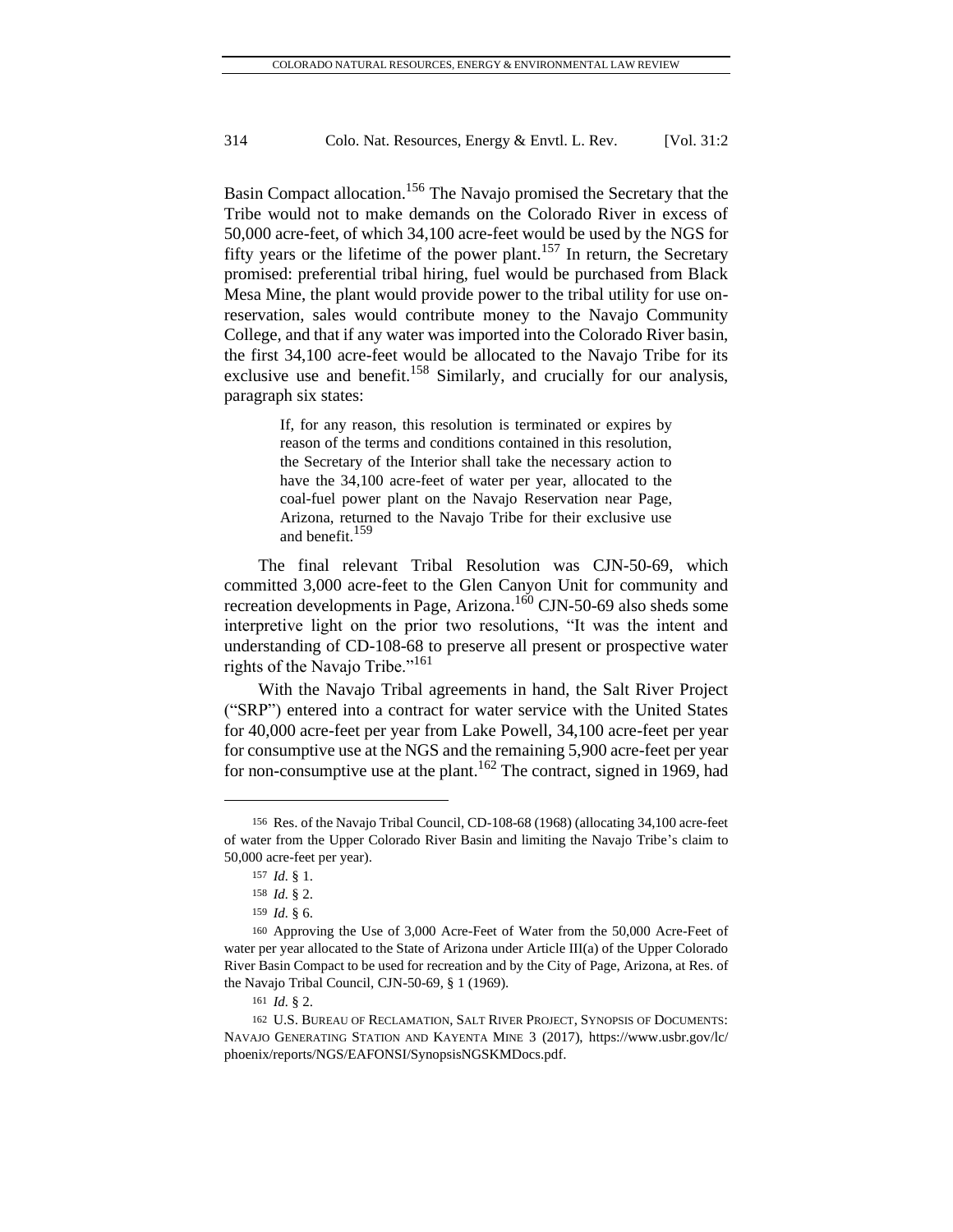an initial forty-year term with rights of renewal, and was renewed for twenty years in  $2012$ <sup>163</sup> SRP then received two water rights certificates from the Arizona Department of Water Resources. The first has a priority date of December 18, 1964 for 23,065 acre-feet per year and expires December 18, 2044. The second has a priority date of April 9, 1969 for 5,644 acre-feet per year and expires on April 9,  $2049$ .<sup>164</sup> Together, these three documents describing the water presently used by the NGS represent the quantities and methods required by any future use.

#### *F. State and Federal Paths to Beneficial Use*

When the NGS shuttered in December of 2019, two separate bodies of water law affected the reallocation of its water. First, the contract between SRP and the United States Government for 40,000 acre-feet will need to be cancelled, freeing that water for new uses. Any new allocation of this water from Lake Powell will require a new long-term contract between the receiving entity and the Bureau of Reclamation under the auspices of the Upper Basin Compact. Second, the water permits granted by the Arizona Department of Water Resources will either be rescinded through an administrative action, or five years of non-use by the NGS will revert the rights to the public and be subject to appropriation.<sup>165</sup> The Navajo Nation, as a new user of this water with a new beneficial use, will need to apply to the Department of Water Resources for a new permit detailing the intended use, place of use, and other technical information for a decision by the Department.<sup>166</sup> A Navajo application for both of these agreements will take place in a Colorado River basin much changed from 1922, 1963, and 1956.

#### *G. Current Status of the Colorado River Basin*

From Colorado to California, the basin's population continues to grow, demands on the Colorado River are increasing by all sectors of use, and drought and climate change are diminishing the availability of Colorado River water.<sup>167</sup> Between 2003 and 2018 the average Colorado River flow diminished by nearly twenty percent from historical

<sup>163</sup> *Id.*

<sup>164</sup> *Id.*

<sup>165</sup> Ariz. Rev. Stat. § 45-141(C) (2019).

<sup>166</sup> Ariz. Rev. Stat. § 45-152 (2019).

<sup>167</sup> *See* Paige Blankenbuehler, *How Best to Share the Disappearing Colorado River*, HIGH COUNTRY NEWS (Dec. 20, 2018), [https://www.hcn.org/articles/water-how-best-to](https://www.hcn.org/articles/water-how-best-to-share-the-drought-plagued-colorado-river)[share-the-drought-plagued-colorado-river.](https://www.hcn.org/articles/water-how-best-to-share-the-drought-plagued-colorado-river)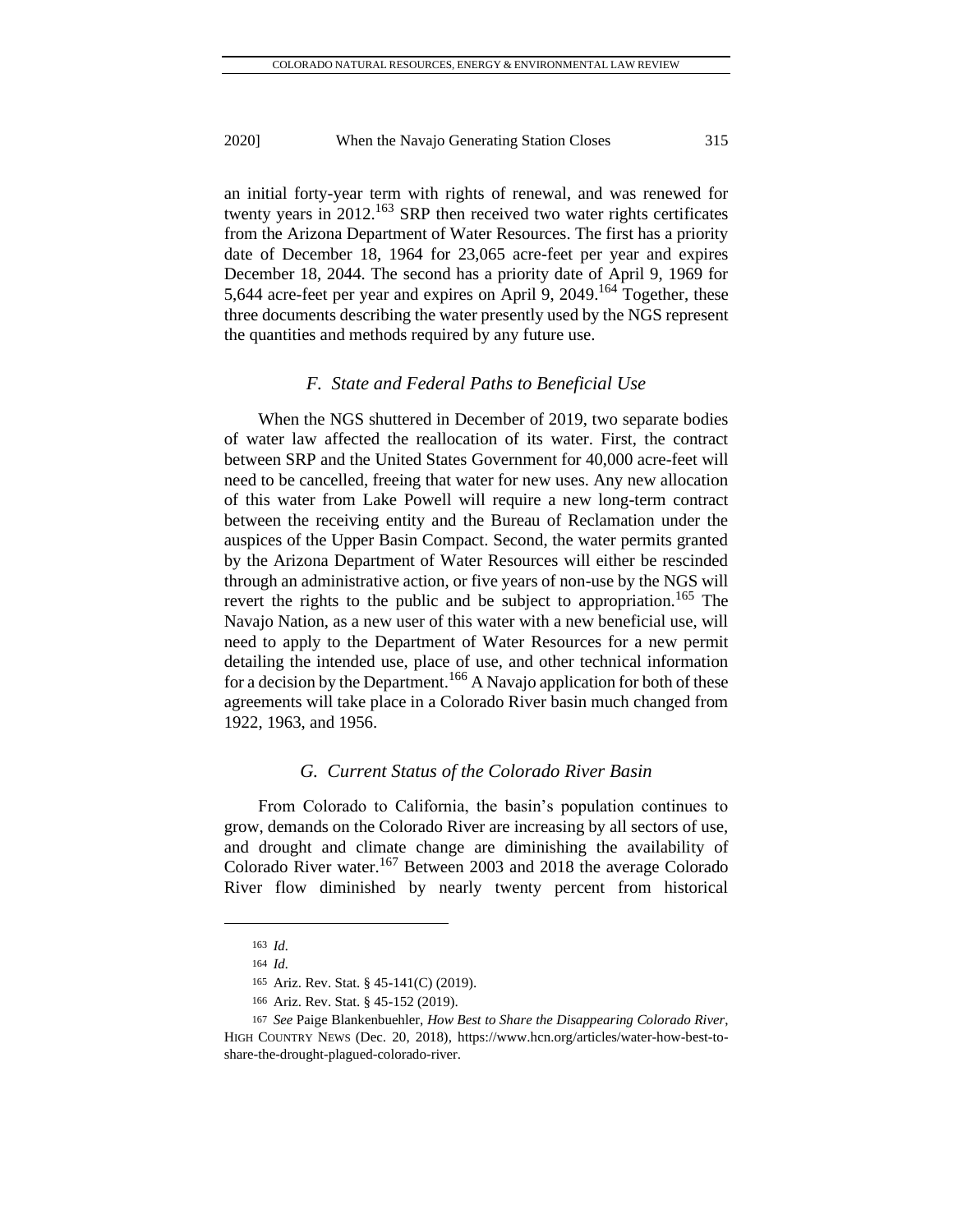averages.<sup>168</sup> Climate scientist Brad Udall predicts that the flow of the river could be reduced another fifty-five percent by 2100 because of climate change,<sup>169</sup> a disturbing prediction compounded by ongoing development and interpretation of paleoclimatic reconstruction of the region. Tree-ring records from northwest New Mexico indicate that during the last 2000 years there have been many droughts which lasted longer and were much more severe than those of the last  $110$  years.<sup>170</sup> It is now abundantly clear that the key negotiations at Bishop's Lodge in 1922 were based on flows recorded during some of the wettest twenty years in the history of the  $West.<sup>171</sup>$ 

The overly optimistic assessment of Colorado River flows in that first agreement, and the addition of a 1.5 million acre-foot commitment by the 1944 treaty with Mexico, has led to a "structural deficit" in the Law of the River.<sup>172</sup> The target release from Lake Powell to Lake Mead, which acts as the primary Colorado River source for the Lower Basin states and Mexico, has been between 8.23 million acre-feet and 7 million acrefeet.<sup>173</sup> While this amount is sufficient to account for Lower Basin consumptive uses, it does *not* account for evaporation loss, transmission loss, or the thirsty use of water by deep-rooted plants called phreatophytes. At the higher release figure of 8.23 million acre-feet, Lake Mead will lose 1 million acre-feet each year to these unaccounted-for losses.<sup>174</sup> Reduced inflows from drought and climate change have combined with the structural deficit to deplete Lake Mead storage from 22.444 million acrefeet in 2000 to 9.85 million acre-feet in 2015.<sup>175</sup> Lake Powell and Lake Mead combined in January of 2019 were below forty-six percent of capacity, the lowest since Lake Powell began filling.<sup>176</sup>

The depletion of Lake Powell and Lake Mead have triggered fears that either reservoir could fall below the level required for the dams to

<sup>168</sup> *Id.*

<sup>169</sup> *Id.*

<sup>170</sup> *Drought in the Colorado River Basin*, NAT'L OCEANIC & ATMOSPHERIC ADMIN., NAT'L CTRS. FOR ENVTL. INFO., [https://www.ncdc.noaa.gov/monitoring-references/dyk/co](https://www.ncdc.noaa.gov/monitoring-references/dyk/co%20lorado-basin-drought)  [lorado-basin-drought](https://www.ncdc.noaa.gov/monitoring-references/dyk/co%20lorado-basin-drought) (last visited Feb. 13, 2020).

<sup>171</sup> *Id.*

<sup>172</sup> REISNER, *supra* note 1, at 259 (commitment to Mexico); Robison, *supra* note 93, at 537 (structural deficit).

<sup>173</sup> *Id.* at 537–38.

<sup>174</sup> *Id.*

<sup>175</sup> *Id.* at 539.

<sup>176</sup> Brian Maffly, *Lake Powell Could Become a 'Dead Pool' as Climate Change, Political Wars and Unabated Growth Drain its Waters*, SALT LAKE TRIB. (Jan. 20, 2019), [https://www.sltrib.com/news/environment/2019/01/20/lake-powell-could-become/.](https://www.sltrib.com/news/environment/2019/01/20/lake-powell-could-become/)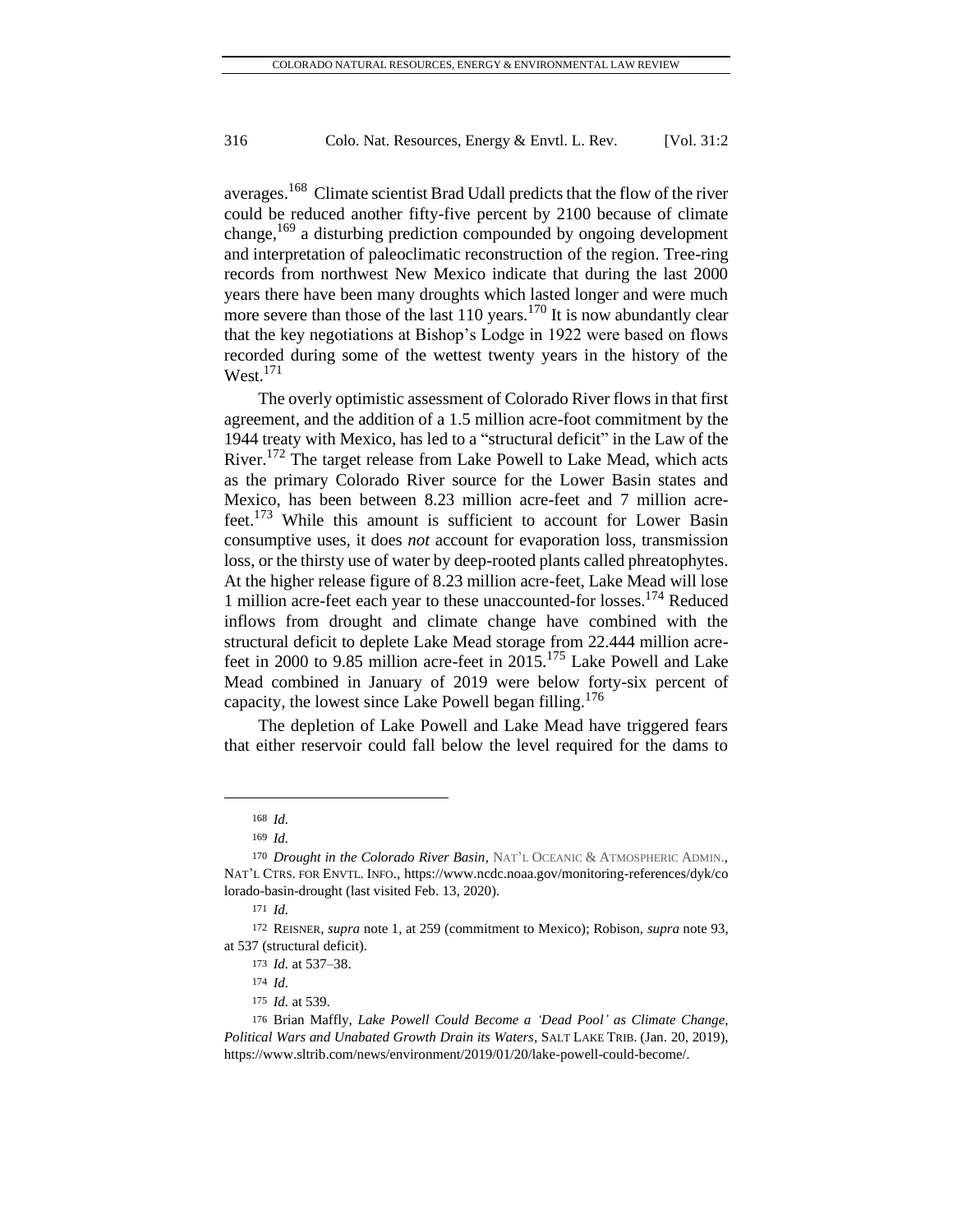produce hydropower, or "power pool."<sup>177</sup> This would certainly impact the electrical grid, but such a reduction would also remove the largest source of funding for federal water-infrastructure projects across the West, most of which receive their funding from surplus electricity sales at the basin's hydroelectric dam sites.<sup>178</sup> A further reduction below power pool could result in "dead pool" in the reservoirs, the point at which the dams could not actually release the water still in their reservoirs for downstream use.<sup>179</sup> There are differing perspectives on how imminent these possibilities are, but the general trend in reduced flows has motivated the Bureau of Reclamation and all seven states of the Colorado River Basin to preserve the status quo.<sup>180</sup>

A major reaction to shortage in the Colorado River Basin came in the 2007 when the Bureau of Reclamation adopted the Interim Guidelines.<sup>181</sup> These guidelines establish a tiered-reduction in consumptive use by Arizona and Nevada if Lake Mead's surface-level drops below specified elevations.<sup>182</sup> California suffers no cuts to its allotment because of a major political compromise negotiated during the Colorado River Basin Project Act. In order to receive funding to move its Colorado River entitlement won during *Arizona v. California*, Arizona had to agree that California's 4.4 million acre-foot apportionment must be satisfied before water is supplied through the Central Arizona Project.<sup>183</sup> Other programs to conserve water for storage in the reservoirs, intentionally creating surplus, and water banking programs have been piloted across the river system.<sup>184</sup>

Still, these efforts came short of eliminating the structural deficit, much less addressing the future aridification of the West.<sup>185</sup> Under threat of the federal government taking control of water-allocation during a shortage, the Lower Basin states approved a further plan to reduce water use in times of shortage called the "Lower Basin Drought Contingency

<sup>177</sup> *Id.*

<sup>178</sup> *See* Robison, *supra* note 93, at 542; Maffly, *supra* note 176.

<sup>179</sup> Maffly, *supra* note 176.

<sup>180</sup> *See* John Fleck, *No, Lake Powell Is Not Inexorably Headed Toward "Dead Pool,"* INKSTAIN (Jan. 20, 2019, 3:10 PM)[, http://www.inkstain.net/fleck/2019/01/no-lake-powell](http://www.inkstain.net/fleck/2019/01/no-lake-powell%20-is-not-inexorably-headed-toward-dead-pool/)  [-is-not-inexorably-headed-toward-dead-pool/.](http://www.inkstain.net/fleck/2019/01/no-lake-powell%20-is-not-inexorably-headed-toward-dead-pool/)

<sup>181</sup> Robison, *supra* note 93, at 542.

<sup>182</sup> *Id.*

<sup>183</sup> *Id.* at 535.

<sup>184</sup> *See id.* at 543–52.

<sup>185</sup> *See* Eric Kuhn, *Why Does the Lower Basin Need a Drought Contingency Plan?*, INKSTAIN (Feb. 24, 2019, 4:16 PM), http://www.inkstain.net/fleck/2019/02/why-does-thelower-basin-need-a-drought-contingency-plan.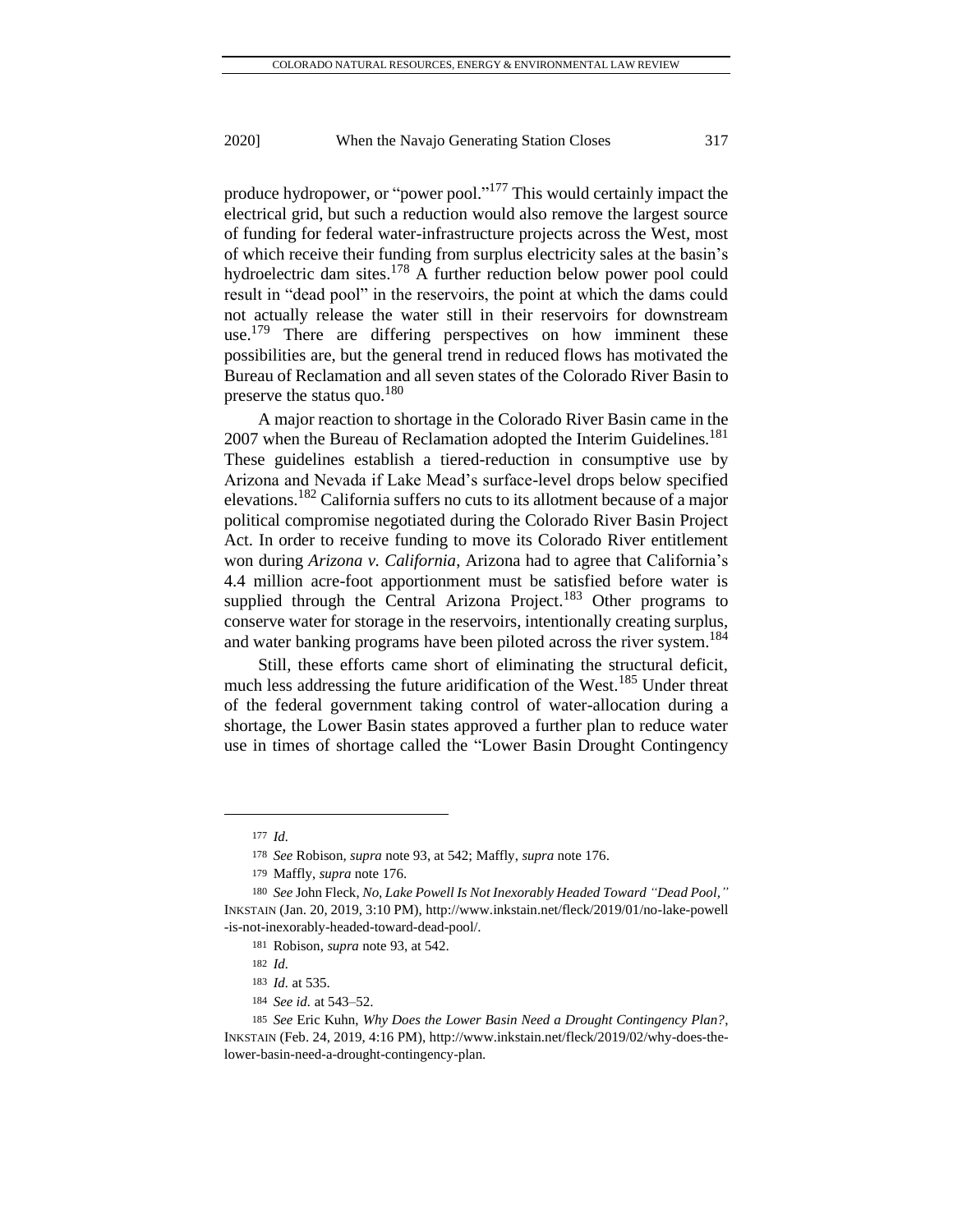Plan."<sup>186</sup> Together, the 2007 Interim Guidelines and the Lower Basin Drought Contingency Plan cut deep enough into the Lower Basin allotment for California to suffer some reductions, but the total amount is still just above the structural deficit.<sup>187</sup> Despite these political successes, the lack of a concrete plan to proactively manage climate change and to permanently reduce Colorado River water use makes the future management of the basin difficult to predict. Brad Udall was correct in his assessment that, "agreeing on reductions that cause the least harm to water users, the overall economy and the environment will be an exceedingly difficult task, much harder to come by than those achieved in the [Drought Contingency Plan]."<sup>188</sup> Contributing to these difficulties are the as-yet unresolved claims of Indian Tribes on the Colorado and its tributaries.

Joining the Navajo in the Lower Basin without quantified water rights are the Havasupai Tribe, Hopi Tribe, Hualapai Tribe, Kaibab Band of Paiute Indians, Pascua Yaqui Tribe, San Carlos Apache Tribe, San Juan Southern Paiute Tribe, Tohono O'odham Nation, Tonto Apache Tribe, and Yavapai Apache Nation.<sup>189</sup> Some tribes have claims which are moving forward slowly in negotiation or litigation, such as the Hopi rights to the Little Colorado, but overall progress is meager.<sup>190</sup> As states work to reduce their demand on the Colorado, with the threat of drastic reductions in times of shortage, they are unlikely to move quickly to incorporate the large, senior tribal rights into their state allocations. The Navajo will have to negotiate or litigate for the water formerly used by the NGS in this new environment of scarcity. Though the process is unlikely to be easy, the Navajo possess unique legal and physical advantages in their claim for this portion of the Colorado River.

<sup>186</sup> *Id.*; Jeremy P. Jacobs, *States Reach Drought Pact as Largest User Protests*, GREENWIRE (Mar. 20, 2019), [https://www.eenews.net/greenwire/stories/1060127745/sear](https://www.eenews.net/greenwire/stories/1060127745/sear%20ch?keyword=States+reach+drought+pact+as+largest+user+protests)  [ch?keyword=States+reach+drought+pact+as+largest+user+protests;](https://www.eenews.net/greenwire/stories/1060127745/sear%20ch?keyword=States+reach+drought+pact+as+largest+user+protests) Kuhn, *supra* note 185.

<sup>187</sup> Kuhn, *supra* note 185.

<sup>188</sup> *The State of Water Supply Reliability in the 21st Century: Hearing Before the Subcomm. on Waters, Oceans, and Wildlife of the H. Comm. on Nat.. Res.*, 116th Cong. 14 (2019) (statement of Brad Udall).

<sup>189</sup> Cordalis & Cordalis, *supra* note 132, at 357.

<sup>190</sup> *See* Hopi Tribal Government, *Little Colorado River Adjudication: Statement from the Hope Tribe*, TRIBAL GOV'T, [http://hopitewacommunitymovement.org/little-colorado](http://hopitewacommunitymovement.org/little-colorado-river-adjudication-statement-from-the-hopi-tribe/)[river-adjudication-statement-from-the-hopi-tribe/.](http://hopitewacommunitymovement.org/little-colorado-river-adjudication-statement-from-the-hopi-tribe/)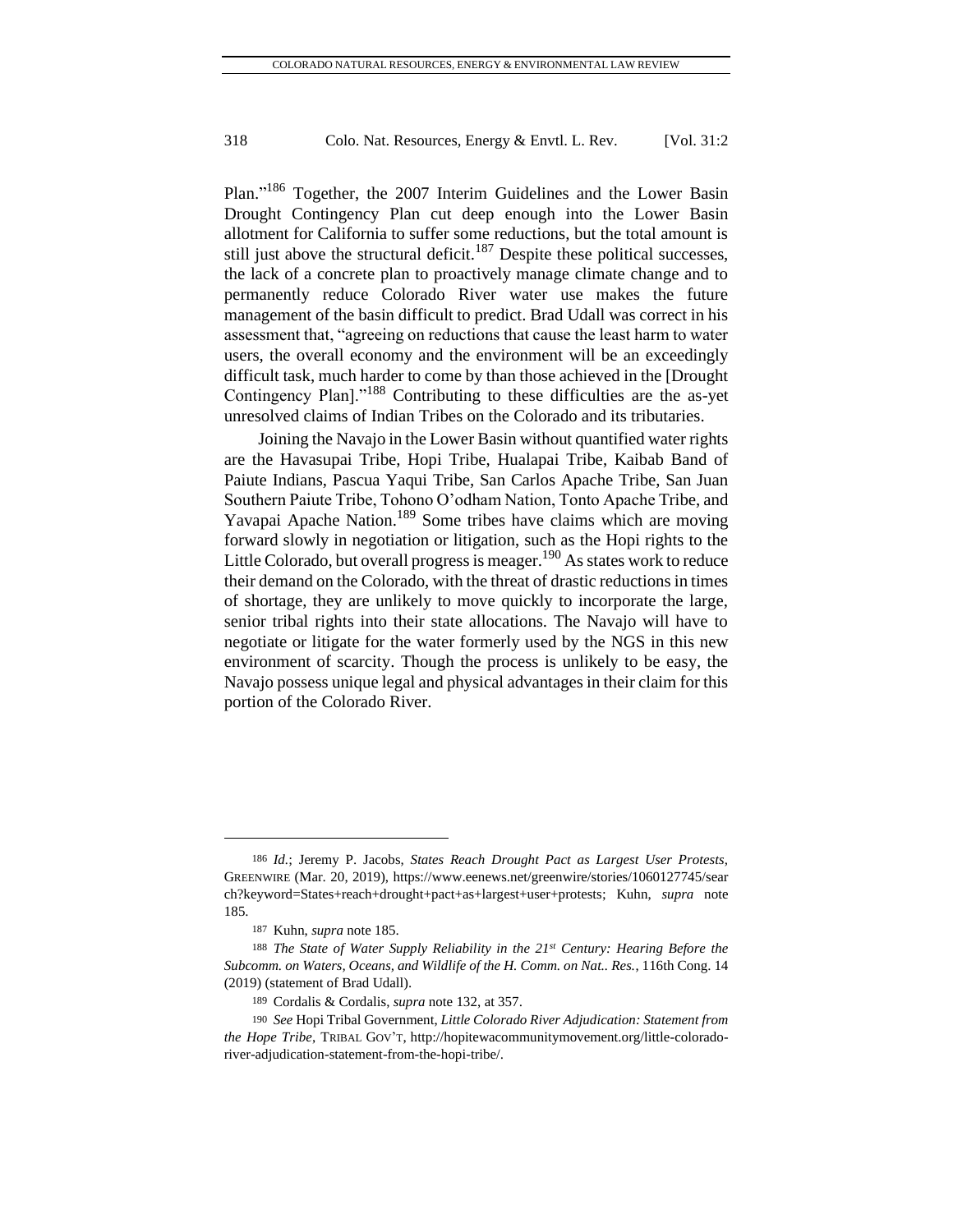# III. REASONS TO SETTLE NAVAJO CLAIMS TO NGS WATER

The Law of the River, the tribal resolutions which lead to the construction of the NGS, and notions of equity all suggest that the Navajo should be able to use the NGS water allotment for domestic, municipal, agricultural, and industrial uses. The major questions are how the Navajo can accomplish this outcome and what amount of water the Tribe should be entitled to. Litigation under the *Winters* standard would likely produce a large paper right, but without buy-in from the federal and Arizona state governments it is unlikely that infrastructure could be funded to put those rights to use. Instead, the Navajo should negotiate with the state of Arizona to settle its Upper Basin claims. The Tribe is in an advantageous position because any water it gains from such a settlement would not displace other state-permitted users, which can act as a major political hurdle to Indian water rights settlements. When considering an eventual use for the water, striking a deal with Arizona may also help secure funding to complete water-project infrastructure which could take advantage of the battery of water pumps already reaching into Lake Powell for NGS use.

#### *A. NGS Water Should be Available to the Navajo*

The Navajo Nation makes up nearly the entire Upper Basin portion of Arizona, excluding relatively small non-reservation enclaves like Page. In negotiating the Upper Basin Compact, the states intended for the waters to be allocated and used in the Upper Basin in such a way as to not hinder deliveries at Lees Ferry. Other than the water presently dedicated in CD-108-68 to use by Page and the Glen Canyon Unit, and any other non-Indian use perfected prior to 1948, the Upper Basin 50,000 acre-feet should be free for use by the Navajo due to the geographic reality of Upper Basin Arizona.

Though the Navajo did not negotiate the Colorado River Compact or the Upper Basin Compact, their agreement to abide by them made the NGS and the Central Arizona Project possible. The tribal resolutions clearly show that the Tribe was assenting to the use of the water on the condition that it would eventually be returned for tribal use and that both the Secretary of the Interior and the Governor of Arizona had indicated their support for such a disposition of Arizona's allotment.<sup>191</sup>

<sup>191</sup> Res. of the Navajo Tribal Council, CJY-95-66, § 10 (1966) (Peabody coal proposal for a coal-fired steam generating plant).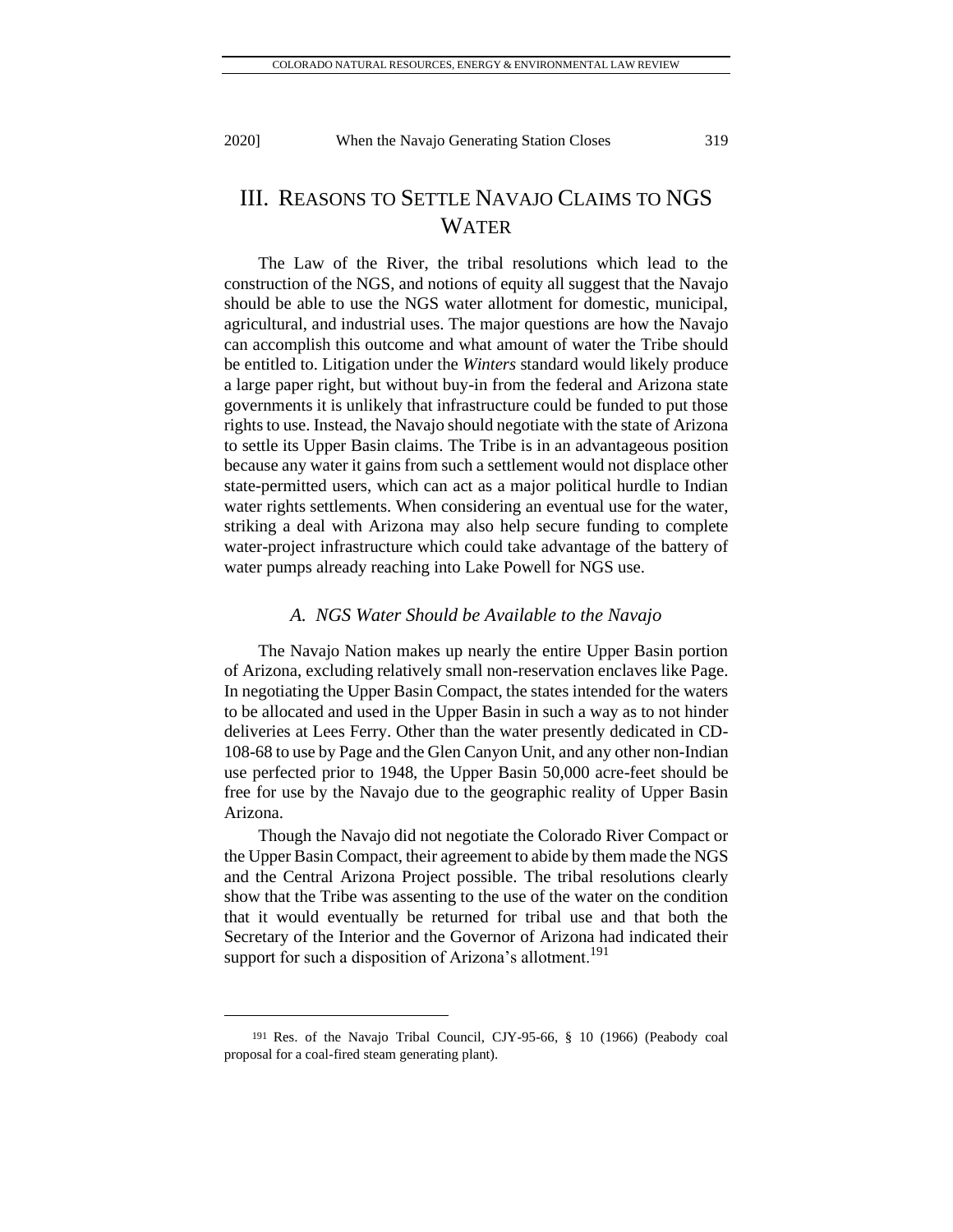Running through the story of the Navajo Nation, and through any tribe seeking to quantify Indian water rights, is the question of equity. What is fair when we consider a history of settler colonialism across North America, and the history of the Navajo in particular? Professor Sarah Krakoff argues that instead of "punishing tribes for being 'Johnny-comelately' to our water allocation schemes, stakeholders could see tribes as equals, coming to the table as governments finally able to assert their interests after decades of attempts to marginalize them."<sup>192</sup>

Our treatment of the Navajo claims to the NGS water should recognize the tribe's claim as a matter of environmental, economic, and social justice. The Tribe was resettled on their native lands near the Four Corners and came to inhabit the entire Upper Basin portion of Arizona. This is an administrative area created without the Navajo Nation's participation, but one to which the Tribe agreed to adhere. Without that agreement, NGS would not have been built, and millions of Arizonans would not have received Colorado River water to help their economies and communities prosper. Even though the Tribe did benefit from jobs and lease revenues, the relationship between the Tribe and the far-away cities was essentially an extractive one. The industry and business the Navajo hoped to attract instead anchored itself in white communities at the end of the high-voltage transmission lines. Instead of "two lights in every Hogan," the Navajo instead found themselves a colonized territory within the boundaries of the Southwest and the United States.<sup>193</sup>

Peter MacDonald, Navajo chairman from 1970 until 1989, summed up the relationship in 1973: "Think for a minute about how it feels to be a Navajo shivering through a cold winter on Black Mesa in a Hogan without electricity or gas or water, while at the same time you watch well-paid Anglo workers assemble a ten or \$15 million drag line only a few hundred yards from your front door."<sup>194</sup> That same drag line was destroying native land for coal to fire the NGS. The NGS's operation polluted the air above Navajo and Hopi communities in order to pump water uphill from Lake Havasu to Phoenix in order to provide water at below market rates.<sup>195</sup>

<sup>192</sup> Sarah Krakoff, *Settler Colonialism and Reclamation: Where American Indian Law and Natural Resources Law Meet*, 24 COLO. NAT.RES. ENERGY &ENVTL. L.REV. 261, 285 (2013).

<sup>193</sup> NEEDHAM, *supra* note 48, at 218.

<sup>194</sup> *Id.* at 231.

<sup>195</sup> Not only do customers pay little for "what should be very expensive water," but CAP receives the same kind of federal funding largesse seen in other Bureau of Reclamation projects in terms of its capital interest rate and payment schedule, *see* Tony Davis, *Central Arizona Project Asks to Refinance its Debt*, TUSCON.COM (Oct. 25, 2016), https://tucson.com/news/local/central-arizona-project-asks-to-refinance-itsdebt/article\_f50bb154-f0c2-52b8-a926-d8ba2d635819.html.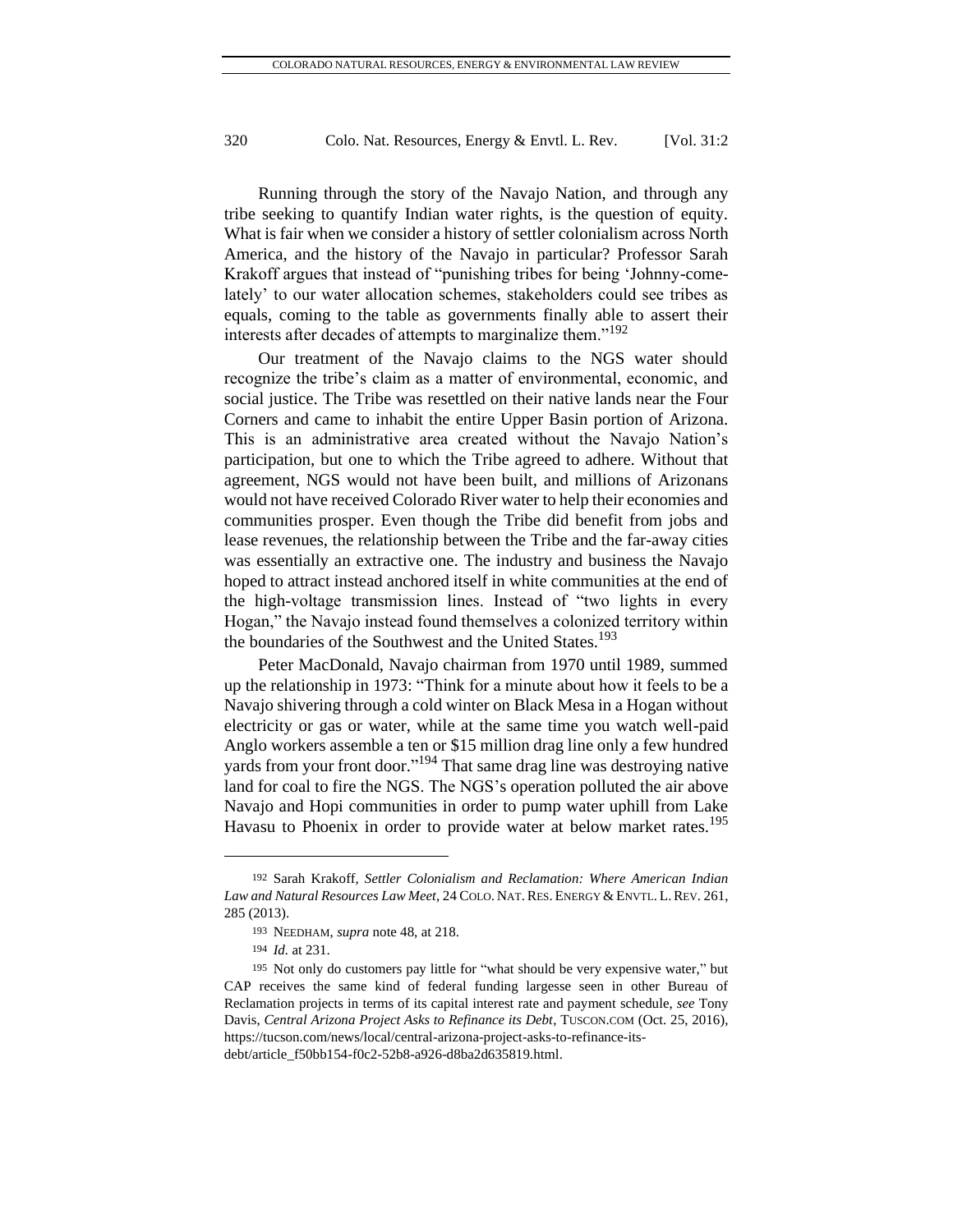While the NGS's water is unlikely to serve as a panacea for Navajo communities in Upper Basin Arizona, its allocation to them could be a first step towards the kind of economic self-determination Chairman Paul Jones had envisioned at the dedication of the Four Corners Generating Station.

#### *B. Water and Uncertainty in* Winters *Litigation*

Litigation over Indian water rights has been on the wane for several decades for several reasons. The real costs in time and money of litigating, combined with an uncertain outcome, deter tribes and states from seeking out reserved rights in court. A pressing example is *In Re General Adjudication of Big Horn River System*, a decision by the Supreme Court of Wyoming awarding water rights to the Shoshone and Arapaho Tribes on the Wind River Reservation.<sup>196</sup> The case took a decade to reach the Wyoming Supreme Court in 1988, and affirmed a right to nearly half a million acre-feet of water to irrigate 100,000 acres under the practicably irrigable acreage ("PIA") standard set in *Arizona v. California*. <sup>197</sup> While the award was substantial, actual benefits to the tribes have been illusory. The large water right decreed came with no funds to build infrastructure to deliver water to the tribes, and the right was interpreted solely for agricultural, municipal, and livestock use, which prevented the tribes from applying the water to beneficial in-stream uses to restore fisheries.<sup>198</sup> Thirty years later, the tribes are still not benefiting from their water rights as the state, tribes, and federal government continue to disagree how to share the costs of necessary infrastructure to put the water to beneficial use. $199$ 

Hollow victories like the Big Horn adjudication frustrate tribal attempts to develop their water rights, but also present risks to states seeking to minimize disruption to the status quo. One of the major reasons the Special Master in *Arizona v. California* addressed Indian water rights was because a failure to adjudicate such claims would leave a "cloud" over the legal certainty of water for non-Indian projects in the basin.<sup>200</sup> Continued development on all river systems without taking account for

<sup>196</sup> In re Gen. Adjudication of All Rights to Use Water in the Big Horn River Sys.*,* 753 P.2d 76, 94 (Wyo. 1988).

<sup>197</sup> *Id.* at 112.

<sup>198</sup> Michael C. Blumm et al., *The Mirage of Indian Reserved Water Rights and Western Streamflow Restoration in the McCarran Amendment Era: A Promise Unfulfilled*, 36 ENVTL. L. 1157, 1174–76 (2006).

<sup>199</sup> BARTON H. THOMPSON ET AL., LEGAL CONTROL OF WATER RESOURCES: CASES AND MATERIALS 1136 (6th ed. 2018).

<sup>200</sup> Cordalis & Cordalis, *supra* note 132, at 346.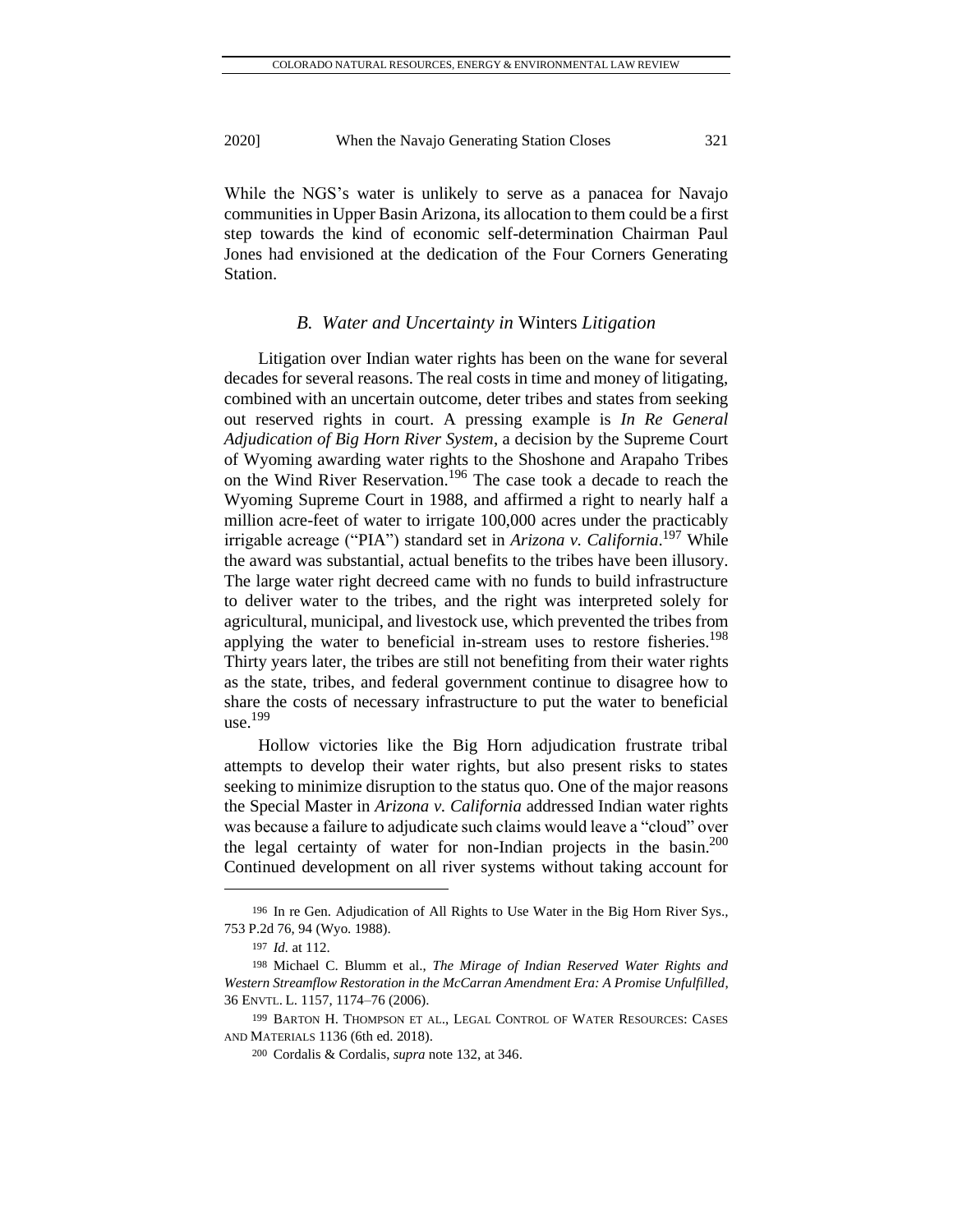Indian water rights has only darkened that cloud as more state rights appropriators invest money in water projects, and increase their reliance on the present priorities of allocation. The Supreme Court's PIA standard has major implications for water administration in states with large Indian reservations, especially given the broad "homeland" standard the Arizona Supreme Court subsequently established to account for all possible needs on the reservation, rather than the pure agriculture stance adopted by Wyoming. $201$ 

For a sense of scale, the Navajo reservation is larger than West Virginia and contains 13 million irrigable acres.<sup>202</sup> Irrigating this total irrigable acreage would require upwards of 50 million acre-feet of water, more than three times the annual flow of the Colorado River. A conservative estimate of 500,000 practicably irrigable acres, or only four percent of the reservation's land base, would still require 2 million acrefeet of water per year.<sup>203</sup> Arizona is only entitled to  $2.4$  million acre-feet each year from the Colorado River. Such an award would not only threaten to upset the expectations of Arizona water users, but also threaten the entire framework of the Law of the River.

The possibility of a major upset to the entire Law of the River scheme should be enough to entice Arizona to the settlement table for the Navajo Upper Basin claims. Even though *Arizona v. California* established that federal water uses should be charged against the state in which they occur, Indian water rights established prior to 1927 are considered "present perfected rights" and are not subject to this limitation.<sup>204</sup> Almost all Navajo lands were created prior to this date, including the Upper Basin Arizona portion, so the 50,000 acre-foot limitation on Arizona's use in the Upper Basin Compact would not seem to affect Navajo claims.<sup>205</sup> As Northcutt Ely, chief counsel for California in 1955, stated: "If [Indian rights are] inside, and as large as claimed, the Compact is splitting at the seams, and if outside, busted."<sup>206</sup>

#### *C. Settlement*

Reacting to the undesirable realities and outcomes of litigation, states and tribes are coming together to negotiate tribal water rights settlements.

<sup>201</sup> *See* Barbara A. Cosens, *The Measure of Indian Water Rights: The Arizona Homeland Standard, Gila River Adjudication*, 42 NAT. RESOURCES J. 835 (2002).

<sup>202</sup> Back & Taylor, *supra* note 102, at 74, n.12.

<sup>203</sup> *Id.* at 74.

<sup>204</sup> *Id.* at 88–89.

<sup>205</sup> *Id.* at 89.

<sup>206</sup> *Id.* at 90.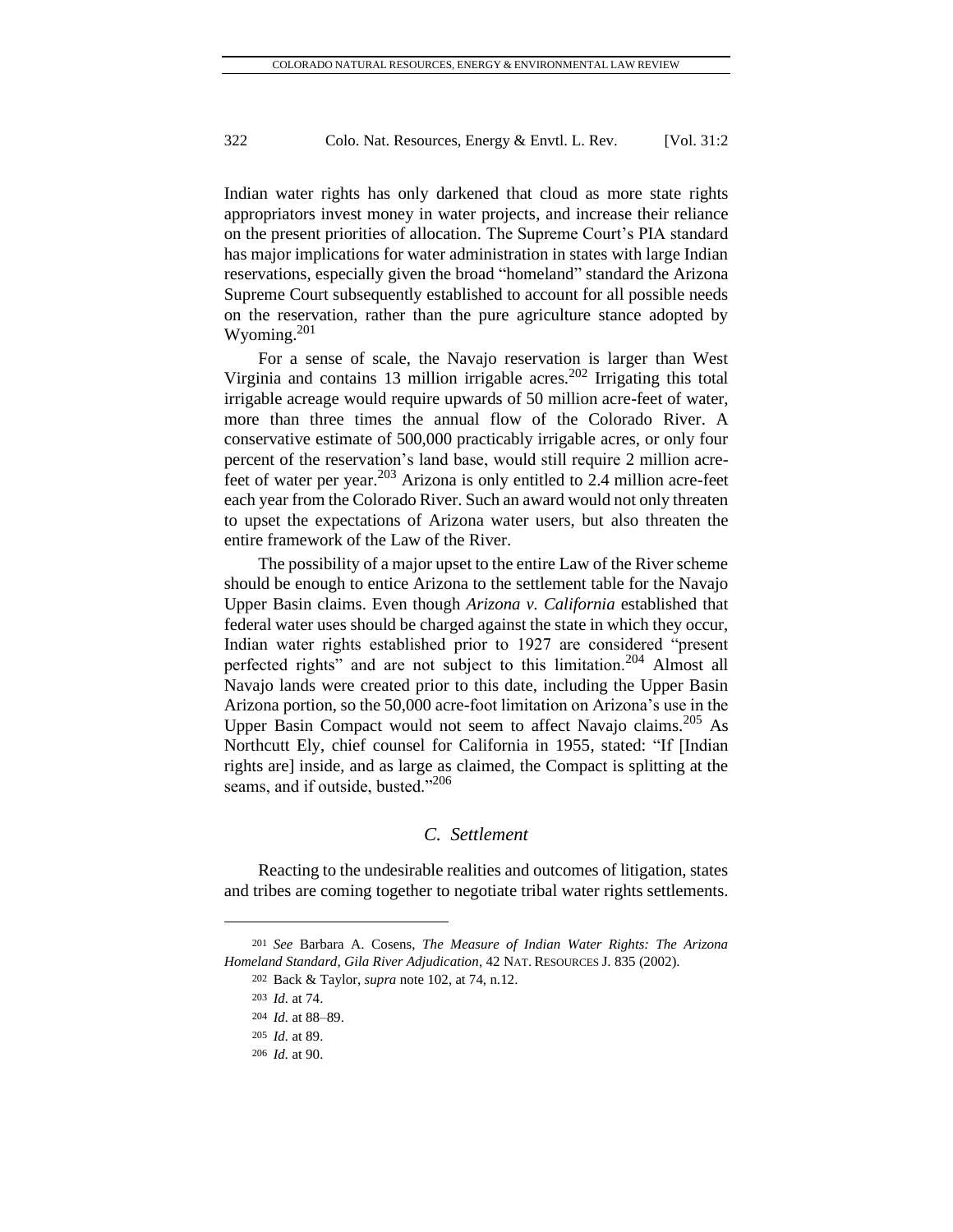Negotiations between the parties produce an agreement, which is then ratified by Congress and state legislatures and finally used as a basis for a judicial decree by the court charged with administering the new right. $207$ While preferable to litigation, negotiations are not without difficulty. Parties need to be willing to come to the table, and the political process which follows an agreement can require patience and clever maneuvering, but the process has proven fruitful. Between 1978 and 2016 Congress ratified thirty such settlements, ranging from 1,500 acre-feet to 653,500 acre-feet per year, often carrying with them the allocation of funds to put the settled water to use.<sup>208</sup>

The Navajo themselves are on the brink of settling their Upper Basin claims in Utah. In 2016, the Tribe and the state agreed that 81,500 acrefeet of Utah's unused Colorado River allocation would be allotted to the Navajo.<sup>209</sup> Senator Mitt Romney introduced a bill in early April 2019 which would ratify this agreement and provide \$210 million from the federal government and \$8 million from Utah for water infrastructure to put the water to use. The Navajo had originally claimed twice as much water, but as the Associated Press noted, tribes will often settle claims in exchange for the funding necessary to actually use the water. $^{210}$  If the bill passes, it will be a major settlement outcome for the Navajo in Utah, but one which is markedly different from what is likely to emerge in Arizona.

Utah, like the rest of the Upper Basin states, has consistently failed to use its full allocation under both the Colorado River Basin Compact and the Upper Basin Compact. In 2017, Utah used only 1.008 million acre-feet of its 1.369 million acre-feet allocation.<sup>211</sup> This left 361,000 acre-feet of water available for settling Indian water rights while still allowing other new agricultural and industrial uses. Arizona is in a fundamentally different position than Utah, having already developed its entire Colorado River allotment and being bound by the terms of the Upper Basin Compact for the portion of the state in the Upper Basin. With this reality in mind,

<sup>207</sup> THOMPSON et al., *supra* note 199, at 1137.

<sup>208</sup> COHEN'S HANDBOOK OF FEDERAL INDIAN LAW § 19.05[2] n.48 (Nell Jessup Newton. ed., 2012).; THOMPSON ET AL., *supra* note 199, at 1139.

<sup>209</sup> Associated Press, *Bill in Congress Would Resolve Large Navajo Water Rights Claim in Utah*, KNAU.ORG, (Apr. 16, 2019), https://www.knau.org/post/bill-congresswould-resolve-large-navajo-water-rights-claim-utah.

<sup>210</sup> *Id.*

<sup>211</sup> The calculation is based on "current hydrology" and not just the terms of the Law of the River, in which the Upper Basin receives 6 million acre-feet rather than 7.5. Eric Millis, *State of the Colorado River and Implications for Utah*, UTAH DIVISION OF WATER RESOURCES, [https://www.coloradomesa.edu/water-center/forum/comesau17finalmills.Pd](https://www.coloradomesa.edu/water-center/forum/comesau17finalmills.Pd%20f) [f.](https://www.coloradomesa.edu/water-center/forum/comesau17finalmills.Pd%20f)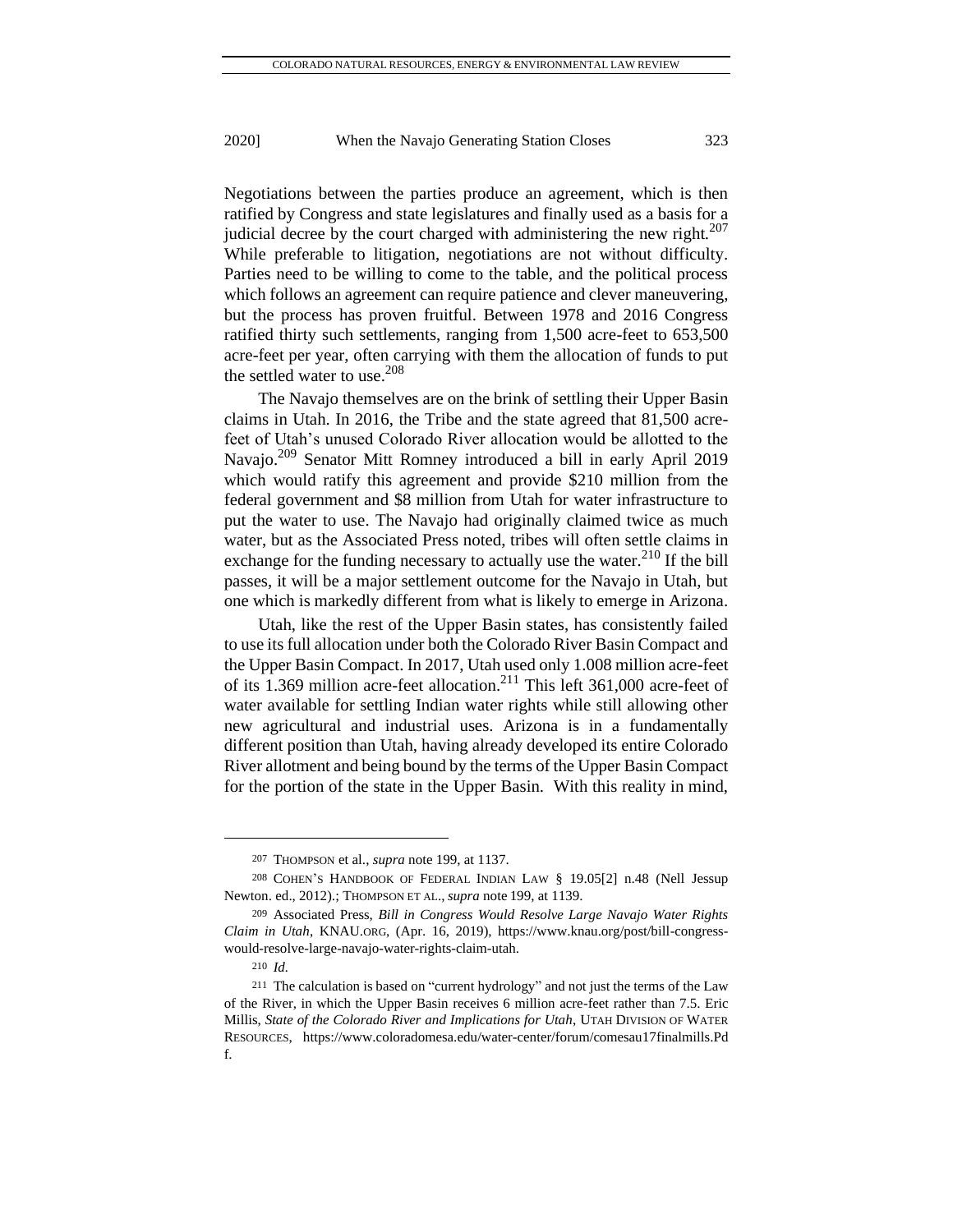the first and critical question to be answered is, what amount should the Tribe be entitled to?

#### *1. What Amount?*

The closure of the NGS presents a rare opportunity in Indian water settlements because water is available in several defined amounts. Further, allocating that water to Indian uses will not reduce the amount of water available to current appropriators. If we assume that any settlement will be bound by the terms of the Upper Basin Compact, negotiators have a total of 50,000 acre-feet to allocate between all Upper Basin Arizona users.

The Navajo Nation promised not to claim more than 50,000 acre-feet of water so long as the NGS remained in operation. The investing utilities required this assured supply of water to finance the plant's construction, and the plant's water counts towards Arizona's allotment pursuant to the Upper Basin Compact and the Colorado River Basin Project Act  $({}^{\circ}\text{CRBPA''})$ .<sup>212</sup> The Navajo could leverage the terms of the Compact and the CRBPA and promise to completely settle the question of Upper Basin lands within their framework. Roughly 37,000 acre-feet remain in Arizona's allotment, taking account of pre-existing uses and the Glen Canyon Unit recreational water. This amount of water would appeal to state interests by keeping Arizona within the limits imposed by the Upper Basin Compact and avoid triggering the overdraft provisions of that agreement. It would also allow the Navajo Nation to benefit from the water all parties agreed was meant for their use during the construction of the NGS. Most plainly, an allocation to the Navajo Nation would accord with the basic reality that practically the entire Upper Basin portion of the state is composed of reservation lands.

Unfortunately, the promise to limit claims to the Upper Basin Compact terms may not be enough to induce Arizona to come to the negotiating table. Not only does Arizona hold the power to permit any new water uses, but it is facing the prospect of drastic cuts to its entitlement under the Interim Guidelines and Drought Contingency Plan. Two other possible allotments, related directly to the operation of the plant, present themselves. Each would leave a larger portion of the NGS water in the river for future uses, to ensure compact compliance, or simply to maintain the levels of both Lake Powell and Lake Mead.

The first of these would be the 34,100 acre-feet consumptively used by the plant, leaving the remaining 2,900 acre-feet in storage. There is a certain clean-cut logic in this position, as it represents the amount actually

<sup>212</sup> Back & Taylor, *supra* note 102, at 286; The Colorado River Basin Project Act, 43 U.S.C. § 1523(d) (2018).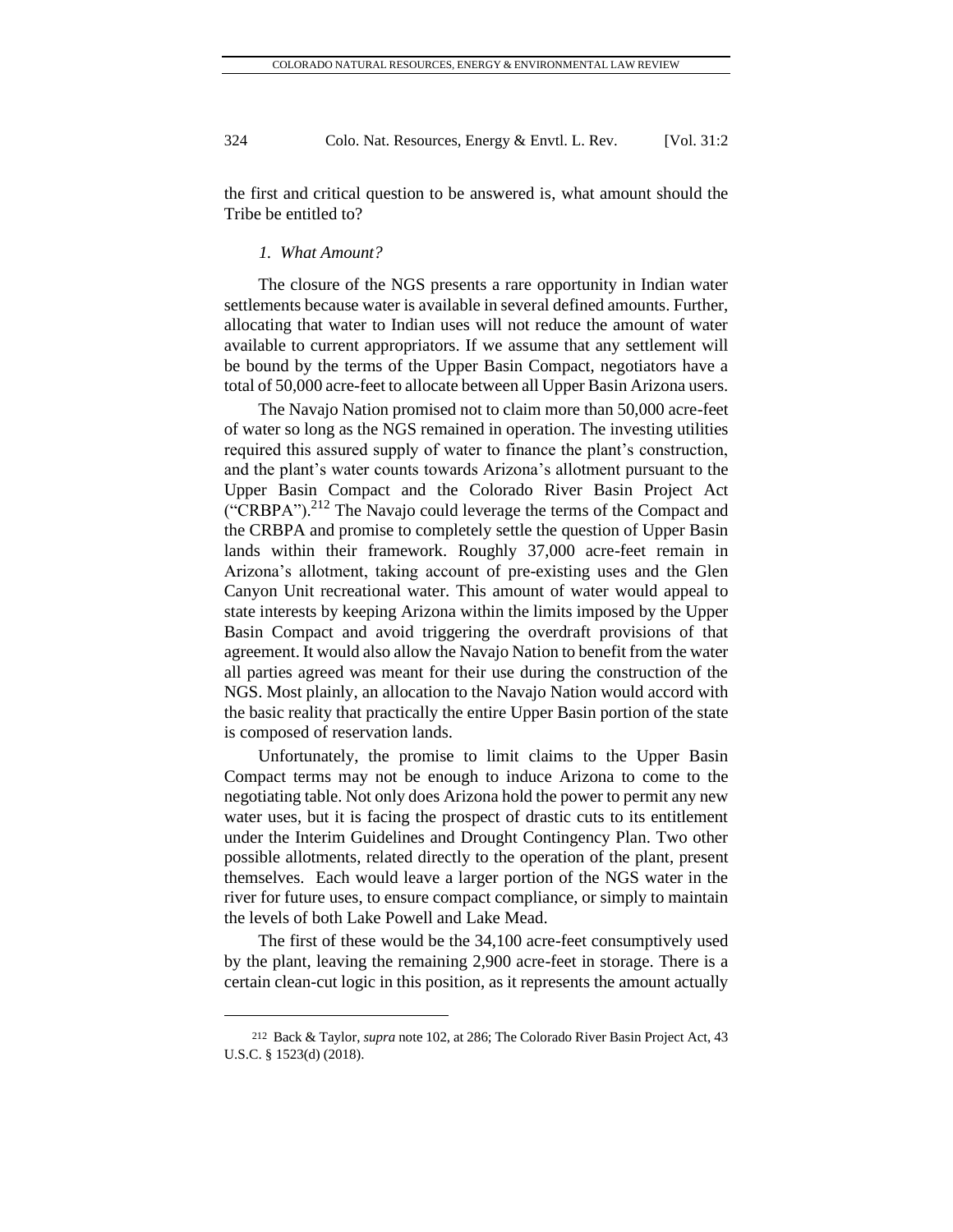used in the operation of the NGS. The next amount of water related to the plant's operation is 22,733 acre-feet of water. This is the amount used by the plant since the EPA ordered one of the generators shut down to comply with federal emissions standards in  $2014$ .<sup>213</sup> Since the unit was shuttered, one-third of the consumptive water and non-consumptive water associated with the unit has been left in Lake Powell and has served as an unacknowledged buffer for the reservoir's diminishing levels.

A sense of equity and social justice demand the remainder of Arizona's 50,000-acre-foot allotment go to the Navajo. However, it may be necessary to accept a position in which Arizona retains some amount of that water to bring the state to the negotiating table. Concessions are likely necessary to secure congressional approval for the settlement and to receive funding to put any amount of water to use on the reservation.

#### *2. The Long Road to Water Service*

Even though the NGS closure is an opportunity for the Navajo Nation to secure additional water supplies, it may be decades before water flows to new taps. The Nation's experience in Utah should be informative. Settlement negotiations began in 2003, but the proposed settlement was not reached and approved by the state of Utah until 2015, with the Navajo Nation Council approving the settlement a year later in 2016.<sup>214</sup> The Senate Committee on Indian Affairs did not advance the Settlement Act until May 15, 2019.<sup>215</sup> If approved by the entire Congress and signed by the President in this session, it will join a backlog of Indian water projects, some of which have been authorized but are unfunded.

In early 2019, the Department of Interior estimated that the Bureau of Reclamation had a backlog of \$1.3 billion in authorized but unfunded water rights settlements.<sup>216</sup> These projects are funded through a combination of discretionary and mandatory funding, with each settlement's terms and funding varying on the specific facts of the settlement at issue.<sup>217</sup> The Bureau of Reclamation has identified

<sup>213</sup> Ryan Randazzo, *EPA Approves Plan to Curtail Operations at Navajo Generating*  Station, AZCENTRAL.COM (Jul. 28, 2014), [https://www.azcentral.com/story/money/busi](https://www.azcentral.com/story/money/busi%20ness/2014/07/28/epa-approves-plan-curtail-operations-navajo-generating-station/132773)  [ness/2014/07/28/epa-approves-plan-curtail-operations-navajo-generating-station/132773](https://www.azcentral.com/story/money/busi%20ness/2014/07/28/epa-approves-plan-curtail-operations-navajo-generating-station/132773) 31/.

<sup>214</sup> Press Pool, *Navajo Utah Water Settlement Act Moves Forward*, INDIAN COUNTRY TODAY (May 20, 2019), https://newsmaven.io/indiancountrytoday/the-press-pool/navajoutah-water-settlement-act-moves-forward-4kzGkxWKsEKC0mWJtPu-BA/.

<sup>215</sup> *Id.*

<sup>216</sup> CHARLES V. STERN, CONG. RESEARCH SERV., R44148, INDIAN WATER RIGHTS SETTLEMENT 18 (2019), [https://www.everycrsreport.com/files/20190416\\_R44148\\_22b48](https://www.everycrsreport.com/files/20190416_R44148_22b48) f9eba10cf0734b8ef4694619fa217bb2d04.pdf.

<sup>217</sup> *Id.*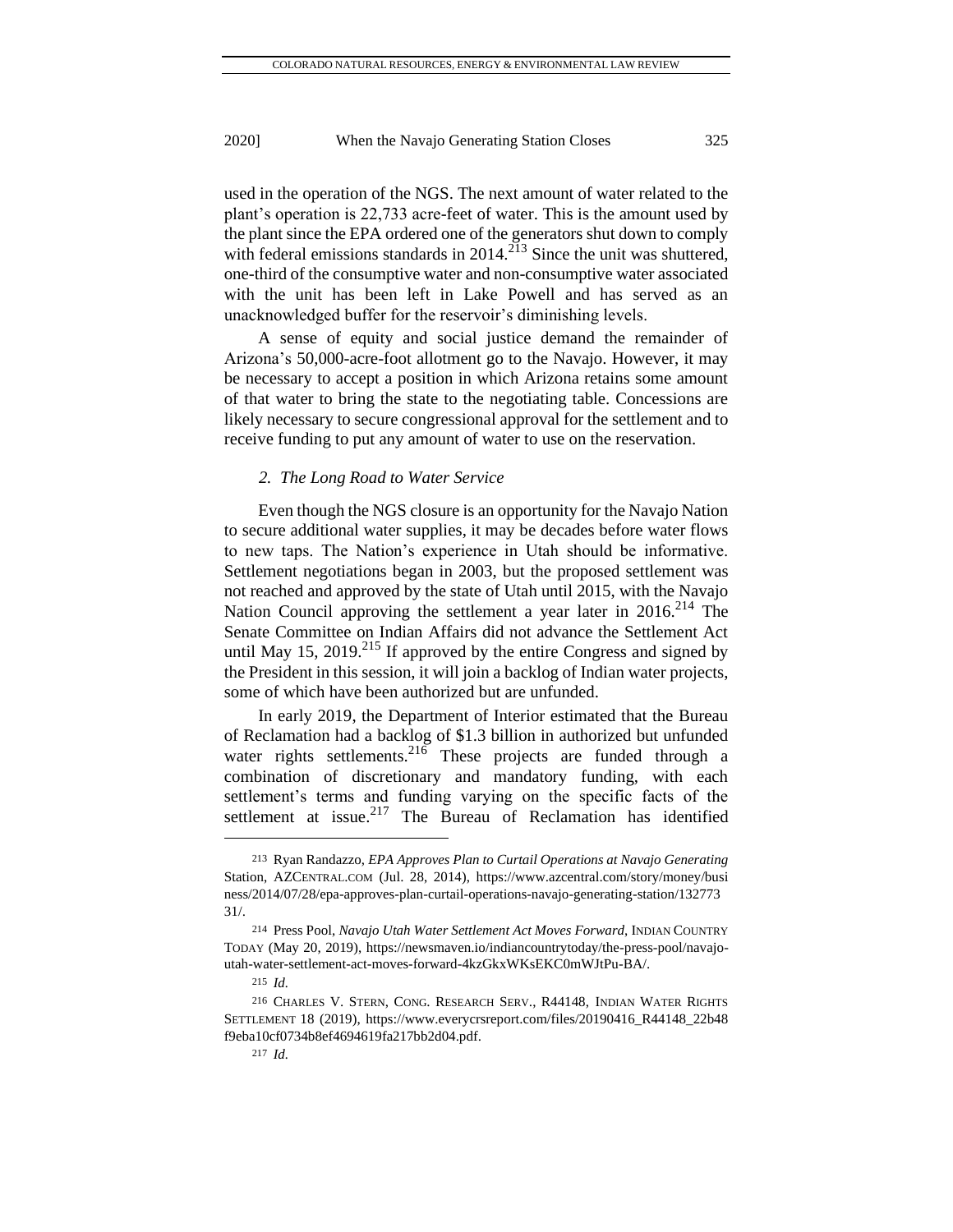continuous and sustainable funding as a challenge for tribal governments and communities seeking water supply and treatment infrastructure.<sup>218</sup> Receiving funding as part of the settlement process is important because tribes "have limited access to traditional forms of funding such as property taxes, rate increases, assessments and municipal bonds" because of the unique trust status of their lands and pervasive poverty on and near reservations.<sup>219</sup> The long process to negotiate a settlement—and the difficulty of constructing new infrastructure—present the Navajo Nation with an urgent need to begin maneuvering for its water rights.

# IV. POSSIBLE USES OF NGS WATER

In the West, water is the limiting factor for any kind of development, whether it be municipal, industrial, or agricultural. The Navajo Nation should be able to use the water from NGS, in whatever amount can be settled, to achieve their vision of economic and cultural selfdetermination. There are two promising ways the Tribe could start this process. First, the existing electric and water infrastructures make the NGS site a prime candidate for development as a solar power production facility. This could be done by the Navajo Tribal Utility, or in partnership with an independent project finance company, and could help offset the loss of a portion of the jobs and revenue previously provided by the power plant. Second, and more urgently, the water could be used to improve access to water in Navajo homes for basic domestic use. The NGS helped provide millions of Arizonans with the water necessary to prosper and thrive in the desert by delivering water uphill in the Central Arizona Project aqueduct. It is only fair that the Navajo themselves should be able to reap the same kind of benefit from the NGS's legacy.

#### *A. Water Could Be Used for Solar Redevelopment of NGS*

The NGS will leave behind a robust set of water, transmission, and physical infrastructure when it closes. This infrastructure makes the site a prime candidate for an expansion of the Navajo Tribal Utility's solar power portfolio or for an independent project finance company to develop in partnership with the Nation.

<sup>218</sup> BUREAU OF RECLAMATION, COLORADO RIVER BASIN TEN TRIBES PARTNERSHIP TRIBAL WATER STUDY 7-12 (2018), [https://www.usbr.gov/lc/region/programs/crbstudy/t](https://www.usbr.gov/lc/region/programs/crbstudy/t%20ws/docs/Ch.%207%20Challenges%20and%20Opportunities%2012-13-2018.pdf)  [ws/docs/Ch.%207%20Challenges%20and%20Opportunities%2012-13-2018.pdf.](https://www.usbr.gov/lc/region/programs/crbstudy/t%20ws/docs/Ch.%207%20Challenges%20and%20Opportunities%2012-13-2018.pdf)

<sup>219</sup> *Id.* at 7-12, 7-13.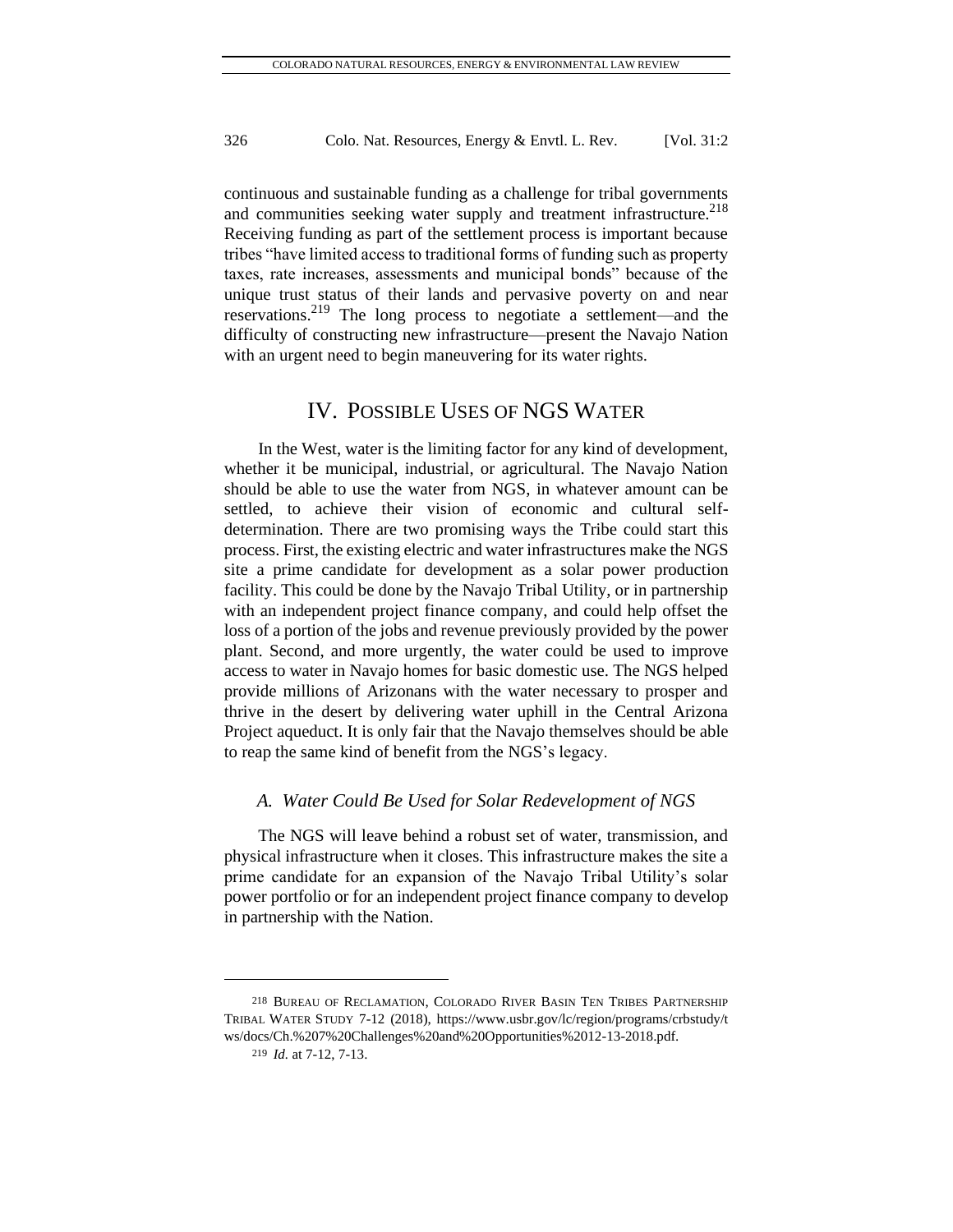The potential for solar development in the area has already been proven by the Navajo Tribal Utility Authority, which began operating its Kayenta Solar Facility in 2017 less than 100 miles from Page.<sup>220</sup> The 27.3megawatt Kayenta facility provides enough electricity for about 13,000 homes.<sup>221</sup> Arizona is an attractive location for further development because of its extremely strong solar production potential, with a considerable land mass at the top of the fifty-state resource range of more than 5.75 kWh/m<sup>2</sup>/day.<sup>222</sup> Much of the Navajo and Hopi reservations have resource ranges of 5.25 to 7.5 kWh/m<sup>2</sup>/day.<sup>223</sup> For comparison, the highest production potential is 5.5 kWh/m<sup>2</sup>/day in Colorado and Georgia,  $2^{24}$  4.5  $kWh/m^2$ /day in New England,<sup>225</sup> and 4.5 kWh/m<sup>2</sup>/day in Washington State.<sup>226</sup>

Beyond solar potential, water is needed in solar photovoltaic projects for construction of the facility and for panel cleaning during ongoing operations. A good planning estimate calls for roughly 16,689 gallons of water per megawatt per year.<sup>227</sup> This is a meager amount of water when we consider that the Central Arizona Project alone delivers more than 500 billion gallons of water to Arizonans annually.<sup>228</sup> Yet, securing the water necessary to operate a solar array is a major obstacle to renewable energy development on Native American reservations in water-scarce regions.

The Jemez Pueblo Tribe in New Mexico sought to build a modest 3.5-megawatt photovoltaic solar array in 2008.<sup>229</sup> The water to supply the project rested on the ability of the Tribe to successfully invoke its federally reserved water rights under the *Winters* doctrine.<sup>230</sup> A tribe attempting to claim federal reserve water rights for renewable energy development must

<sup>220</sup> Associated Press, *Navajo Solar Project Now Producing Electricity,* AZCENTRAL, (Aug. 29, 2017, 1:53 PM), [https://www.azcentral.com/story/money/business/energy/201](https://www.azcentral.com/story/money/business/energy/201%207/08/29/navajo-nations-first-solar-project-now-producing-electricity-13-000-homes/613443001/)  [7/08/29/navajo-nations-first-solar-project-now-producing-electricity-13-000](https://www.azcentral.com/story/money/business/energy/201%207/08/29/navajo-nations-first-solar-project-now-producing-electricity-13-000-homes/613443001/) [homes/613443001/.](https://www.azcentral.com/story/money/business/energy/201%207/08/29/navajo-nations-first-solar-project-now-producing-electricity-13-000-homes/613443001/)

<sup>221</sup> *Id.*

<sup>222</sup> National Renewable Energy Laboratory, *U.S. Annual Solar GHI*, (May 4, 2020), https://www.nrel.gov/gis/solar.html.

<sup>223</sup> *Id.*

<sup>224</sup> *Id.*

<sup>225</sup> *Id.* 

<sup>226</sup> *Id.*

<sup>227</sup> *Id.*

<sup>228</sup> Central Arizona Project, *CAP Considers Best Ways to Meet Its Energy Needs*, CAP BLOG (Apr. 11, 2018), [http://www.cap-az.com/public/blog/783-cap-considers-best](http://www.cap-az.com/public/blog/783-cap-considers-best-ways-to-meet-its-energy-needs)[ways-to-meet-its-energy-needs.](http://www.cap-az.com/public/blog/783-cap-considers-best-ways-to-meet-its-energy-needs)

<sup>229</sup> Jenny Small, *Renewable Energy on Tribal Land & Water Resources: Jemez Pueblo*, 17 U. DENV. WATER L. REV. 99, 100, 103 (2013).

<sup>230</sup> *Id.* at 109–12.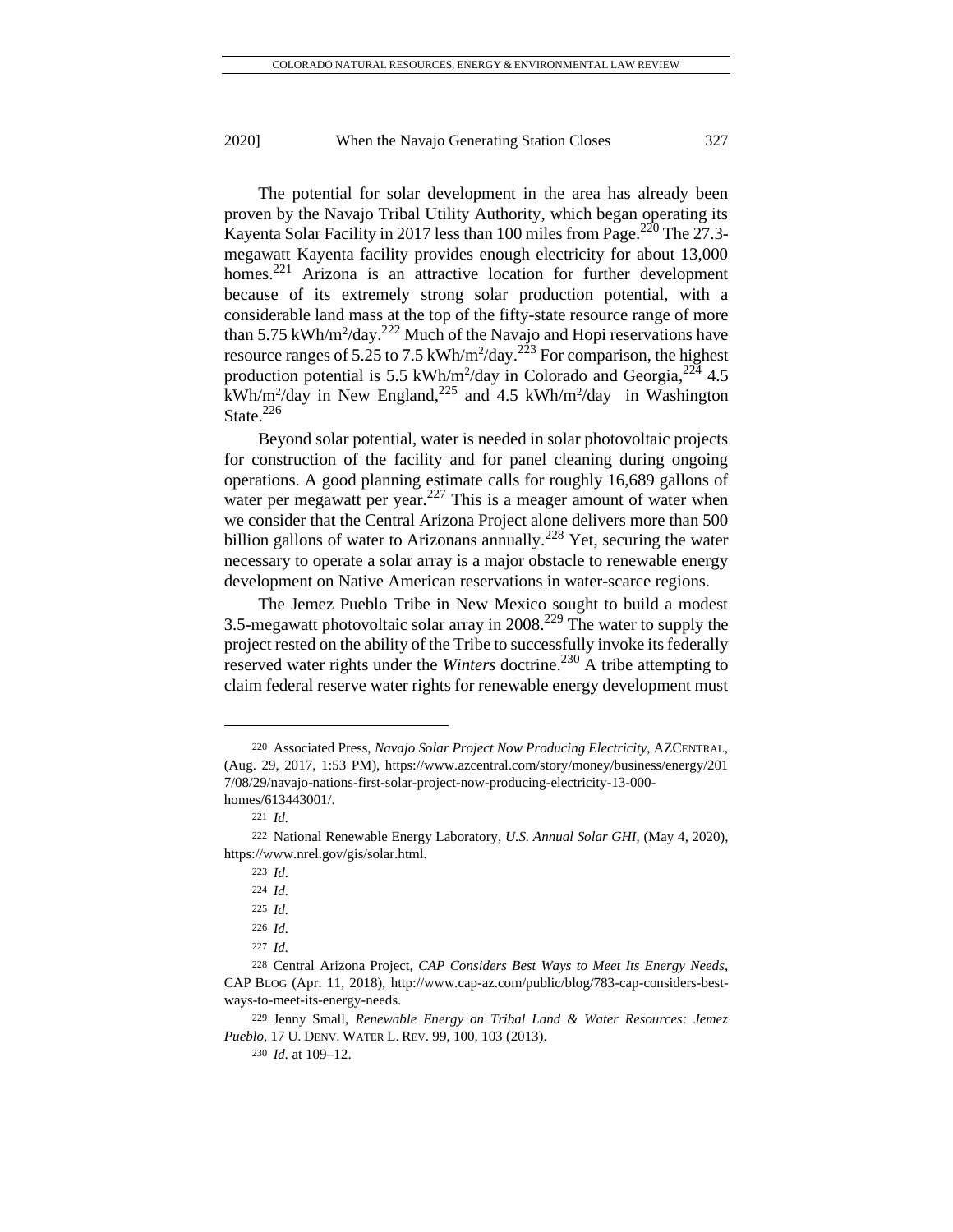be able to show that their particular Native American reservation's federal purpose was broader than just agriculture and domestic uses, depending on the standard used in their state. $^{231}$  Two reasons the Jemez Pueblo project floundered were the interpretation of permissible uses of water on the reservation and ongoing litigation over scarce water sources in the region, which began in 1983 and only proceeded towards discovery in  $2012^{232}$  In the American Southwest, where solar energy potential is highest, the greatest limiting factor in development is water scarcity. The entire Colorado River basin is already overallocated, so development of new renewable energy resources on tribal lands without secured water sources will displace current users and prompt legal battles over the water.

The development of a solar facility at NGS enjoys both the benefit of not displacing water users and the generous "homeland" standard Arizona uses when evaluating Indian water claims. Unlike the Jemez Pueblo, and other reservations seeking to develop renewable energy, the Navajo also have another secured source of water. Even if the Navajo Nation becomes entangled in litigation or settlement efforts for the NGS water, the Tribe only uses eighty of its currently permitted 950 acre-feet rights from Lake Powell.<sup>233</sup> As part of the replacement lease that secured NGS operation from 2017 to 2019, the Navajo will obtain the Lake Powell intake and other water infrastructure from the NGS, valued at \$41 million.<sup>234</sup> This assured access to a source of water, whether from existing water rights or new ones from the plant, will make a solar array on NGS lands possible.

A future solar project at the NGS site of roughly 163 mW capacity, requiring 2.75 million gallons of water (less than 8.5 acre-feet) is possible, using technology and land use principles already in place at the Kayenta Solar Facility.<sup>235</sup> Photovoltaic (passive) solar projects use less water than conventional energy projects, solar concentrators, and geothermal projects, and would leave a large amount of water previously used to cool

<sup>231</sup> *Id.* at 111–12.

<sup>232</sup> *Id.* at 119.

<sup>233</sup> NAVAJO NATION ENVTL. PROT. AGENCY, NAVAJO GENERATING STATION CLOSURE PUBLIC INFORMATION SHEET 1 (2015), [https://www.navajoepa.org/main/index.php?Option](https://www.navajoepa.org/main/index.php?Option%20=com_content&view=article&id=103&Itemid=185)  [=com\\_content&view=article&id=103&Itemid=185.](https://www.navajoepa.org/main/index.php?Option%20=com_content&view=article&id=103&Itemid=185)

<sup>234</sup> *Id.*; Ryan Randazzo, *Navajo Nation Approves New Coal Plant Lease*, AZCENTRAL (Jun. 26, 2017), <https://www.azcentral.com/story/money/business/energy/2017/06/27/> navajo-nation-coal-plant-lease-navajo-generating-station/429864001/ (as valued by Salt River Project).

<sup>235</sup> Assuming similar land-use and technology used at the Kayenta Solar site. Kayenta: 27.3 mW on 300 acres; NGS site is roughly 1,786 acres, allowing 163 mW x 16,689 gallons.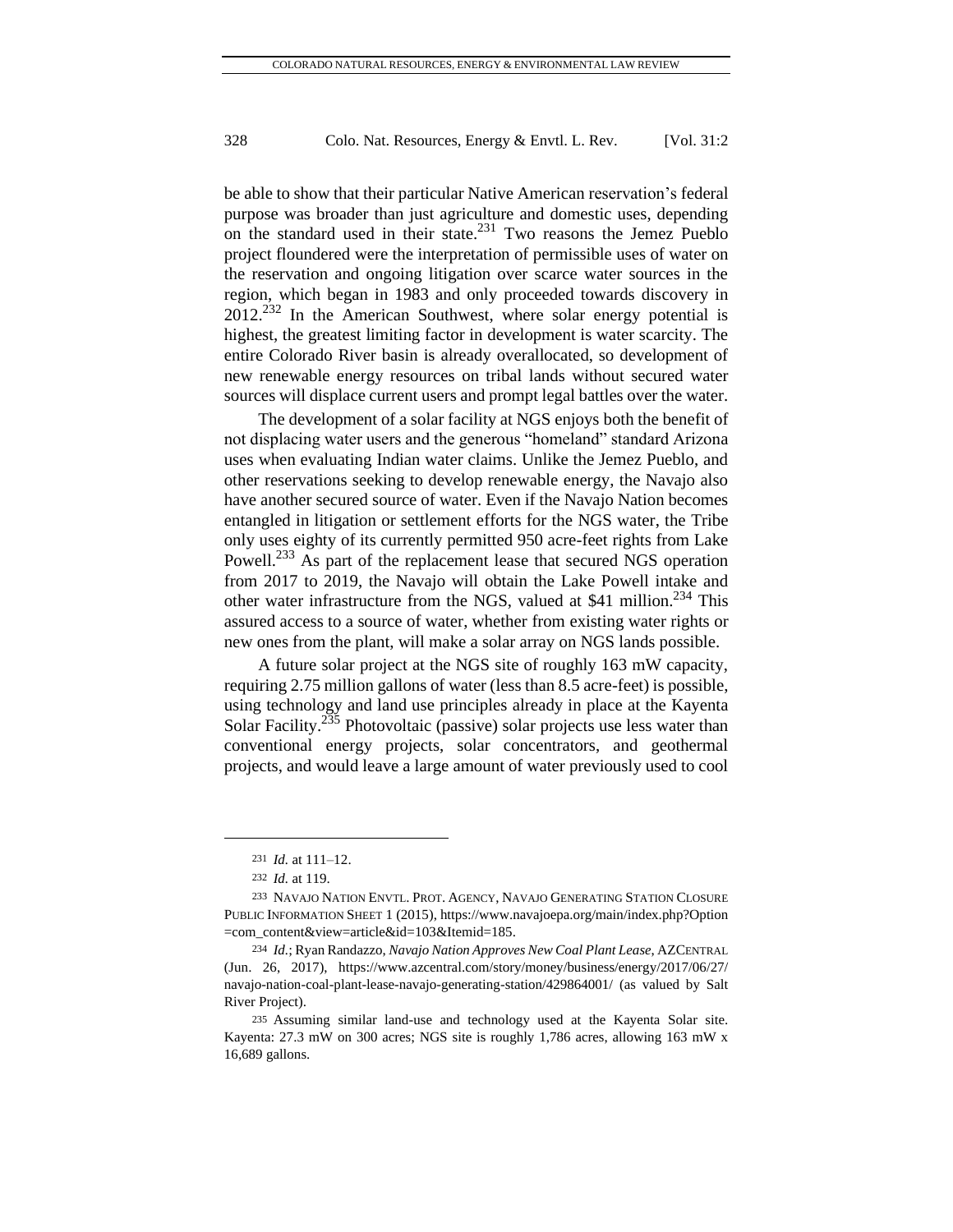the generators of the NGS for other purposes.  $^{236}$  It is highly unlikely that a renewable energy project will completely replace the jobs or revenue of the NGS. However, the infrastructure left by the coal operations presents an excellent opportunity for tribal and private investors to replace carbonheavy generation with clean solar energy while providing jobs and revenue for the tribes.

#### *B. Navajo Municipal Needs*

If the Navajo Nation were a state, it would be the poorest in the nation with the highest rates of poverty and unemployment.<sup>237</sup> Many Navajo Nation members do not have access to running water in their homes and entire communities can be served by a single well situated miles away and only accessible over rough roads.<sup>238</sup> Tribal members may commute and haul water several times each week or several times each day, depending on their household size and if they are supporting a ranching operation.<sup>239</sup> Those interested in obtaining water services are faced with a long backlog of projects from the water service provider, up to fifteen years, and installation costs of \$12,000 that many cannot afford.<sup>240</sup> One nonprofit is working to fit homes with large solar storage and pump systems, but a major gap in service remains.<sup>241</sup>

To the south, the City of Phoenix receives forty percent of its water supplies from the Central Arizona Project, delivered for years by electricity from the NGS. $^{242}$  In the city's most prosperous areas, like Paradise Valley, individual household water use reached as high as 1.8

<sup>236</sup> Jenny Small, *Renewable Energy on Tribal Land & Water Resources: Jemez Pueblo*, 17 U. DENV. WATER L. REV. 99, 103 (2013).

<sup>237</sup> The Arizona Republic, *Why It's Hard to Build Homes on Navajo Nation,* AZCENTRAL (Dec. 14, 2016, 10:39 PM)[, https://www.azcentral.com/story/news/local/ariz](https://www.azcentral.com/story/news/local/ariz%20ona-investigations/2016/12/14/why-its-difficult-build-homes-navajo-reservation/79541556/)  [ona-investigations/2016/12/14/why-its-difficult-build-homes-navajo](https://www.azcentral.com/story/news/local/ariz%20ona-investigations/2016/12/14/why-its-difficult-build-homes-navajo-reservation/79541556/)[reservation/79541556/.](https://www.azcentral.com/story/news/local/ariz%20ona-investigations/2016/12/14/why-its-difficult-build-homes-navajo-reservation/79541556/)

<sup>238</sup> *Water Hole: No Running Water on Navajo Nation Reservation,* INDIAN COUNTRY TODAY (Jun. 6, 2017), https://newsmaven.io/indiancountrytoday/archive/water-hole-norunning-water-on-navajo-nation-reservation-JF3R11tCVkeLkYHSz2BxMQ.

<sup>239</sup> *Id.*

<sup>240</sup> Fred de Sam Lazaro, *How Off-The-Grid Navajo Residents are Getting Running Water*, PBS (June 20, 2018, 6:20 PM EST), https://www.pbs.org/newshour/show/how-offthe-grid-navajo-residents-are-getting-running-water.

<sup>241</sup> *Id.*

<sup>242</sup> *See* Jim Robbins, *In Era of Drought, Phoenix Prepares for a Future Without Colorado River Water*, YALE ENVIRONMENT 360 (Feb. 7, 2019), [https://e360.yale.edu/feat](https://e360.yale.edu/feat%20ures/how-phoenix-is-preparing-for-a-future-without-colorado-river-water)  [ures/how-phoenix-is-preparing-for-a-future-without-colorado-river-water.](https://e360.yale.edu/feat%20ures/how-phoenix-is-preparing-for-a-future-without-colorado-river-water)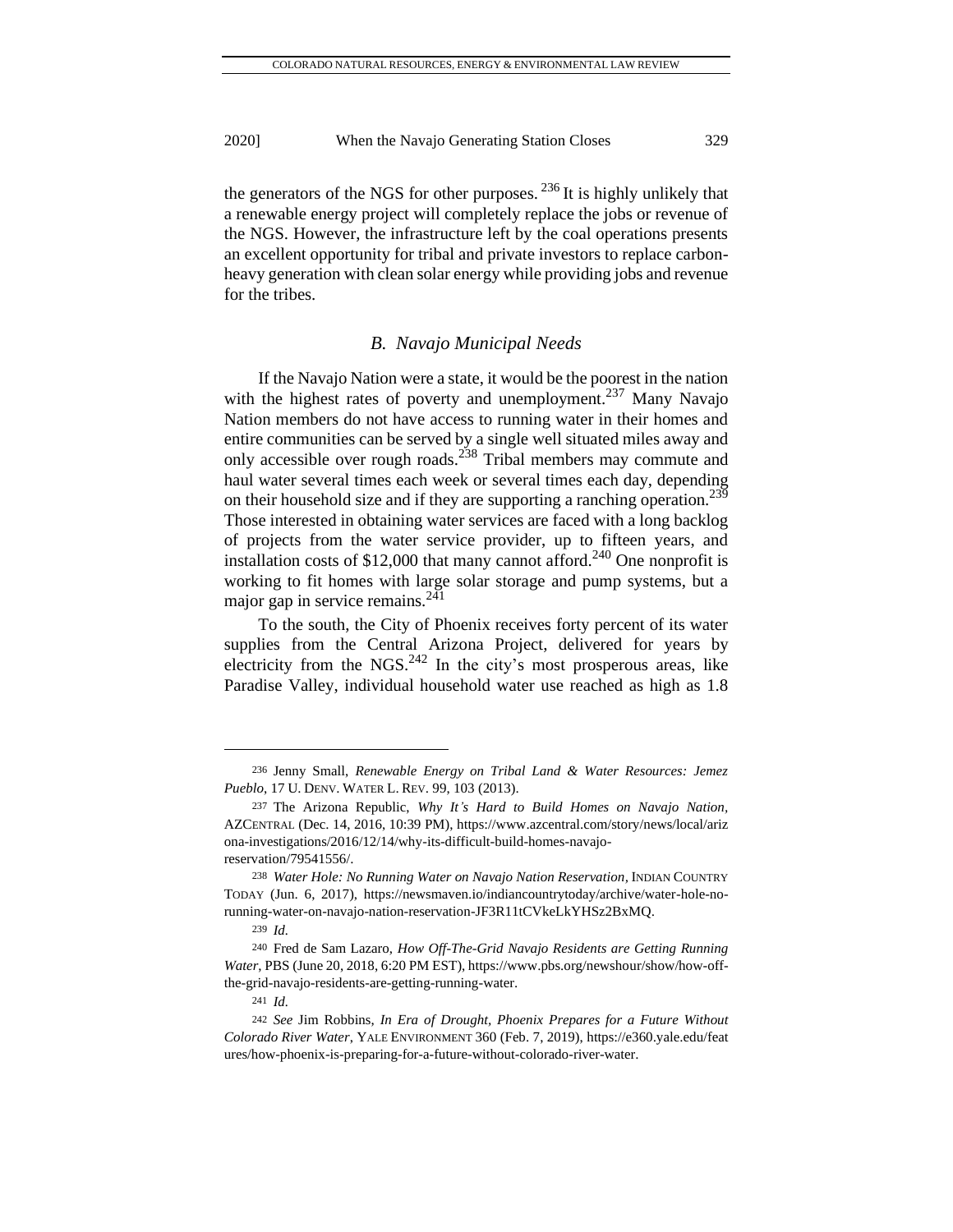acre-feet in  $2015<sup>243</sup>$  Seventy percent of that water is typically used outside, meaning that each of these households is applying 410,760 gallons of water each year to lawns, gardens, washing cars, and swimming pools.<sup>244</sup> NGS has made this kind of use possible across central Arizona while many Navajo live their lives using fifty-gallon drums of water hauled over rough terrain. Transferring the NGS water to the Navajo Nation and providing infrastructure funding could reduce the number of roughly 98,000 Americans without water service on the reservation.<sup>245</sup> This possibility alone should be enough to justify the transfer and begin the process of undoing the settler-colonialism perpetrated against the Navajo.

### **CONCLUSION**

Navajo Generating Station's shuttering closed another chapter of development on the cities, water, and industries of the Southwest. It also represents the decline of coal-fired electricity production which precipitated regional growth and provided a source of jobs and revenues for the Navajo Nation. Distributing the NGS's water allocation will involve a difficult process, but it is one which has a simple solution. The history of the plant's development, the Law of the River under the Upper Basin Compact, and equity each indicate that the Navajo should receive at least a share of this water for use on the Navajo Nation. The 34,100 acrefeet of water will not be a panacea to the many obstacles faced by Upper Basin Navajo. Yet, it can be a start to repay the people who allowed the cities of Tucson and Phoenix to flourish in the desert.

<sup>243</sup> *See* Caitlin McGlade, *Parched: Maps Explain Precious Arizona Resource,*  AZCENTRAL (Apr. 6, 2015, 11:24 AM MT), [https://www.azcentral.com/story/news/ariz](https://www.azcentral.com/story/news/ariz%20ona/investigations/2015/03/02/parched-water-precious-arizona-maps-project/22197363/)  [ona/investigations/2015/03/02/parched-water-precious-arizona-maps-project/22197363/.](https://www.azcentral.com/story/news/ariz%20ona/investigations/2015/03/02/parched-water-precious-arizona-maps-project/22197363/)

<sup>244</sup> *See id.*

<sup>245</sup> The Indian Health Service reports the user population of the Navajo Area as 244,209. Total Navajo enrollment is over 300,000 but not every enrolled member is on the reservation. An estimated 98,000 households are without water, which means forty percent of estimated households without service. *Navajo Area,* INDIAN HEALTH SERVICE, https:// www.ihs.gov/navajo/ (last visited Mar. 10, 2020).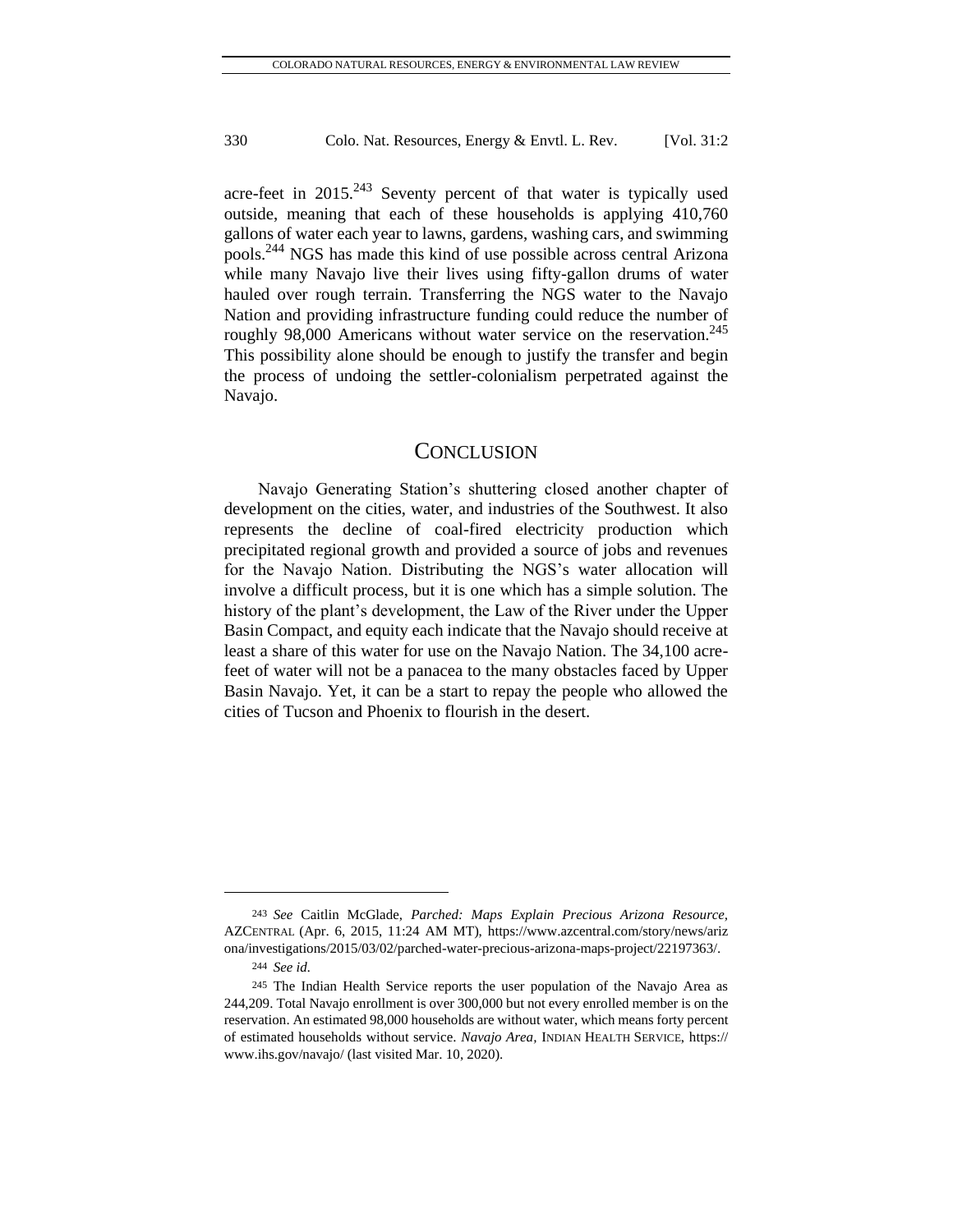# **EPILOGUE NAVAJO GENERATING STATION: AN OPPORTUNITY FOR RENEWABLE ENERGY PROJECT FINANCE**

# I. BRIDGING THE GAP

While the water issues at NGS could take a decade or more to resolve, changes in the energy regulation landscape make the site favorable for renewable energy. The NGS and Kayenta Mine provided hundreds of well-paying jobs in one of the most economically depressed regions of the country.<sup>246</sup> The closures threaten to further exacerbate wealth disparities between the tribes and surrounding communities, and have stoked economic fears among the tribal community members. As dire as the impacts of closure could be, the infrastructure left from the NGS provides a prime opportunity for renewable energy development on tribal lands.

This epilogue will examine the NGS and Kayenta Mine closure through the lens of renewable energy project finance. The goal is to identify the key opportunities and challenges to the Navajo and Hopi Tribes in replacing the income, jobs, and power generation from the NGS with wind or solar installations. The transmission capacity left by the NGS, the availability of NGS water for new generation projects, the success of the Navajo Nation in constructing a utility-scale solar project, and regulatory changes to energy development on tribal lands contribute to a regulatory environment capable of sustaining clean energy development on the reservation. However, the interaction between federal bureaucracy, tribal sovereignty, and state regulation presents significant hurdles to possible project developers, including the tribes themselves. Each step of the project development process will be analyzed below through the development process outlined by Professor Mark  $Safty^{247}$  to demonstrate the viability of private or tribal investment. While most considerations will

<sup>246</sup> Associated Press, *Navajo Nation Cities Rank High in Native American Poverty Rate*, ARIZ. DAILY SUN (Feb. 25, 2013), [http://azdailysun.com/news/local/navajo-nation](http://azdailysun.com/news/local/navajo-nation-cities-rank-high-in-native-american-poverty-rate/article_85c9863a-7f64-11e2-b35c-001a4bcf887a.html)[cities-rank-high-in-native-american-poverty-rate/article\\_85c9863a-7f64-11e2-b35c-](http://azdailysun.com/news/local/navajo-nation-cities-rank-high-in-native-american-poverty-rate/article_85c9863a-7f64-11e2-b35c-001a4bcf887a.html)[001a4bcf887a.html.](http://azdailysun.com/news/local/navajo-nation-cities-rank-high-in-native-american-poverty-rate/article_85c9863a-7f64-11e2-b35c-001a4bcf887a.html)

<sup>247</sup> Mark Safty is an expert in renewable energy project finance, which he practiced for 25 years as a partner at Holland & Hart, LLP. He was appointed the Wirth Chair in Sustainable Development at the University of Colorado in 2013, and is an adjunct professor at the University of Colorado Law School and at the University of Denver's Sturm College of Law. He teaches courses on renewable energy development, regulation, and finance. The project development framework presented comes from his Renewable Energy Project Development and Finance course.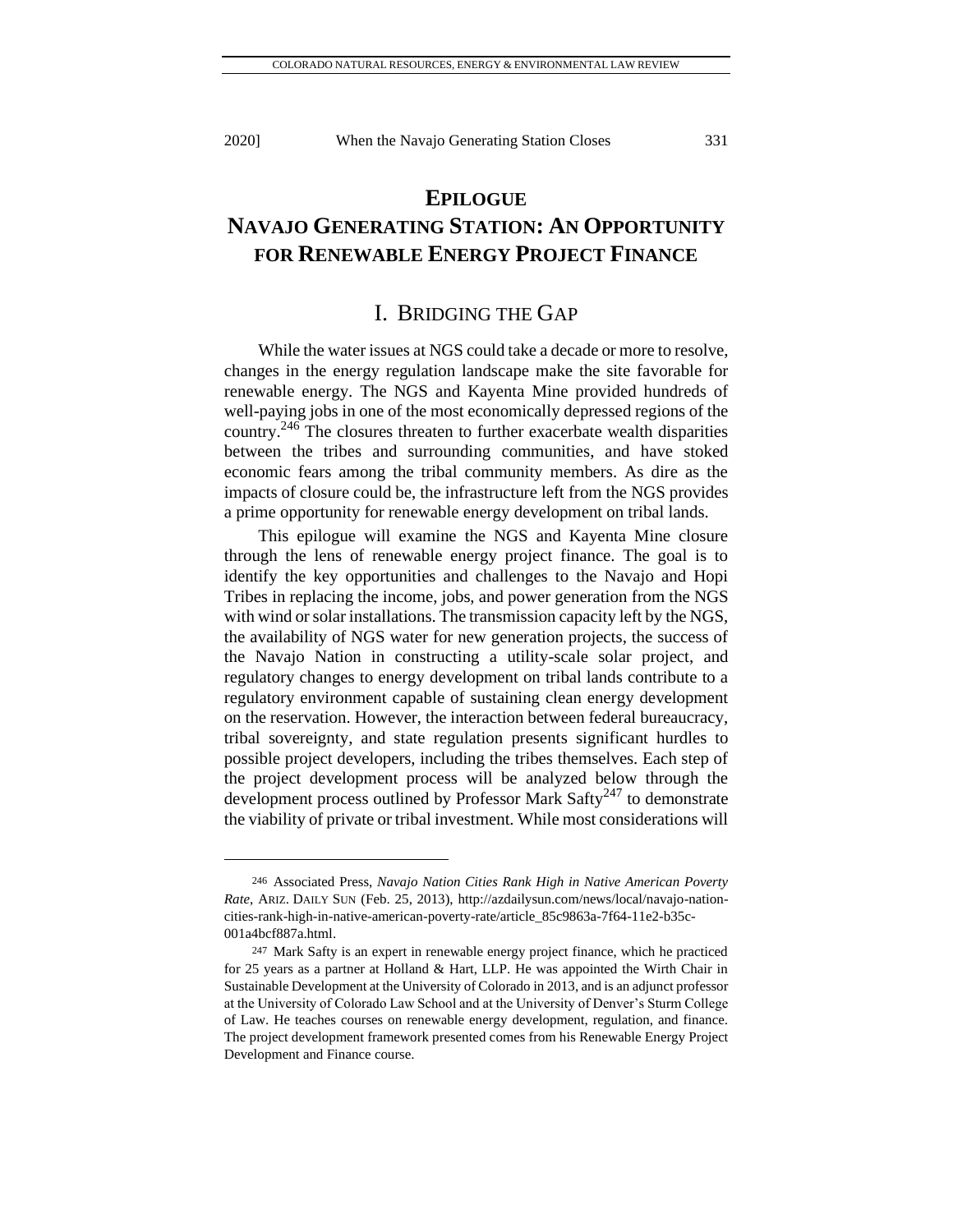equally apply to the Kayenta Mine, the focus of this analysis will be on the NGS site.

#### *A. Navajo Culture and Energy Development*

Any new power-generating facility on former NGS or Kayenta Mine lands will need permitting approval from the Navajo Nation prior to construction and operation. It is worth examining the ways in which cultural and religious attitudes may make these communities more receptive to renewable energy generation than off-reservation communities. While the control of energy resources for the benefit of the Tribe has become an important expression of self-determination by Native Americans,<sup>248</sup> their governments have faced a difficult choice between resource exploitation and their cultural values.<sup>249</sup> Some Navajo viewed the decision to develop projects such as the Kayenta Mine and NGS as the tribal government valuing money more than human and environmental health.<sup>250</sup> Renewable energy development has the potential to meet the energy and fiscal needs of the tribes while complying with the "duty" that the present generation preserve natural resources for future generations.<sup>251</sup> This sense of duty strongly influences the cultural view of many Navajo, and forms the basis for tribal environmental and energy regulation.<sup>252</sup> The possible positive reception by the Nation and its members to new power production, which meets with the government's interest in providing jobs and income while not conflicting with widely held cultural beliefs, should be considered by independent project finance companies.

<sup>248</sup> Jonathan Thompson, *Practical Sovereignty: Southern Ute, Inc.,* THE DENVER POST, Sept. 9, 2010[, https://www.denverpost.com/2010/09/09/practical-sovereignty-south](https://www.denverpost.com/2010/09/09/practical-sovereignty-south%20ern-ute-inc/)  [ern-ute-inc/](https://www.denverpost.com/2010/09/09/practical-sovereignty-south%20ern-ute-inc/) (Southern Ute's strategy of mineral development and investment makes it one of the richest and autonomous tribe).

<sup>249</sup> Lan Necifer et al., *Energy Development and Native Americans: Values and Beliefs About Energy From the Navajo Nation*, 7 ENERGY RES. & SOC. SCI. 1, 2 (May 2015), [https://reader.elsevier.com/reader/sd/pii/S2214629615000274?token=CEC37AA4FFBC](https://reader.elsevier.com/reader/sd/pii/S2214629615000274?token=CEC37AA4FFBCD44903DA72E0CFD9708283C4E39FD3E3A30928E81C9E35C4E33B7C15A0050F851BC0D0B8B96EA8E6C451) [D44903DA72E0CFD9708283C4E39FD3E3A30928E81C9E35C4E33B7C15A0050F851](https://reader.elsevier.com/reader/sd/pii/S2214629615000274?token=CEC37AA4FFBCD44903DA72E0CFD9708283C4E39FD3E3A30928E81C9E35C4E33B7C15A0050F851BC0D0B8B96EA8E6C451) [BC0D0B8B96EA8E6C451.](https://reader.elsevier.com/reader/sd/pii/S2214629615000274?token=CEC37AA4FFBCD44903DA72E0CFD9708283C4E39FD3E3A30928E81C9E35C4E33B7C15A0050F851BC0D0B8B96EA8E6C451)

<sup>250</sup> *Id.* at 6–7.

<sup>251</sup> *Id.* at 6.

<sup>252</sup> Environment, *Energy and Economic Alternatives to the Desert Rock Energy Project*, 3-5, GRAND CANYON TRUST (Jan. 2008), [https://www.grandcanyontrust.org/sites](https://www.grandcanyontrust.org/sites%20/default/files/pl_desertRockAlternatives012308.pdf)  [/default/files/pl\\_desertRockAlternatives012308.pdf.](https://www.grandcanyontrust.org/sites%20/default/files/pl_desertRockAlternatives012308.pdf)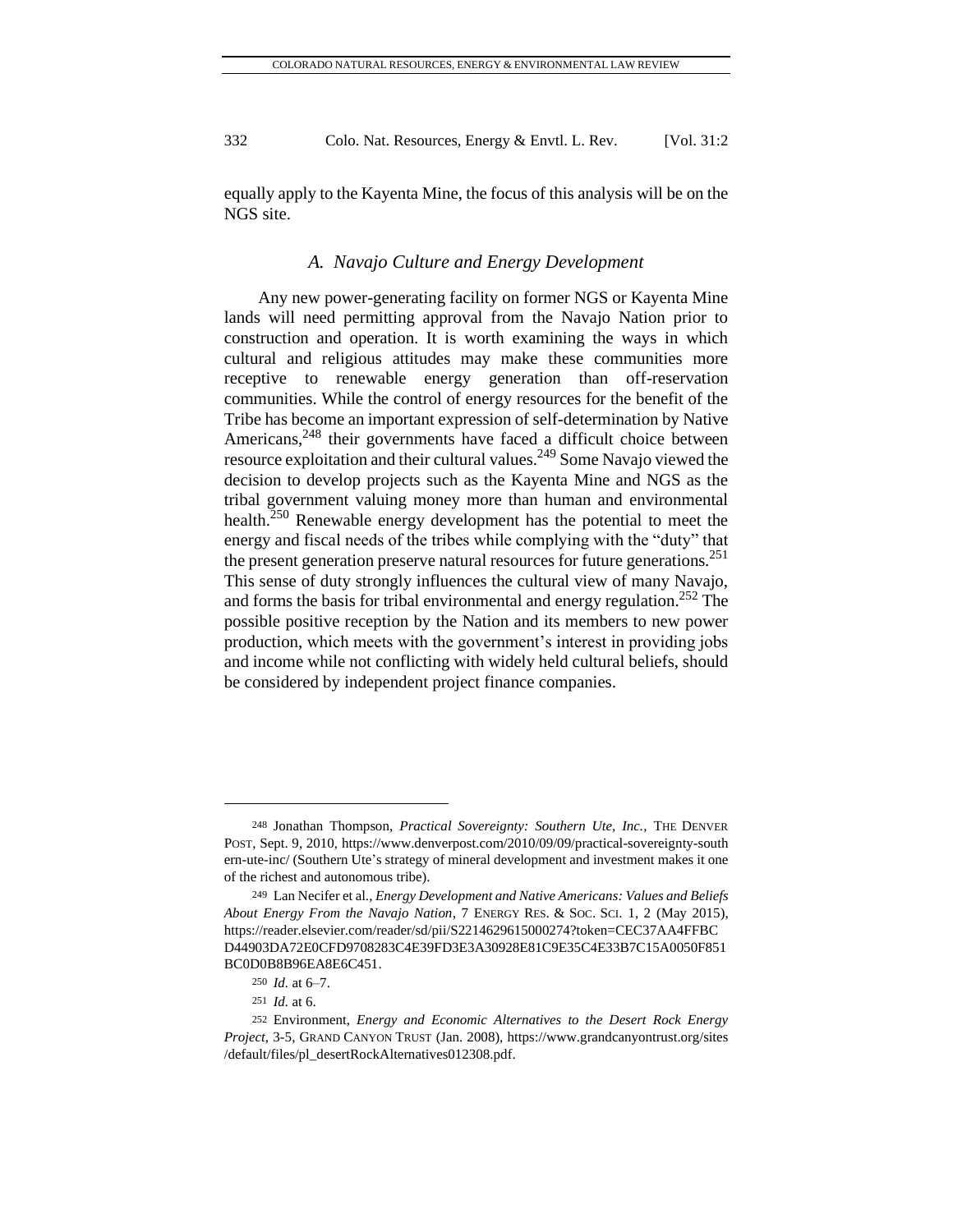# II. ELECTRICITY REGULATION OVERVIEW

As the first country to create electric utilities, the United States developed its system of electricity regulation in an ad hoc manner that has responded to changes in technology and industry since the days of Thomas Edison. Professor Safty has characterized our regulatory structure as antiquated and illogical, positing that the rest of the world asks, "Why would you do it that way?" $^{253}$  The history of electricity regulation in the United States represents a balancing of the competing interests of consumers and power providers in a naturally monopolistic service. The complicated interaction between local, state, and federal regulators is further confounded by a wide range of additional bureaucracy and laws when tribal lands are involved. A brief overview of the varying jurisdictions will be useful in demonstrating the difficulty of establishing any new project, bringing the advantages of future renewable energy projects on the NGS site into relief.

### *A. State Jurisdiction*

Each state has some form of a Public Utility Commission ("PUC") which regulates the production, distribution (retail sales), and siting of electric facilities within the state.<sup>254</sup> The activities of a PUC generally consist of four major activities:

- granting certificates of convenience and necessity, permitting utilities to operate and often giving powers of eminent domain;
- providing utilities a monopoly franchise in an exclusive geographic area to operate;
- requiring the utilities to provide a level of service to everyone in the geographic area; and

<sup>253</sup> Mark Safty, Adjunct Faculty, Univ. of Colo. Law, Fundamentals of Renewable Energy Project Finance: Due Diligence, Renewable Energy Project Finance and Development (Sep. 25, 2017) (lecture) (notes and presentation on file with journal).

<sup>254</sup> In the energy regulatory context, production and generation refer to the processes of generating electricity, whether conventional or renewable. Transmission is the "transportation" of electricity from generation facilities to retail markets. Transmission infrastructure consists of high-voltage lines, often spanning large distances. Electric power from producers, sent over transmission lines, is then sold at wholesale rates to distributors. "Distribution" refers to the network of substations and lower-voltage lines that supply endusers, sometimes operated by a municipal utility. The distributor then charges consumers retail rates. *See Glossary*, THE ENERGY INFORMATION ADMINISTRATION, <https://www.eia.gov/tools/glossary/?id=electricity> (last visited May 4, 2020).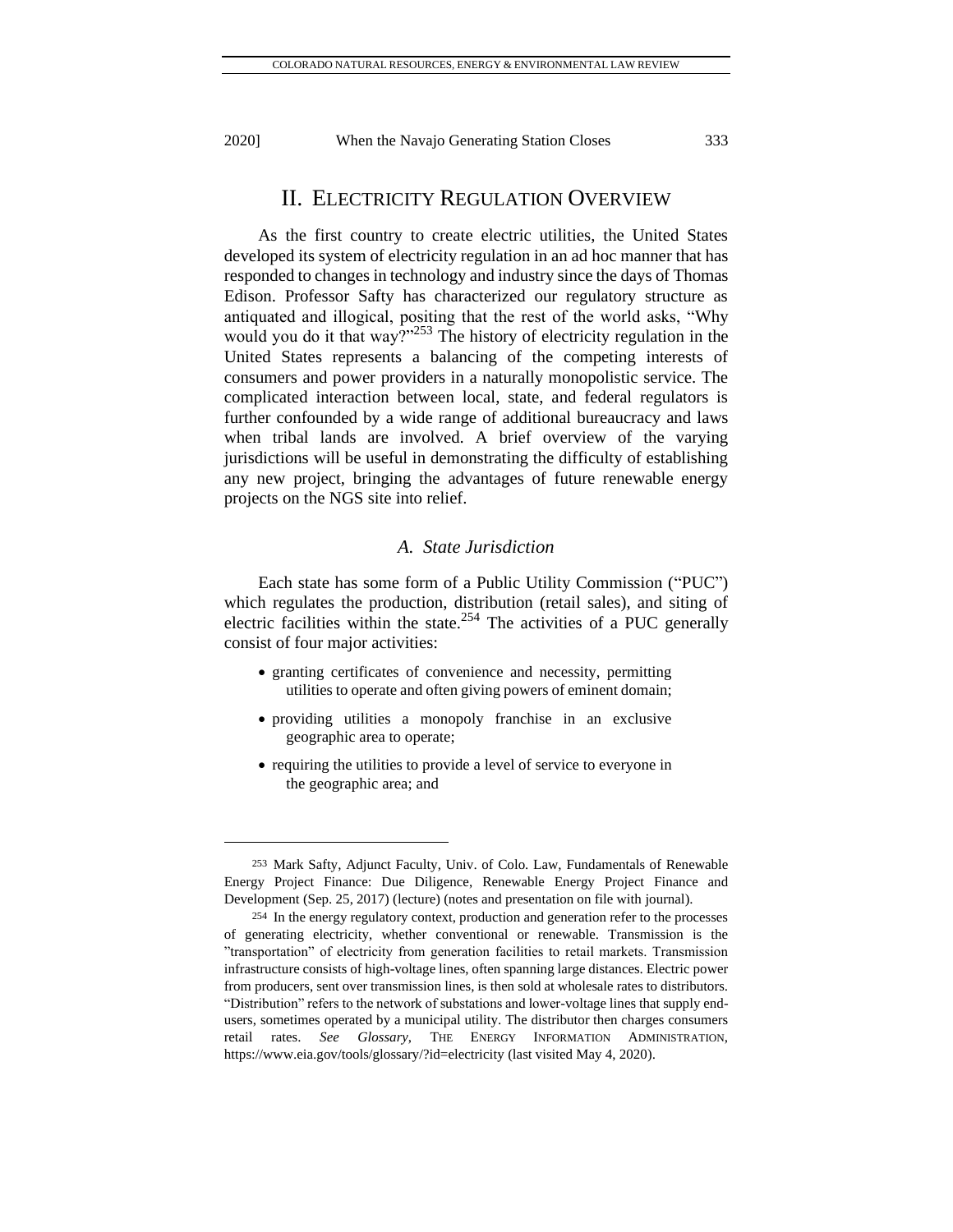• where there is no market rate, regulating retail prices based on the cost to supply power with a guaranteed rate of return.<sup>255</sup>

Siting of generation, transmission, and distribution facilities is jointly considered by the PUC, other state agencies, and local governments. Once a utility has received the permits required by town and county authorities for its project, as well as any required by other state agencies, such as an environmental department, it may submit to the PUC for authorization.<sup>256</sup>

The PUC oversees a wide variety of electricity-sector actors. The private sector organizations subject to regulation include: vertically integrated utilities, generation-only companies, power brokers, transmission-only companies, and power distributors. The public sector includes municipal utilities, state agencies, irrigation districts, federal power marketers and producers, rural cooperatives, and other specialpurpose power districts.<sup>257</sup> In competitive power markets, the cost of electricity to customers is determined by auctioning generation capacity to distributing power companies, or through power purchase agreements. Where there is not a competitive market for retail electricity, the PUC will determine the cost of service and include a guaranteed level of profit for the utility.<sup>258</sup> Pricing considerations, requirements for generation portfolios, and the environmental and health considerations for facility siting vary from state to state.

A new facility on the NGS or Kayenta Mine sites would be subject to oversight by the Arizona Corporation Commission. A project company could take advantage of the extensive infrastructure at these sites to significantly reduce the time and transaction costs associated with completely new project development at all levels.

### *B. Federal Jurisdiction*

Federal jurisdiction over electricity is established by the Federal Power Act ("FPA")<sup>259</sup>, which gives the Federal Energy Regulatory Commission ("FERC") the power to regulate all wholesale energy sales in interstate commerce. FERC ensures that rates for wholesale power are just, reasonable, and not discriminatory or preferential.<sup>260</sup> Even if a utility has

<sup>255</sup> Earle H O'Donnel & Caileen N Gamache, *United States*, *in* GETTING THE DEAL THROUGH – ELECTRICITY REGULATION 2013 at 192–93 (2013), https://www.jdsupra.com /legalnews/getting-the-deal-through-electricity-r-15741/.

<sup>256</sup> *Id.*

<sup>257</sup> *Id.* at 192.

<sup>258</sup> *Id.*

<sup>259</sup> 16 U.S.C. § 824 (2018).

<sup>260</sup> O'Donnel & Caileen, *supra* note 255.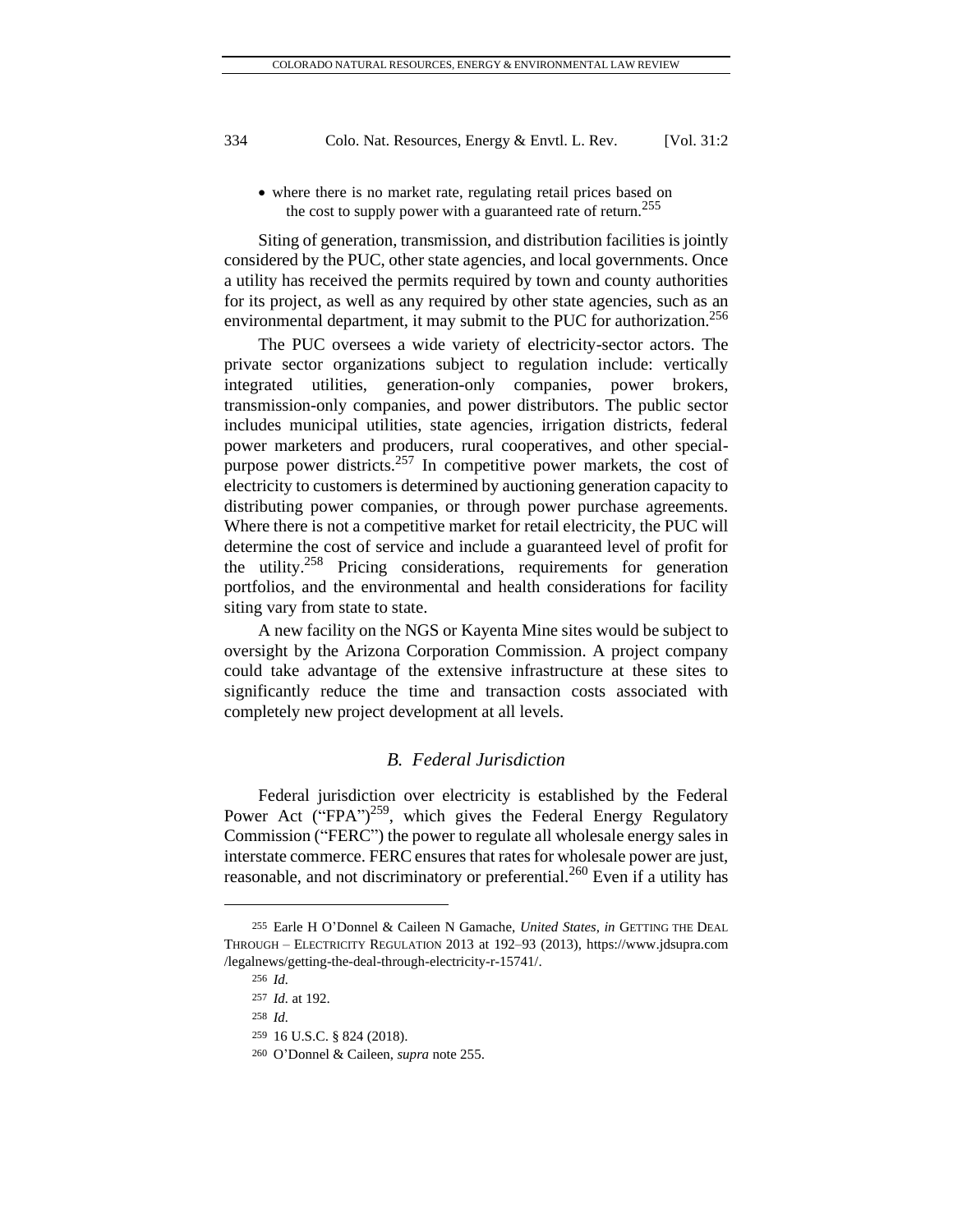no out-of-state infrastructure, if it has an interconnection with another utility connected to another state, then FERC has authority.<sup>261</sup> This policy is based on the fungible nature of electricity. Once a line is interconnected all the energy in the system becomes comingled, so it is impossible to know that some of the power has not moved in interstate commerce. Electricity regulation has been steadily moving from vertically integrated power companies toward a more open market. Developments in federal electricity regulation since the 1990s have been critical to the development of independent renewable energy producers.

Under the FPA and the Energy Policy Act of 1992,<sup>262</sup> FERC issues orders and regulations to open electricity markets to competitive forces. These have included:

- the functional unbundling of transmission service and sales in the wholesale market; $^{263}$
- the requirement to file open-access, nondiscriminatory tariffs to prevent companies from self-dealing;  $^{264}$
- the requirement to transmit or "wheel" other companies' power over one's own transmission lines;<sup>265</sup> and
- ordering utilities to post on an electric bulletin board system the available transmission capacity where reservations for wheeling can be made.<sup>266</sup>

Open transmission on a nondiscriminatory basis was needed to create a more robust, competitive market in wholesale power. These changes allowed independent power generators, who previously had no secure way to transmit their power to consumers, to provide energy to the grid.

In further restructuring of the electric market, FERC adopted an  $order<sup>267</sup>$  to encourage the formation of Regional Transmission Organizations ("RTO"). RTOs are independent from market participants and operate the transmission infrastructure of its members. RTOs are responsible for designing and administering tariffs, managing congestion on the system, monitoring the market, planning for expansion, and

<sup>261</sup> FPC v. Florida Power & Light Co., 404 U.S. 453 (1972).

<sup>262</sup> 16 U.S.C. § 2601 (2018).

<sup>263</sup> *See New York v. Federal Energy Regulatory Commission*, 535 U.S. 1 at 10–16 (2002) (discussing the legal and regulatory history of Order No. 888 concerning functional bundling and open access tariffs).

<sup>264</sup> *See id.*

<sup>265</sup> 16 U.S.C. § 824(j).

<sup>266</sup> *See* 18 C.F.R. § 37 (2018).

<sup>267</sup> *Id.* §§ 35–34.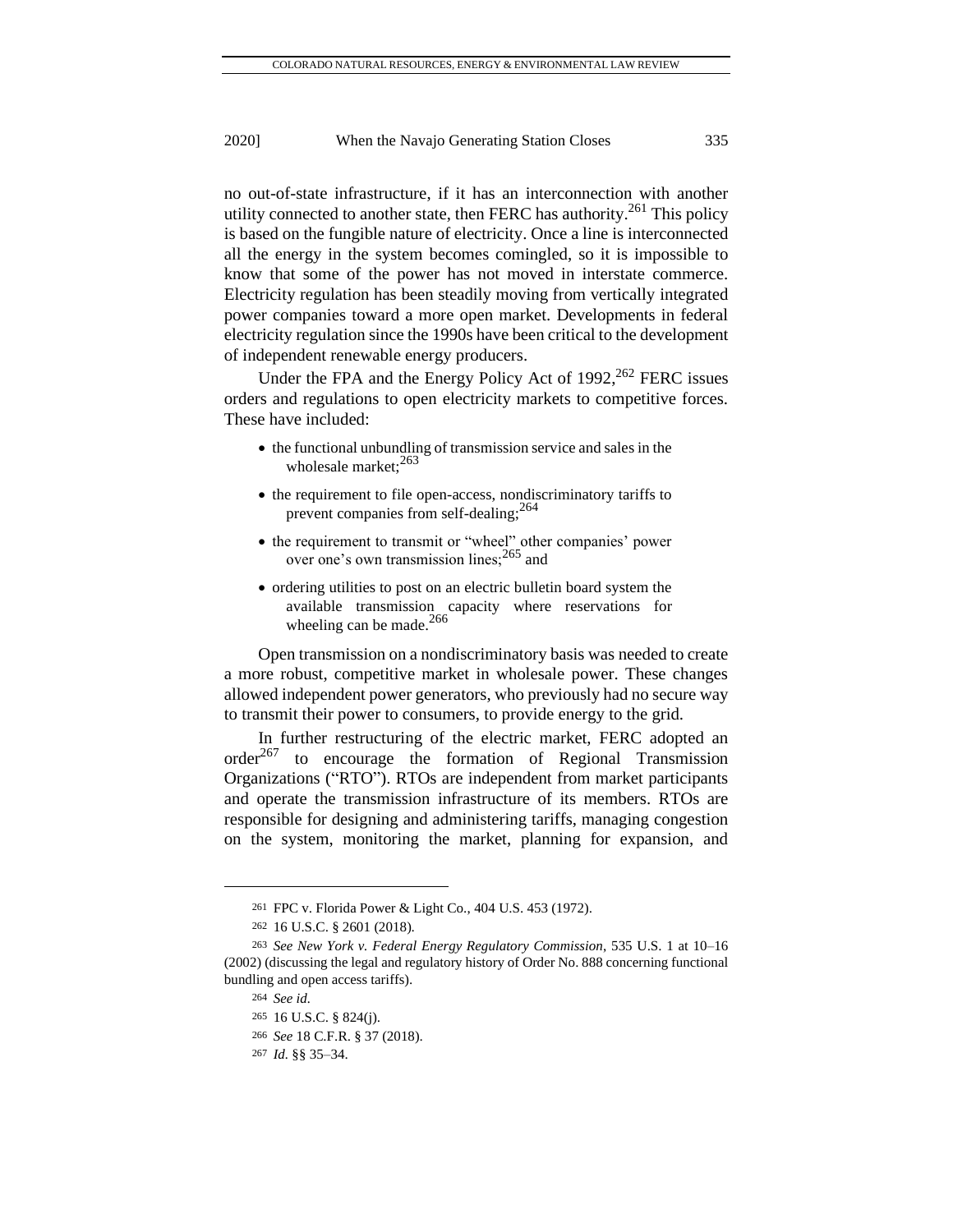managing interregional coordination with other RTOs.<sup>268</sup> Ten RTOs currently operate in the United States and Canada, serving two-thirds of the population of the United States and half of the Canadian population.<sup>269</sup>

Federal restructuring of the wholesale market has allowed greater market participation in the electric sector. Open access transmission and standardized tariffs have made independent renewable energy projects possible by enabling the transfer of clean power generation to wholesale markets, and ultimately to consumers. Any new project will take advantage of these changes to bring renewable energy onto the market without utility-scale capital.

#### *C. Requirements Particular to Indian Lands*

Unlike fossil fuel development, a renewable energy project at the NGS site would not directly implicate mineral development on the Navajo Nation. This greatly simplifies the statutory framework generally applicable to energy development on Indian lands by circumscribing the Mineral Leasing Act,<sup>270</sup> the Indian Mineral Leasing Act of 1938,<sup>271</sup> and the Indian Mineral Development Act of  $1982$ ,  $272$  as well as up to eighteen Bureaus and offices within the Department of the Interior, each with complementary and overlapping responsibilities for mineral development on Indian lands. <sup>273</sup> Instead, projects not directly undertaken by tribes are subject to the more limited Indian Long-Term Leasing  $Act^{274}$  in order to obtain land-use permits and surface leases of tribal land. The Indian Long-Term Leasing Act expanded the permitted uses for Native Americans to lease their lands to include commercial and business purposes, while prior law only permitted limited mining leases.<sup>275</sup> Long-term leases proposed are then subject to the Secretary of the Interior's approval.<sup>276</sup> In approving

<sup>268</sup> *Id.* §§ 35–34.

<sup>269</sup> ISO/RTO COUNCIL, 2009 STATE OF THE MARKETS REPORT 3 (2009), [https://hepg.hks.harvard.edu/files/hepg/files/2009\\_irc\\_state\\_of\\_markets\\_report.pdf.](https://hepg.hks.harvard.edu/files/hepg/files/2009_irc_state_of_markets_report.pdf)

<sup>270</sup> 30 U.S.C. § 181 (2018).

<sup>271</sup> 25 U.S.C. § 396 (2018).

<sup>272</sup> 25 U.S.C. § 2101 (2018).

<sup>273</sup> Shawn Regan, *Unlocking the Wealth of Indian Nations: Overcoming Obstacles to Tribal Energy Development*, PERC POL'Y PERSP. at 13-14, Feb. 2014, (includes graphic representation and discussion of offices within the Bureau of Indian Affairs responsible for mineral development).

<sup>274</sup> 25 U.S.C. § 415 (2018).

<sup>275</sup> Thomas H. Shipps & Lynn H. Slade, *Tribal Energy and Mineral Resource Development*, *in* SPECIAL INSTITUTE ON INDIAN LAW AND NATURAL RESOURCES: THE BASICS AND BEYOND 7-7 to 7-10 (2017).

<sup>276</sup> *Id.*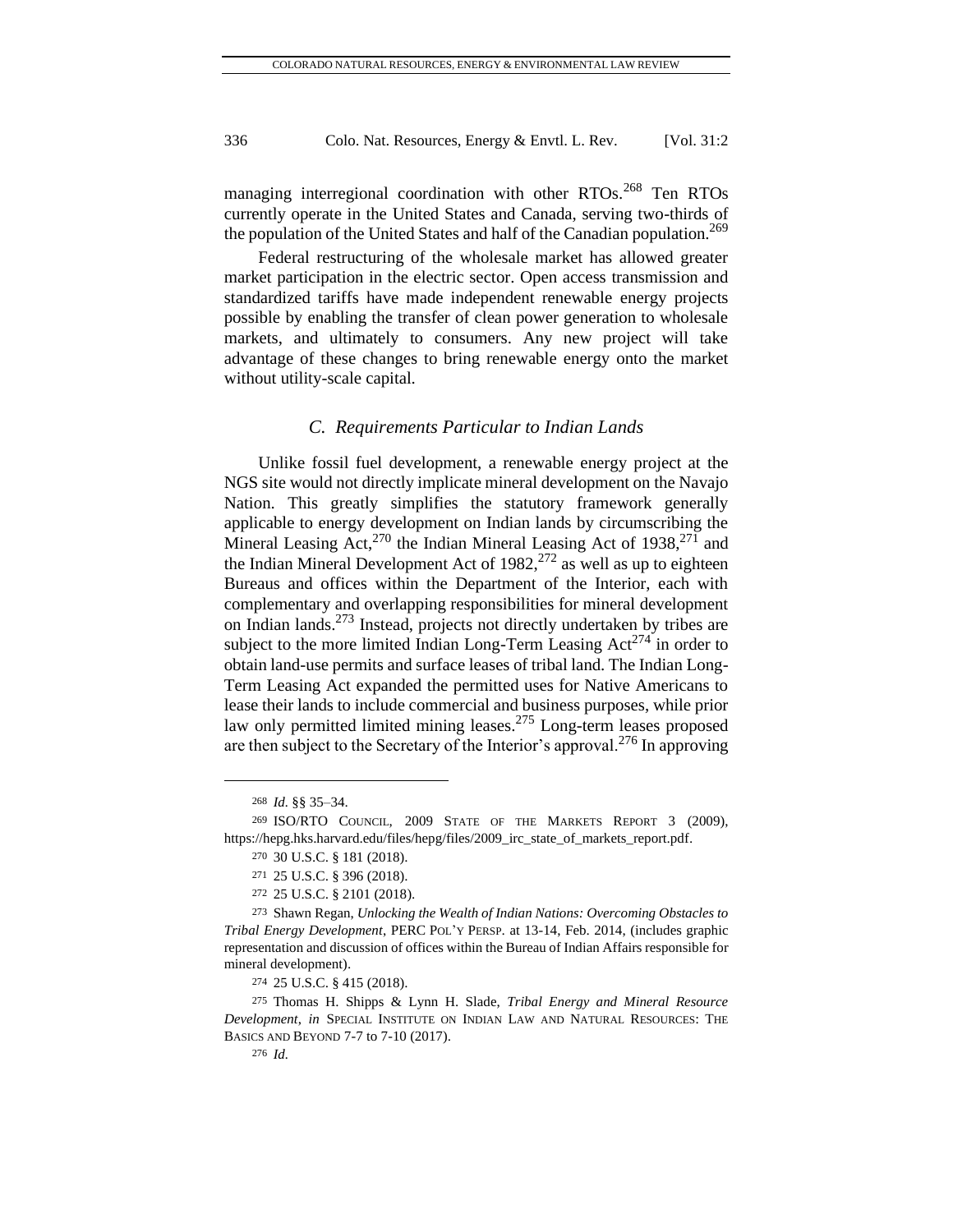leases, the Secretary is required to determine what is in the best interest of the Tribe, a direct result of the trust responsibilities imposed by the Supreme Court decision in *M'Intosh*. <sup>277</sup> The General-Right-of-Way  $Act^{278}$  permits the Secretary to grant rights-of-way for all purposes over Indian trust lands, subject to consent of proper tribal officials. The Act was an attempt by Congress, in 1948, to standardize rights-of-way across several laws then in effect, as well as individual treaty terms such as Article IX of the Navajo treaty above.<sup>279</sup>

Both the Long-Term Leasing Act and General-Right-of-Way Act are in force for some aspects of energy development on tribal lands, but there has been a large shift towards granting tribes more autonomy in general development of their lands.<sup>280</sup> The Navajo Nation Trust Leasing Act of 2000 was the first in a string of enactments conditionally authorizing tribes to enter into long-term leases or contracts without secretarial approval.<sup>281</sup> This legislative and regulatory development culminated in July 2012 with the passage of the Helping Expedite and Advance Tribal Homeownership Act ("HEARTH"), which was applicable to all tribes.<sup>282</sup> HEARTH and its preceding Navajo-specific legislation reach far beyond homeownership. These acts allow those tribes with tribal leasing provisions preapproved by the Secretary of the Interior to lease tribal land without secretarial approval, which can reduce project approval time by six months to two years.<sup>283</sup> In order to take advantage of the HEARTH Act's streamlined provision, tribes must incorporate environmental review processes consistent with federal law, including an ability for the public to comment on proposed leases.<sup>284</sup> In return, the federal government disclaims losses sustained from leases approved by tribal processes, barring tribes from bringing suit against the government for failing in its trust responsibilities.<sup>285</sup>

While some commentators are concerned by the threats to tribal sovereignty and the possible abrogation of federal trust responsibilities,<sup>286</sup>

<sup>277</sup> Elizabeth Ann Kronk Warner, *Tribal Energy Development Under the HEARTH Act: An Independently Rational, but Collectively Deficient, Option*, 55 ARIZ. L. REV. 1031, 1045-46 (2013).

<sup>278</sup> 25 U.S.C. §§ 323–328 (2018).

<sup>279</sup> Shipps & Slade, *supra* note 275, at 7-10.

<sup>280</sup> *Id.* at 7-11.

<sup>281</sup> *Id.* at 7-14.

<sup>282</sup> Warner, *supra* note 277, at 1035 (the Act is a voluntary mechanism, those tribes preferring to maintain the present BIA approval system are allowed to do so).

<sup>283</sup> *Id.* at 1046, 1048.

<sup>284</sup> *Id.* at 1055.

<sup>285</sup> *Id.* at 1059.

<sup>286</sup> *See id.*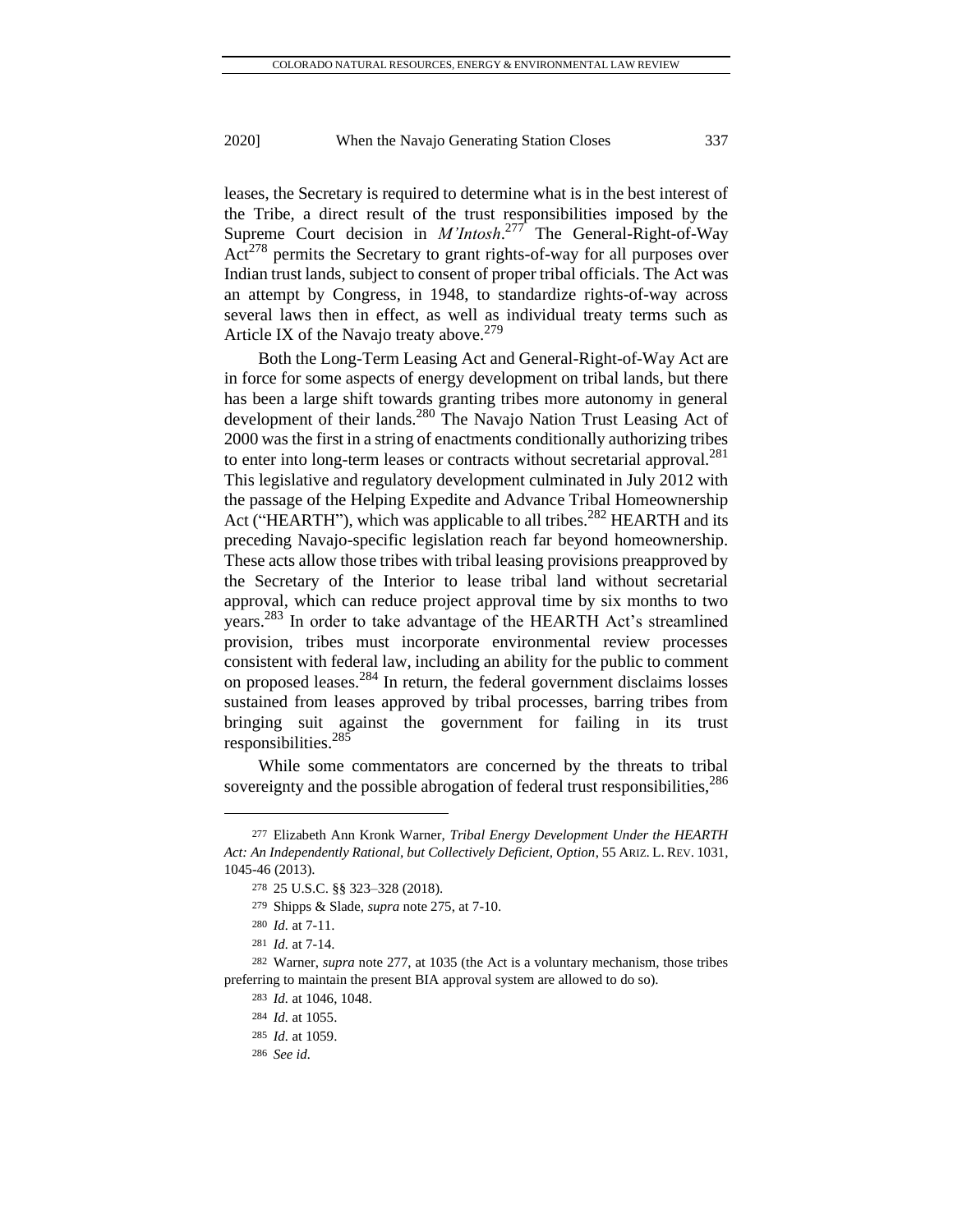legislation like the HEARTH Act is a positive development for those looking to build renewable energy projects on tribal lands. Tribal autonomy in leasing, and the lack of mineral involvement in renewable projects, dramatically reduces the forty-nine bureaucratic steps necessary to develop traditional energy projects on tribal lands.<sup>287</sup> These developments, when coupled with the continuing maturation of the renewable energy industry, have positioned the Navajo and Hopi Tribes in a much better position than they were when the Mohave Generating Station closed in 2006.

### *D. Navajo Code*

Navajo law, regulation, and policy are aligned with fostering renewable energy and provide a robust framework for considering applications to develop on tribal land.

The Navajo Nation Environmental Protection Agency ("NNEPA") has a comprehensive set of laws and regulations covering solid waste, clean water, Comprehensive Environmental Response, Compensation, and Liability Act, air pollution, and a general Environmental Policy Act.<sup>288</sup> The Environmental Policy Act establishes the Nation's policy to "promote harmony and balance between the natural environment and people of the Navajo Nation."<sup>289</sup> The Navajo Nation is then required to employ its governmental authority to promote to the fullest practicable extent "recycling and the use of renewable resources to ensure that the level of use of renewable resources does not exceed that which is sustainable… to attain the widest range of beneficial uses of the environment without degradation."<sup>290</sup>

A company wishing to use Navajo land for a project must submit an application to the General Land Development Department with relevant geospatial information and purpose.<sup>291</sup> While the Land Department considers a possible lease, the NNEPA considers permits required under applicable environmental laws.<sup>292</sup> In order to ease the burden of

<sup>287</sup> *Id.* at 1041.

<sup>288</sup> *Laws and Regulations*, NAVAJO NATION ENVTL. PROTECTION AGENCY, [https://www.navajoepa.org/main/index.php?option=com\\_content&view=article&id=51&](https://www.navajoepa.org/main/index.php?option=com_content&view=article&id=51&Itemid=140) [Itemid=140](https://www.navajoepa.org/main/index.php?option=com_content&view=article&id=51&Itemid=140) (last visited Apr. 24, 2018).

<sup>289</sup> Navajo Nation Environmental Policy Act, 4 N.N.C. § 901 (2014).

<sup>290</sup> Navajo Nation Environmental Policy Act, 4 N.N.C. § 903 (2014).

<sup>291</sup> *General Land Development Department Program Information*, NAVAJO LAND DEPT.[, http://dinehbikeyah.org/Home/gldd](http://dinehbikeyah.org/Home/gldd) (last visited Feb. 10, 2020).

<sup>292</sup> Uniform Regulations for Permit Review, Administrative Enforcement Orders, Hearings, and Rulemakings under Navajo Nation Environmental Acts § 101.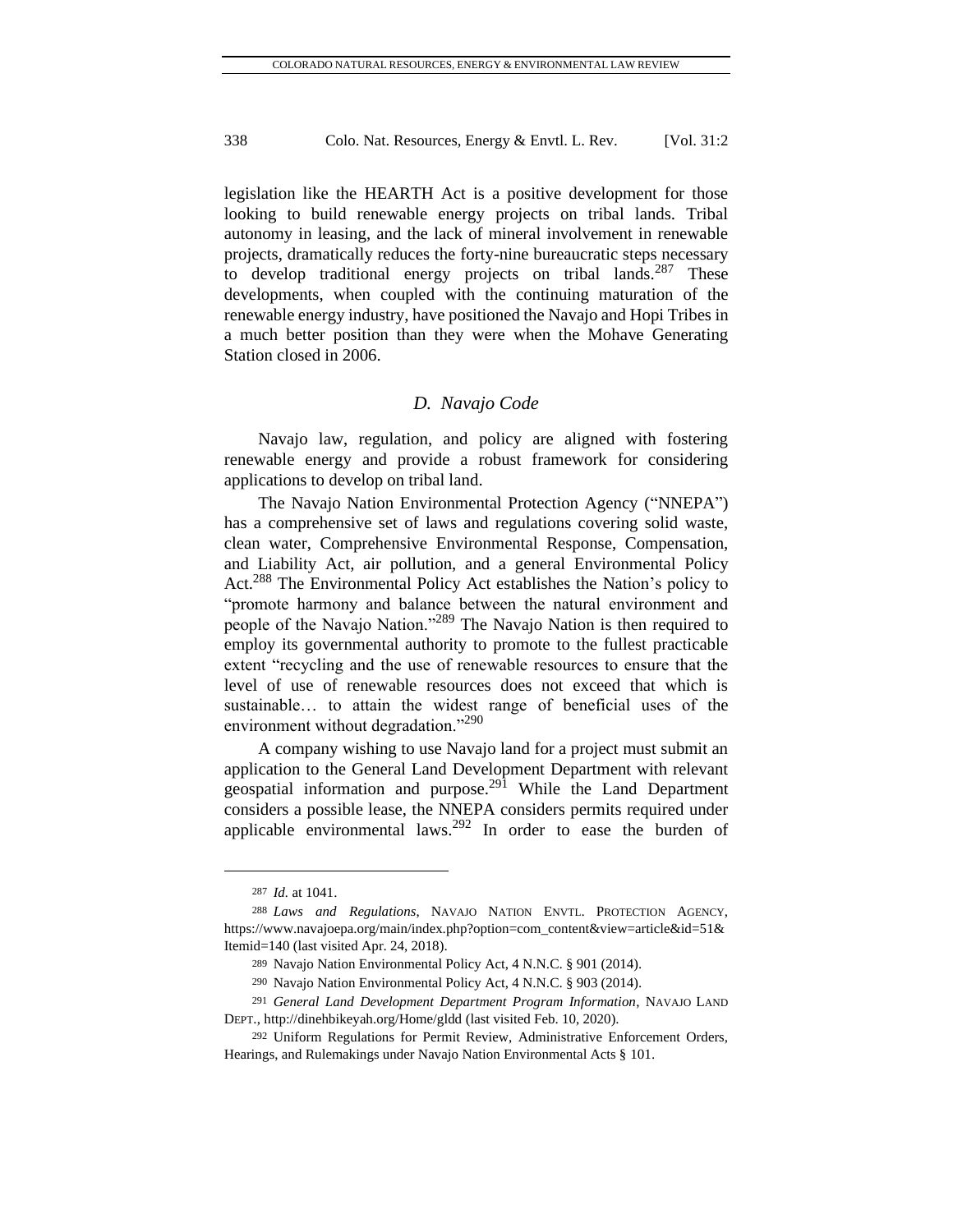compliance and increase the speed of decisions, projects requiring more than one permit are able to submit consolidated permit applications.<sup>293</sup> The Director of the NNEPA will then decide whether or not to prepare a draft permit and initiate a notice-and-comment period, with similar provisions to the Administrative Procedure Act.<sup>294</sup> The comparative robustness of Navajo law, regulation, and staff for processing applications make it a preferable partner for project development.

Beyond land use, companies looking to develop on Navajo land must comply with the Navajo Preference in Employment Act. It was adopted by the Navajo Nation Council in 1985.<sup>295</sup> The Act requires employers doing business on Navajo lands to develop job qualifications for any given job, and then give preference to qualified Navajo, qualified Navajo spouses, and then any other qualified applicants.<sup>296</sup> In order to further the aims of the Act, employers complete a written Navajo affirmative action plan with the Office of Navajo Labor Relations.<sup>297</sup> Even if a private entity decides to redevelop the NGS or Kayenta site, the company would benefit from recruiting and training local tribal members. There is a pool of skilled workers from the construction and operation of the Kayenta Solar Facility, as well as former NGS workers and managers who did not accept jobs elsewhere when the plant closed.

# III. PROJECT DEVELOPMENT THROUGH THE SAFTY MODEL: OVERVIEW

Professor Safty's model is based on securing and integrating eleven primary documents and contracts necessary to secure a financing agreement for a renewable energy project.<sup>298</sup> After a brief overview of project finance, I will explain the eleven-document framework and identify which will benefit most from the existing NGS infrastructure and arrangements. While the framework may appear linear, many of the contracts are formed concurrently in order to reduce costs and bring the project to fruition as quickly as possible.

<sup>293</sup> *Id.* § 203.

<sup>294</sup> *Id.* §§ 207–213.

<sup>295</sup> Brian Nichols, *Tribal Employment Preference and Employee Protection Laws*, *in*  NATURAL RESOURCES DEVELOPMENT ON INDIAN LANDS 13A-5 (2011).

<sup>296</sup> Navajo Nation Preference in Employment Act, 4 N.N.C. §§ 601–614 (2010).

<sup>297</sup> Nichols, *supra* note 295, at 13A-6.

<sup>298</sup> Mark Safty, Adjunct Faculty, Univ. of Colo. Law, Overview of Project Development and Finance, Renewable Energy Project Finance and Development (Oct. 2, 2017) (lecture) (notes and presentation on file with journal).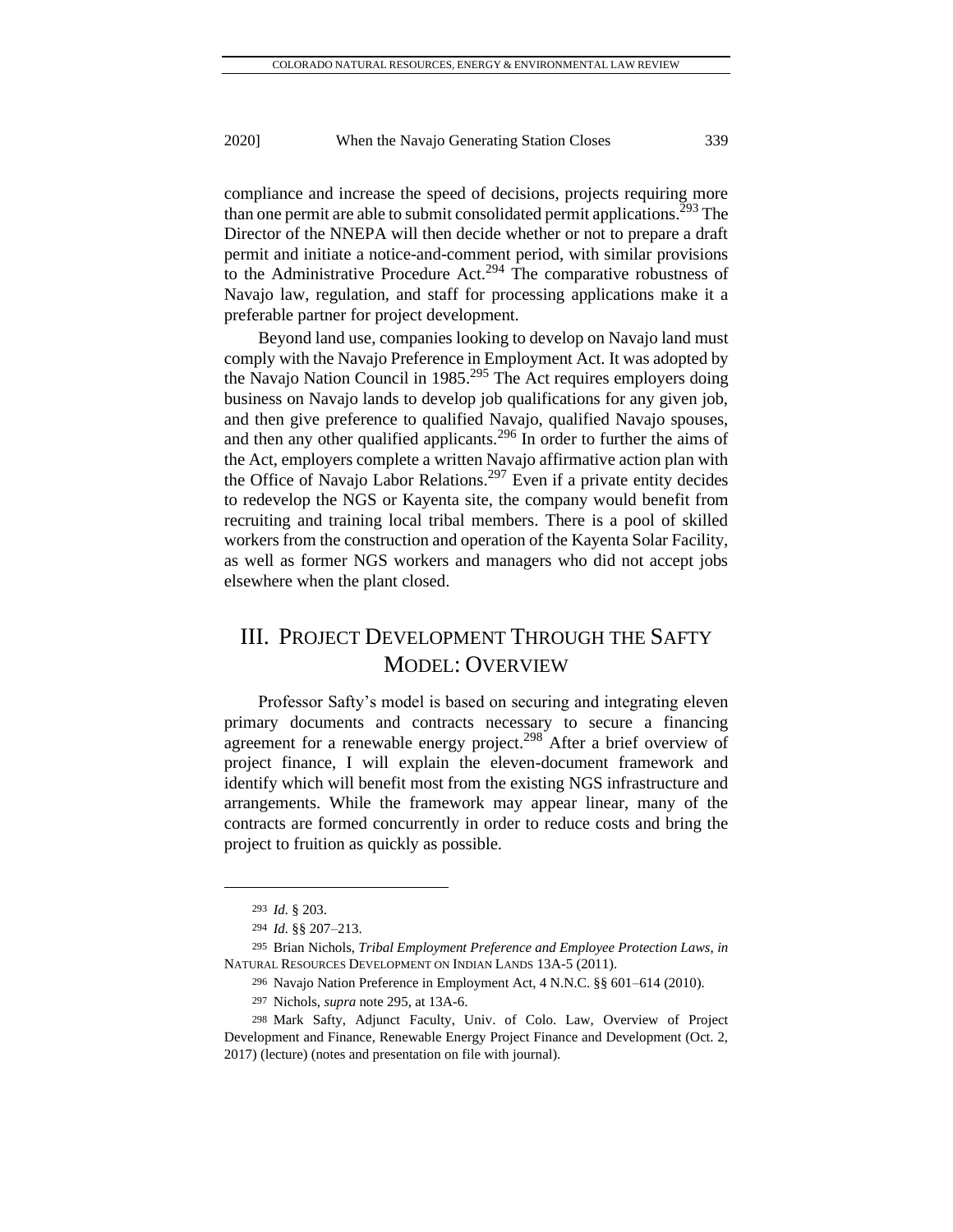#### *A. What is Project Finance?*

One practitioner opined that project finance is difficult to describe, but easy to spot.<sup>299</sup> Project finance is a highly structured financing technique for funding the cost of a project, conducted by a special-purpose project company (typically an LLC).<sup>300</sup> These companies are thinly capitalized and their primary assets consist of the body of contracts and licenses negotiated by the company in preparation of the project. $301$ Successful companies will: thoroughly define the parties, relationships, and responsibilities of the project actors; allocate risk appropriately; and establish a complete and fully integrated legal and contractual infrastructure that can provide a basis for financing.<sup>302</sup> Once the legal and contractual infrastructure is complete, the company can approach banks to finance the project. Unlike corporate finance, the bank will not look at the company as a whole but rather at the single flow of revenue the proposed project will provide as the basis for secured lending.<sup>303</sup> The bank will, among other things, consider five primary factors when assessing a proposal:

- whether the facility can function profitably as an independent, stand-alone business;
- the creditworthiness of contract participants;
- whether the technology is proven on a commercial scale;
- if there is a predictable legal and regulatory framework to uphold contractual agreements; and
- $\bullet$  the projected cash flows' ability to service the debt.<sup>304</sup>

<sup>299</sup> Phillip Fletcher & Cathy Marsh, *The Art of Getting a Project Finance Deal Through*, MILBANK, TWEED, HADLEY & MCCLOY LLP 3 (2014), https://www.milbank.com /images/content/1/3/13183/project-finance-overview.pdf.

<sup>300</sup> Mark Safty, Adjunct Faculty, Univ. of Colo. Law, Overview of Project Development and Finance (Oct. 9, 2017) (lecture) (notes and presentation on file with journal).

<sup>301</sup> Phillip Fletcher & Cathy Marsh, *The Art of Getting a Project Finance Deal Through*, MILBANK, TWEED, HADLEY & MCCLOY LLP 3 (2014), https://www.milbank.com /images/content/1/3/13183/project-finance-overview.pdf.

<sup>302</sup> Mark Safty, Adjunct Faculty, Univ. of Colo. Law, Fundamentals of project Finance, Renewable Energy Project Finance and Development (Sep. 25, 2017) (lecture) (notes and presentation on file with journal).

<sup>303</sup> *Id.*

<sup>304</sup> *Id.*; Evelyn Lim & James Berger *Guide to Renewable Energy Project Contracts*, *in* RENEWABLE ELECTRIC ENERGY LAW, DEVELOPMENT, AND INVESTMENT 12-1, (Nov. 2013).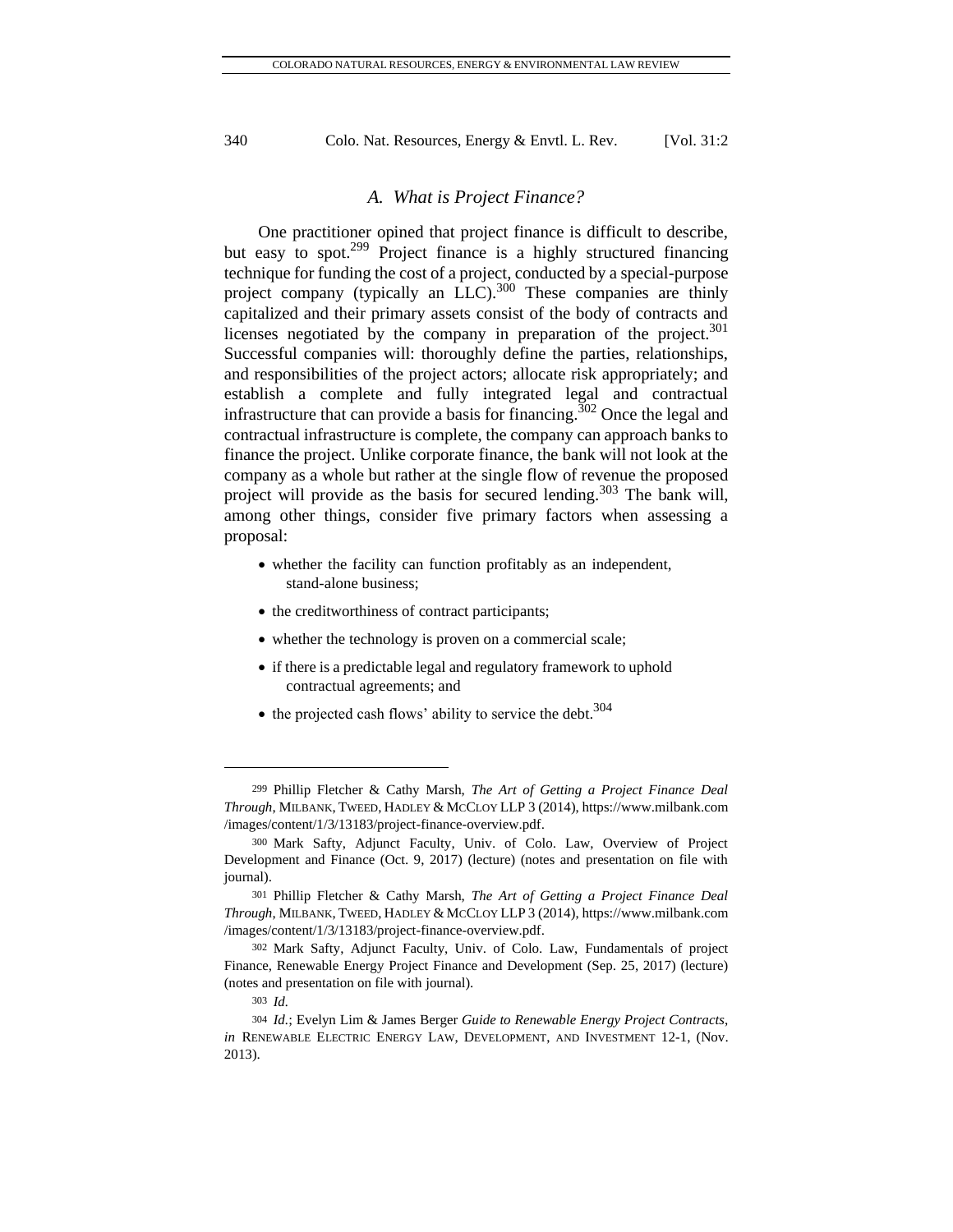Because the solvency of a project is premised on the strength of the contracts and parties involved, it makes sense to view redevelopment of the NGS and Kayenta Mine through the lens of Professor Safty's document framework.

# *B. Eleven-Document Framework*

Prior to seeking financing, a project company must have the entire framework of the proposed facility settled for the long-term. Before beginning the process, the project owners will need to form a contract between themselves and the project company in a JOINT VENTURE AGREEMENT. This agreement will govern the management structure and decision making of the company, capital contributions, defaults, remedies, and transfer restrictions.<sup>305</sup> Forming a non-recourse entity for financing has several advantages for private and tribal companies looking to finance on reservations, especially after the HEARTH Act and other similar legislation limited federal liability for projects on Indian land.

Once formed, the project company will need to assess production capacity of a given area and secure the necessary SITE CONTROL AGREEMENTS to do preliminary testing, construction, and operation.<sup>306</sup> The leases and easements must be sufficient for continual operation of the site and address any restrictions by the landowner, actions on default, water access, and any decommissioning provisions. Once site access is secured, the company can begin assembling the necessary PERMITS for the project. Permitting can implicate tribal, local, state, and federal requirements covered in the electricity regulation overview section.<sup>307</sup> Depending on the breadth of the project, transmission site permitting can be especially difficult because each local authority must approve the location of the lines. A lawyer can spend their entire career permitting the transmission for a single project.<sup>308</sup> Current NGS transmission capacity is one of the greatest arguments for transitioning the site to a renewable energy facility.

A POWER PURCHASE AGREEMENT ("PPA") is necessary to secure the revenue stream to service project debt and produce revenue for the project company.<sup>309</sup> Any proposed project replacing the NGS will need to find a

<sup>305</sup> Mark Safty, Adjunct Faculty, Univ. of Colo. Law, Overview of Project Development and Finance (Oct. 9, 2017) (lecture) (notes and presentation on file with journal).

<sup>306</sup> *Id.*

<sup>307</sup> *Id.*

<sup>308</sup> *Id.*

<sup>309</sup> *Id.*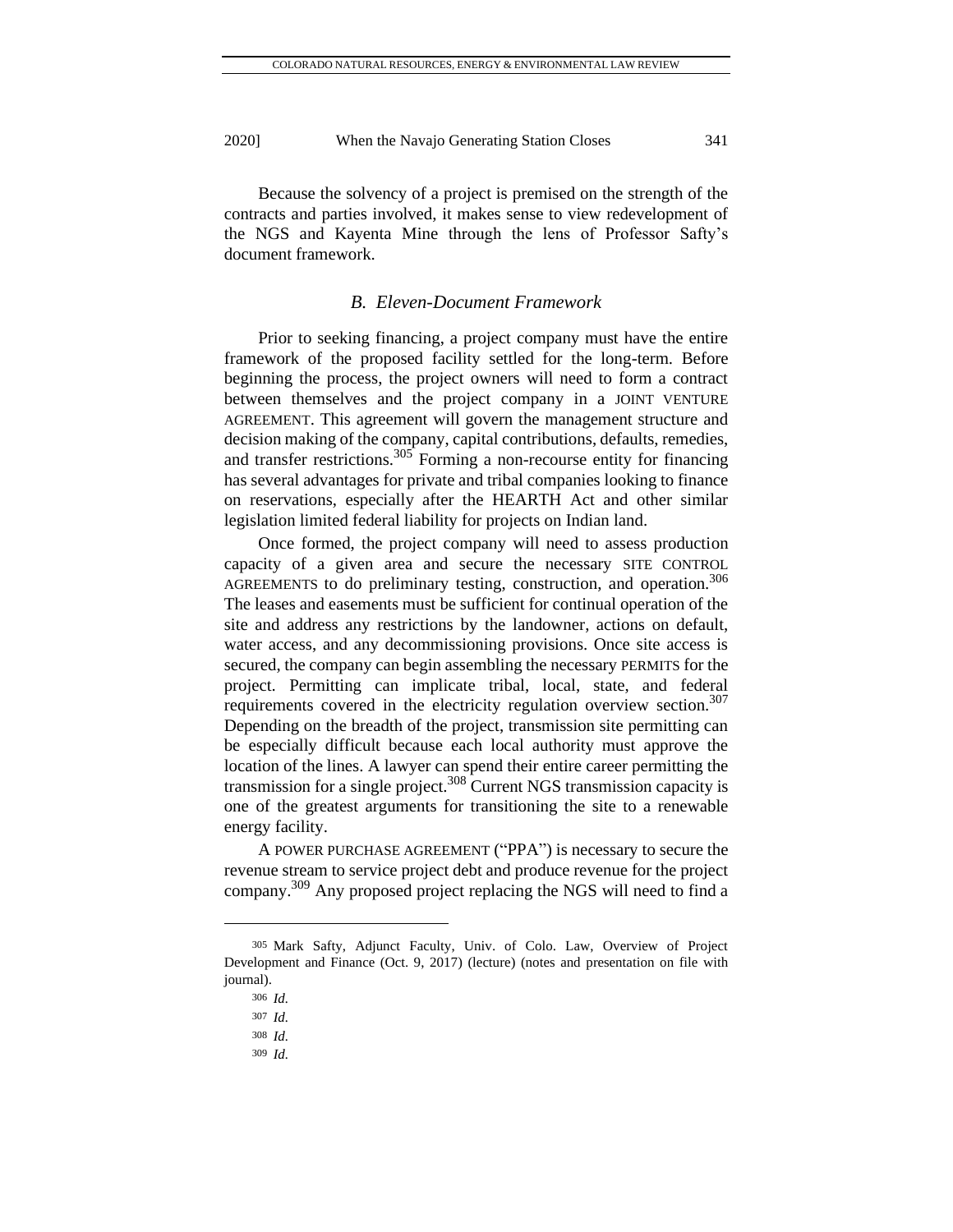utility, central procurement agency, government body, or private sector customer to purchase power over a long-term period in a flexible contract that accounts for the intermittency of renewable power and changes in economic conditions of the electric sector.<sup>310</sup> In order to deliver electricity to the power-purchaser, any project will have to be connected to the grid via an INTERCONNECTION AGREEMENT with the RTO or utility.<sup>311</sup> When a project is starting from scratch and requires new transmission facilities, a project company must procure a feasibility study, system impact study, and interconnection facilities study.<sup>312</sup> As these studies evaluate the technical requirements of bringing new power onto the grid, a renewable project collocated with the NGS transmission facilities requires far fewer technical assessments. Successful PPA and interconnection agreements will be heavily dependent on the production capacity, size, and economics of a proposed site project and market conditions at the time of negotiation and completion.

The project company will need to secure CONSTRUCTION CONTRACTS, EQUIPMENT SUPPLY AGREEMENTS, and an OPERATION AND MANAGEMENT AGREEMENT to build and operate the facility. While it is common for wind projects to purchase equipment directly from vendors, solar projects often enter into a consolidated contract where the construction contractor is responsible for procuring equipment.<sup>313</sup> This is because panel manufacturers are often vertically integrated and able to offer a "shrink-wrapped" or "turn-key" project, where the company provides for the engineering, supplies, and construction of a facility.<sup>314</sup> Key issues in these contracts include a precise description of work, completion milestones, defaults and remedies, and testing provisions.<sup>315</sup> Most project companies are designed to finance and build a renewable energy facility, but they often lack the capacity to operate the facility.<sup>316</sup> The company will seek an operator to handle electricity production, maintenance, and repair of the project. Major considerations for the agreement include specifying the duties of the operator, an annual budget and operating plan, warranty claim procedures, employment plans,

<sup>310</sup> Mark Safty, Adjunct Faculty, Univ. of Colo. Law, Competitive Procurement of Electricity and Introduction to PPAs (Oct. 30, 2017) (lecture) (notes and presentation on file with journal).

<sup>311</sup> Mark Safty, Adjunct Faculty, Univ. of Colo. Law, Overview of Project Development and Finance (Oct. 9, 2017) (lecture) (notes and presentation on file with journal).

<sup>312</sup> *Id.*

<sup>313</sup> Lim & Berger, *supra* note 304, at 12-2.

<sup>314</sup> *Id.*

<sup>315</sup> Safty, *supra* note 300.

<sup>316</sup> *Id.*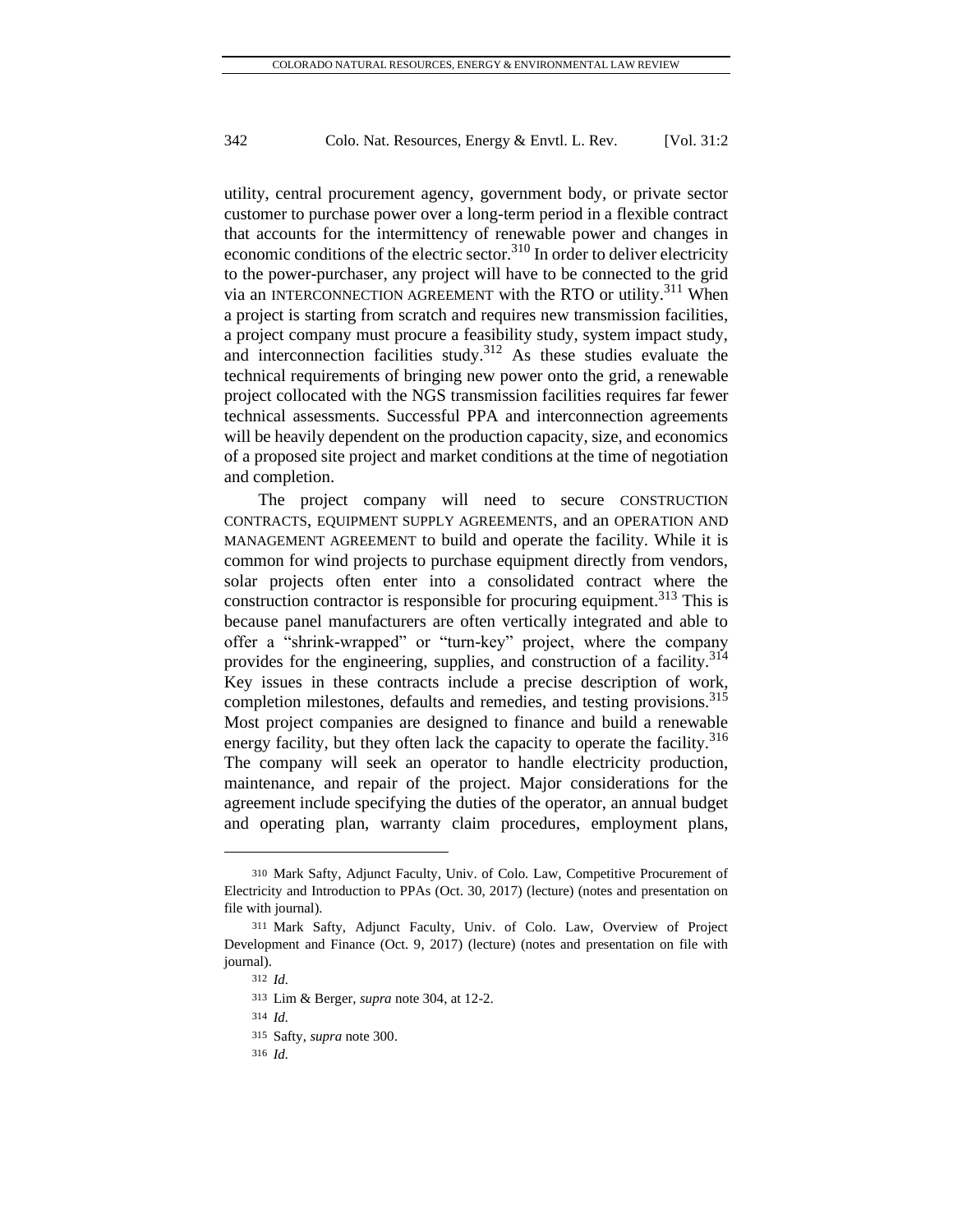limitations on the rights of the operators, and limitation of liability.<sup>317</sup> It is important that any WARRANTIES are properly integrated with the construction, equipment supply, and operation contracts to prevent damage or failure of equipment to fall into coverage gaps.<sup>318</sup>

Finally, the project company will have to manage its AGREEMENTS WITH CONSULTANTS AND ADVISORS who will provide financial modeling, risk analysis, warranty inspection, environmental consultation, or other services implicated by an individual project.<sup>319</sup> These services will be key to complying with permitting requirements, conducting environmental assessments at all levels, and determining if the project will be viable at different sizes and power purchase prices.<sup>320</sup> Once all of these contracts and agreements have been properly integrated, the project company can approach banks in order to successfully reach a financing agreement.

# IV. ADVANTAGES OF THE NGS SITE FOR PROJECT **DEVELOPERS**

The NGS site presents several advantages for project-financed development of renewable energy facilities. Existing infrastructure and agreements greatly simplify the process of securing site control agreements, completing the permitting process and the interconnection agreement. The Navajo will benefit from the opportunity to redevelop NGS land, either by forming their own development companies or by partnering with non-tribal companies. Whether tribal or not, a project company will also benefit from the presence of the Kayenta Solar Project on Navajo lands. The Kayenta Project, the first tribally owned utility-scale facility, has proven the viability of such projects on the reservation and will provide a base of experienced labor to comply with tribal employment  $laws.<sup>321</sup>$ 

<sup>317</sup> *Id.*

<sup>318</sup> *Id.*

<sup>319</sup> *Id.*

<sup>320</sup> *Id.*

<sup>321</sup> Associated Press, *Navajo Solar Project Now Producing Electricity*, AZCENTRAL.COM, (Aug. 29, 2017, 1:52 PM), [https://www.azcentral.com/story/money/](https://www.azcentral.com/story/money/%20business/energy/2017/08/29/navajo-nations-first-solar-project-now-producing-electricity-13-000-homes/613443001/)  [business/energy/2017/08/29/navajo-nations-first-solar-project-now-producing-electricity-](https://www.azcentral.com/story/money/%20business/energy/2017/08/29/navajo-nations-first-solar-project-now-producing-electricity-13-000-homes/613443001/)[13-000-homes/613443001/.](https://www.azcentral.com/story/money/%20business/energy/2017/08/29/navajo-nations-first-solar-project-now-producing-electricity-13-000-homes/613443001/)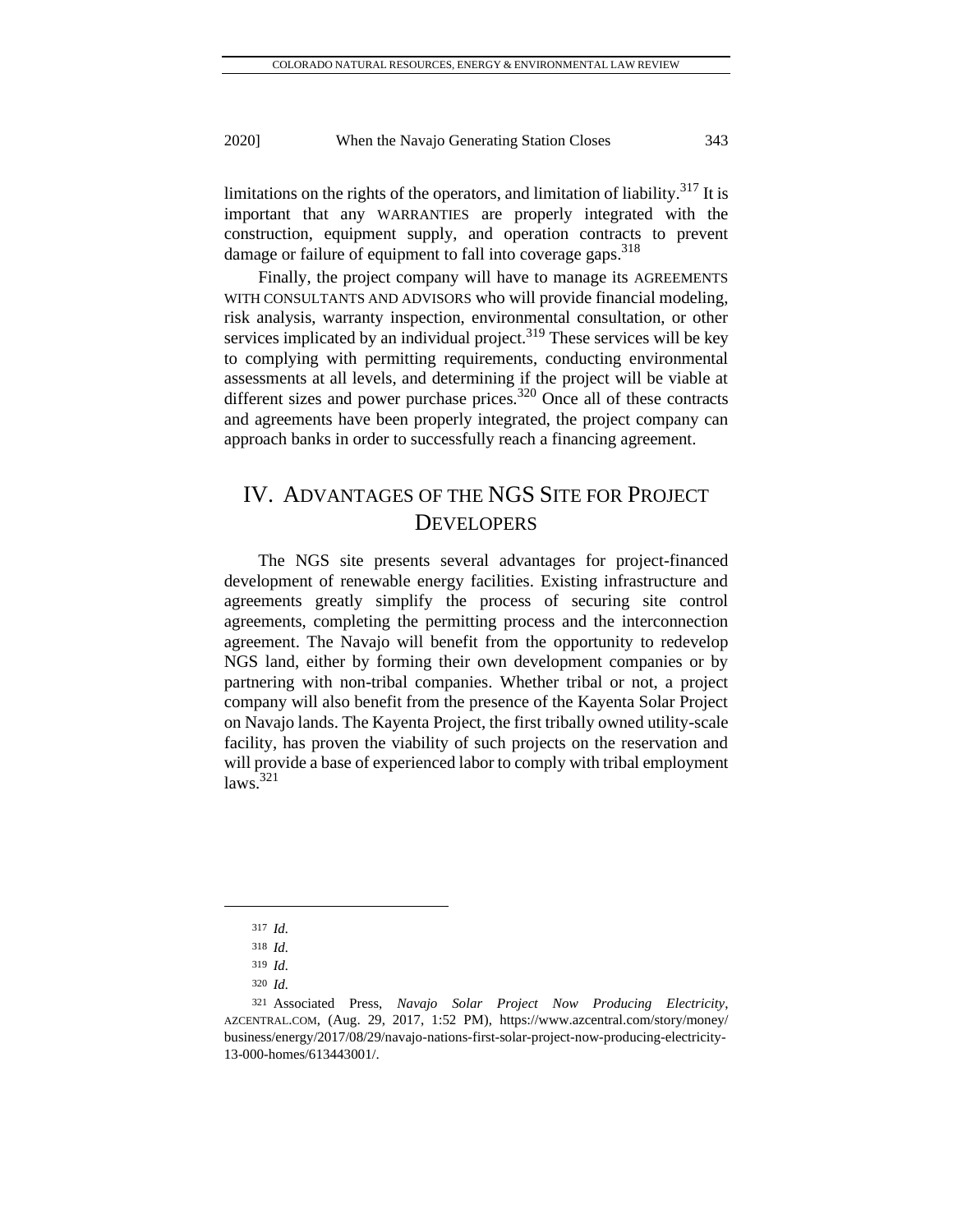#### *A. Joint Venture Agreement*

The main consideration for non-tribal companies looking to redevelop the NGS or Kayenta mine is the federal waiver of liability under the HEARTH Act. While this could be an obstacle to traditional financing, the limited-recourse nature of project development LLCs makes it unlikely that this provision of the HEARTH Act will dissuade private project developers. If a tribe decides to form an LLC to develop a renewable energy facility, they will have the opportunity to modify the traditional project finance model. Rather than leaving the LLC thinly capitalized, the Tribe could invest some of the ongoing lease payments from the NGS owners into the corporation, with a total possible valuation of \$110 million over thirty-five years.<sup>322</sup> Increased capitalization of the project LLC will reduce the amount of money needed to develop a project, reducing risk to lenders.

#### *B. Resource Density, Site Control, and Access*

Arizona has extremely strong solar production potential, with a considerable land mass at the top of the fifty-state resource range of more than 5.75 kWh/m<sup>2</sup>/day.<sup>323</sup> Much of the Navajo and Hopi reservations have resource ranges of 5.25 to 7.5 kWh/m<sup>2</sup>/day.<sup>324</sup> Wind potential is much lower across the reservations at an large portions of the reservations sitting at an annual windspeed of 4.0-6 m/s at 80m in height.<sup>325</sup> While higher than significant portions of the southeastern United States, the average speed in the Southwest pales in comparison to the averages exceeding 7.0 m/s on the Great Plains and over 10 m/s in parts of Wyoming.<sup>326</sup> Prospective developers will likely focus on proven passive solar power. The potential for solar development in the area has already been exploited by the Navajo Tribal Utility Authority, which began operating the Kayenta Solar Facility

<sup>322</sup> Ryan Randazzo, *Navajo Nation Considering Coal Plant Lease*, AZCENTRAL.COM, (May 25, 2017, 1:15 PM), [https://www.azcentral.com/story/money/business/energy/2017](https://www.azcentral.com/story/money/business/energy/2017%20/05/25/navajo-nation-seeks-water-power-generating-station-coal-plant-lease/345997001/)  [/05/25/navajo-nation-seeks-water-power-generating-station-coal-plant-lease/345997001/.](https://www.azcentral.com/story/money/business/energy/2017%20/05/25/navajo-nation-seeks-water-power-generating-station-coal-plant-lease/345997001/)

<sup>323</sup> National Renewable Energy Laboratory, *U.S. Annual Solar GHI*, (May 4, 2020), https://www.nrel.gov/gis/solar.html.

<sup>324</sup> *Id.*

<sup>325</sup> Billy J. Roberts, *Wind Resources of the United States*, NREL (May 4, 2020), https://www.nrel.gov/gis/assets/images/wtk-80m-2017-01.jpg

<sup>326</sup> *Id.*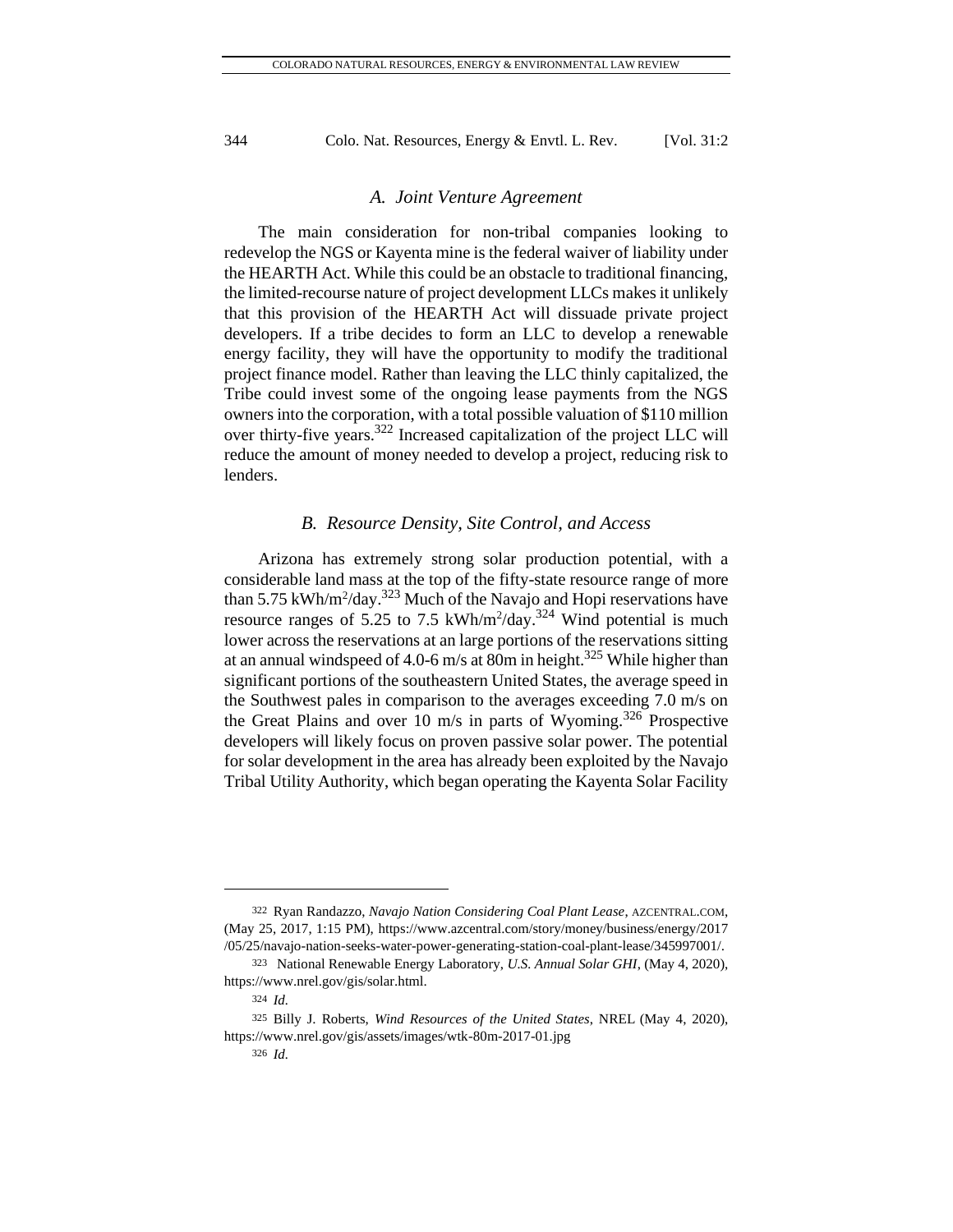in 2017, which is less than 100 miles from Page.<sup>327</sup> The 27.3 megawatt Kayenta facility provides enough electricity for about  $13,000$  homes.<sup>328</sup>

Depending on the exact terms of any agreement to reclaim the NGS site, the Navajo Nation will control access to the facility site, the electric railway to the Kayenta Mine transfer station, and the lands encompassing the mine.<sup>329</sup> A major advantage to using these lands is that there is only one owner to negotiate with. The area is already developed with the necessary easements and physical infrastructure to allow access from major thoroughfares to a future renewable generating station. There are unlikely to be many restrictions by the Navajo Nation on the terms of testing, constructing, or operating a renewable facility, as these impacts will be quantitatively and qualitatively less intensive than those of a largescale coal power plant. The Navajo also enjoy the ability to approve their own leases without secretarial approval, and because a renewable project does not involve mineral development, large swaths of federal bureaucracy do not apply. The operations of the NGS also leave assured access to an overlooked requirement in renewable energy development: the very water left by the NGS and the amount of water unused under current Navajo permits.<sup>330</sup>

Extensive production potential, simplified site access and control, as well as a secured source of water make the NGS site an excellent candidate for renewable energy project finance. These factors greatly reduce the amount of due diligence, negotiation, transaction costs, and uncertainty associated with a typical new renewable energy project. Such a project also enjoys a simplified federal framework of lease approval where the Navajo could make an ultimate decision on the NGS site.

### *C. Permits*

The permitting process for a renewable energy project at either the NGS or Kayenta Mine is greatly simplified by the ability of a new project to use existing infrastructure. A solar array has a much smaller environmental impact than a coal-fired power plant and is unlikely to have significant negative impacts when compared to the previous forty-four

<sup>327</sup> *See Navajo Solar Project Now Producing Electricity*, *supra* note 321; Kristen Allen, *NTUA, Kayenta solar project chart path to the future*, NAVAJO TIMES,(Oct. 3, 2019), [https://navajotimes.com/biz/ntua-kayenta-solar-project-chart-path-to-the-future/.](https://navajotimes.com/biz/ntua-kayenta-solar-project-chart-path-to-the-future/)

<sup>328</sup> *Navajo Solar Project Now Producing Electricity*, *supra* note 321.

<sup>329</sup> Ryan Randazzo, *Navajo Nation considering coal plant lease*, AZCENTRAL.COM (May 25, 2017), [https://www.azcentral.com/story/money/business/energy/2017/05/25/n](https://www.azcentral.com/story/money/business/energy/2017/05/25/)a vajo-nation-seeks-water-power-generating-station-coal-plant-lease/345997001/.

<sup>330</sup> *See supra* pp. 327–28 (discussion of the Jemez Pueblo solar project).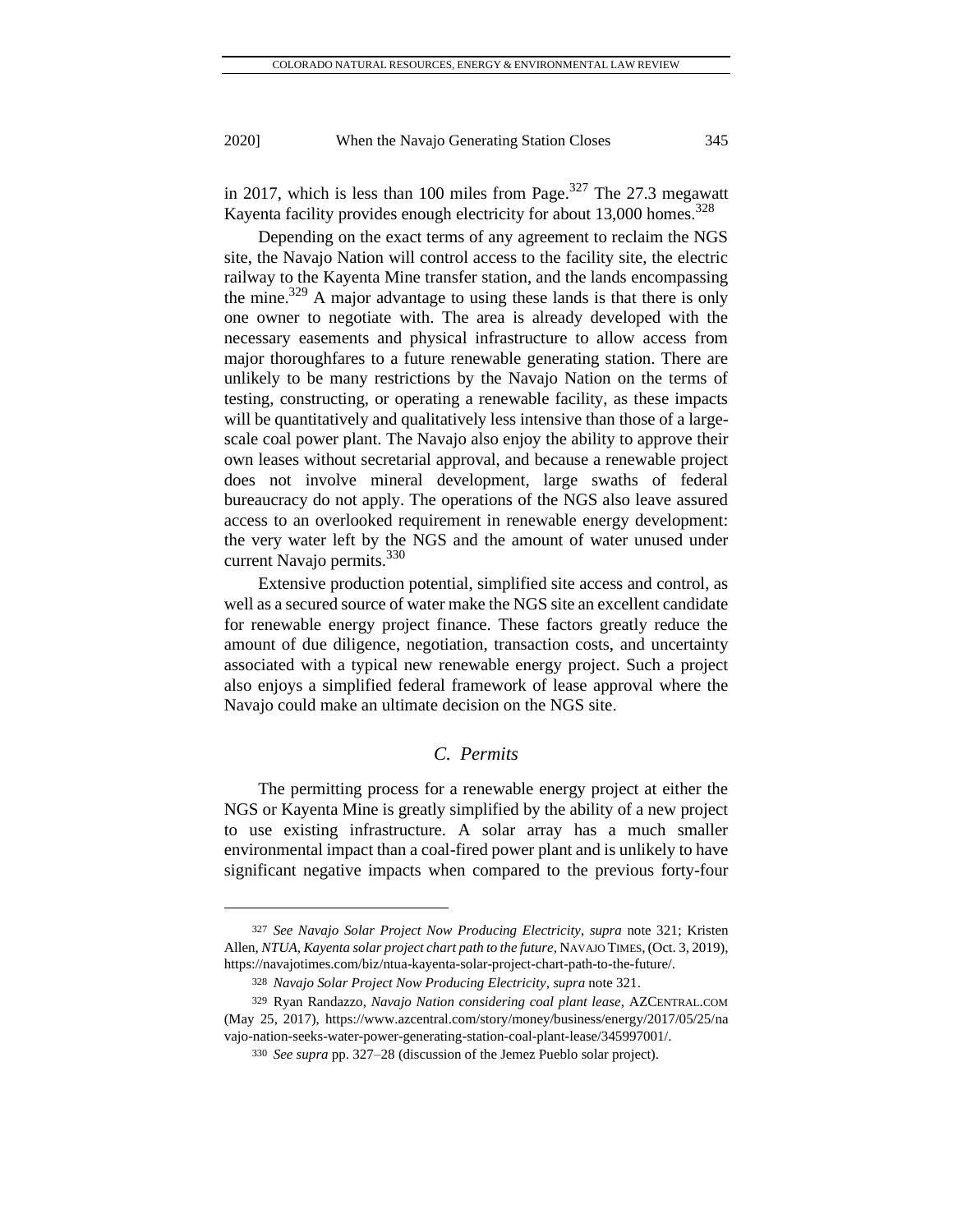years of NGS operation. The level of remediation necessary for solar panels to be installed and operated on these sites is also less extensive and expensive than if the land were to be reclaimed for other uses.  $331$  Urban areas have had success in remediating brownfield sites to host solar arrays where no other use would be appropriate or further remediation is not costeffective.<sup>332</sup>

The greatest benefit of the NGS site is the existing transmission capacity. Securing the permits necessary to build transmission capacity to electricity markets can take an inordinate amount of time, and larger transmission projects require a special kind of stamina to succeed. The Chokecherry and Sierra Madre project, a 3,000 megawatt wind project in southwestern Wyoming, has been working since 2005 to permit 730 miles of high-voltage transmission from the production site to Southern California markets. $333$  The ready-made availability of 2,250 megawatts on 800 miles of transmission lines left by the NGS is more than any project will be able to use on the sites available and greatly reduces the transaction costs, planning, and uncertainty in building a solar array at the NGS site as opposed to another location without existing infrastructure.<sup>334</sup> As part of the extension lease for the operation from 2017-2019, there is an agreement for at least a portion of the NGS transmission capacity for up to thirty-five years, with access to the lines valued at \$80 million.<sup>335</sup>

The sweep of Navajo environmental protection legislation and regulation is robust enough for the Nation to decide on new permits and leases under HEARTH legislation. This is good news for developers as it greatly reduces the layers of federal bureaucracy and shortens the development timeline. Tribal or private development companies will

<sup>331</sup> PHILIP WARBURG, HARNESS THE SUN: AMERICA'S QUEST FOR A SOLAR-POWERED FUTURE 79–81 (2016).

<sup>332</sup> *Id.*

<sup>333</sup> James Temple, *How to Get Wyoming Wind to California, and Cut 80% of U.S. Carbon Emissions*, SUSTAINABLE ENERGY, MIT TECHNOLOGY REVIEW (Dec. 28, 2017), [https://www.technologyreview.com/s/609766/how-to-get-wyoming-wind-to-california](https://www.technologyreview.com/s/609766/how-to-get-wyoming-wind-to-california-and-cut-80-of-us-carbon-emissions/)[and-cut-80-of-us-carbon-emissions/.](https://www.technologyreview.com/s/609766/how-to-get-wyoming-wind-to-california-and-cut-80-of-us-carbon-emissions/)

<sup>334</sup> Ryan Randazzo, *Plant's power lines could aid solar, wind projects*, AZCENTRAL.COM (Apr. 26, 2017), [https://www.azcentral.com/story/money/business/ener](https://www.azcentral.com/story/money/business/ener%20gy/2017/04/26/navajo-generating-stations-power-lines-could-benefit-solar-and-wind-development-energy-experts-say/100861896/)  [gy/2017/04/26/navajo-generating-stations-power-lines-could-benefit-solar-and-wind](https://www.azcentral.com/story/money/business/ener%20gy/2017/04/26/navajo-generating-stations-power-lines-could-benefit-solar-and-wind-development-energy-experts-say/100861896/)[development-energy-experts-say/100861896/.](https://www.azcentral.com/story/money/business/ener%20gy/2017/04/26/navajo-generating-stations-power-lines-could-benefit-solar-and-wind-development-energy-experts-say/100861896/)

<sup>335</sup> NAVAJO NATION ENVIRONMENTAL PROTECTION AGENCY, NAVAJO GENERATING STATION CLOSURE PUBLIC INFORMATION SHEET 1 (circa. 2015), [http://www.navajo](http://www.navajo-nsn.gov/News%20Releases/OPVP/2017/June/NGS%20Closure%20Public%20Info%20Sheet_opt.pdf)[nsn.gov/News%20Releases/OPVP/2017/June/NGS%20Closure%20Public%20Info%20S](http://www.navajo-nsn.gov/News%20Releases/OPVP/2017/June/NGS%20Closure%20Public%20Info%20Sheet_opt.pdf) [heet\\_opt.pdf;](http://www.navajo-nsn.gov/News%20Releases/OPVP/2017/June/NGS%20Closure%20Public%20Info%20Sheet_opt.pdf) Ryan Randazzo, *Navajo Nation Oks New Lease for Navajo Station Coal Plant*, AZ CENTRAL.COM (June 26, 2017), [https://www.azcentral.com/story/money/b](https://www.azcentral.com/story/money/)usi ness/energy/2017/06/27/navajo-nation-coal-plant-lease-navajo-generatingstation/429864001/ (as valued by Salt River Project).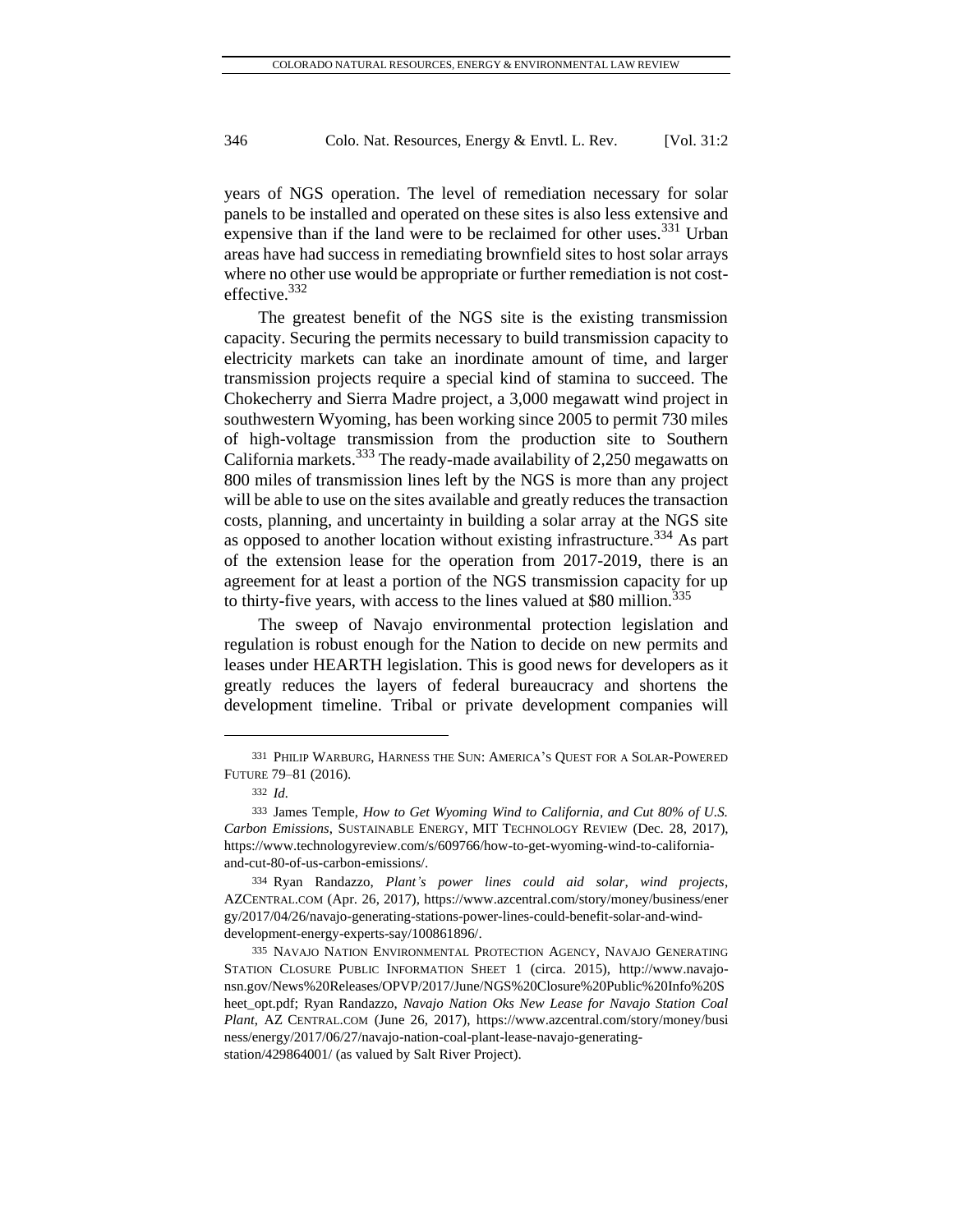benefit from the streamlined permit process under Navajo law.<sup>336</sup> If the Tribe chooses to maintain the base NGS permit for a new energy project on the site, the process would be even simpler. Navajo regulations allow permit modification to only reopen those conditions to be modified, and abrogate the need for public comment.<sup>337</sup> The reduced impact of a solar array—vis-à-vis a coal powerplant—and the requirement for the current NGS operators to mitigate the land to an industrial-acceptable level by virtue of the replacement lease make permitting a renewable energy facility on the NGS site a much less daunting task.

#### *D. PPA/Competitive Procurement*

The NGS site does not provide any inherently advantageous conditions for a new renewable project to secure a PPA. It should be noted that the operators of the NGS decided to shutter the plant because of economic conditions on the electricity spot market and natural gas prices.<sup>338</sup> While it may be possible to market power to the present utilities that take power from the NGS, CAP representatives have called future solar purchases into question. Citing the need to power CAP around the clock and an insufficiently balanced portfolio to manage intermittency, CAP officials stated they were unlikely to purchase future solar energy from the site.<sup>339</sup> Ultimately, success will depend on the economics of any particular installation plan, the ability to secure long-term leases, and the ability to leverage applicable tax credits and renewable energy credits to make power from the site competitive on the open market.<sup>340</sup>

#### *E. Interconnection Agreement*

Any possible interconnection agreement will benefit from the existing NGS infrastructure. Feasibility studies generally rely on the ability of the existing grid to handle additional energy, but a renewable energy facility is unlikely to match the current output of the NGS. As such, technical assessments will focus on the intermittency of renewable energy

<sup>336</sup> Uniform Regulations for Permit Review, Administrative Enforcement Orders, Hearings, and Rulemakings under Navajo Nation Environmental Acts §§204, 207.

<sup>337</sup> *Id.* §§204(c)(2), 207.

<sup>338</sup> Ryan Randazzo, *Officials: Arizona Water Users Better Off Without Navajo Generating Station Coal Plant*, AZCENTRAL.COM (Feb. 16, 2017), https://www.azcentral. com/story/money/business/energy/2017/02/16/officials-arizona-water-users-better-offwithout-navajo-generating-station-coal-plant/98005410/.

<sup>339</sup> *Id.*

<sup>340</sup> Mark D. Safty, *Part 10: Renewable Power Purchase Agreements*, ROCKY MT. MIN. L. FDN., Nov. 2013.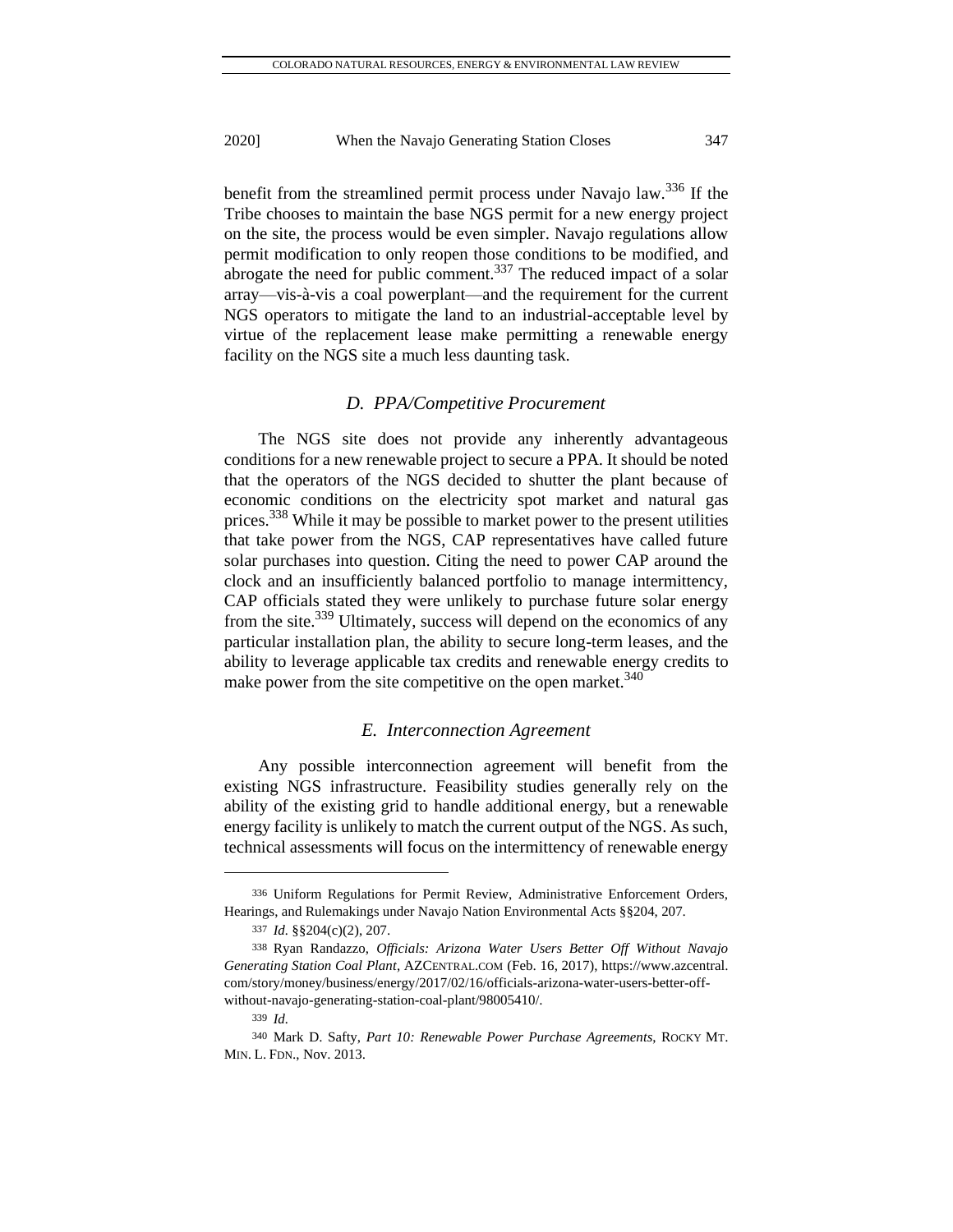production and not on the ability of the grid to handle additional load and an entirely new set of infrastructure to bring new power to market. $341$  This will greatly reduce technical and construction costs to a project company, as well as transactional costs involved with coordination with other utilities and RTOs.

### *F. Construction Contracts*

During construction of the Kayenta Solar Facility, the Navajo Tribal Utility's contractor hired 200 members to work on the project.<sup> $342$ </sup> These members—as well as the permanently employed operators of the facility and former NGS workers—represent a nascent skilled work force for renewable energy projects on the reservation. Any future project developer at the NGS or Kayenta Mine site will be able to tap into these experienced workers to benefit ongoing construction, while the Tribe benefits from reinforcing these skills, and increasing the pool of skilled labor available for future renewable energy projects.

# *G. Equipment Supply Agreement*

The NGS site does not present any advantages for procuring an equipment supply agreement. However, any project company looking to redevelop the site will have to contend with the Trump administration's announced solar and steel tariffs. These tariffs are set to start at thirty percent after the first 2.5 gigawatts of imported capacity, then to decline by five percent each of the following three years to combat Chinese trade practices.<sup>343</sup> These tariffs are expected to cost  $23,000$  jobs across the industry this year and may stifle new solar project growth.<sup>344</sup>

However, it does not present a particular impediment to redeveloping the NGS site or Kayenta Mine. Solar projects across the country will be subject to the same tariff and tax-credit structure. However, the other

<sup>341</sup> Mark Safty, Adjunct Faculty, Univ. of Colo. Law, Overview of Project Development and Finance (Oct. 9, 2017) (lecture) (notes and presentation on file with journal).

<sup>342</sup> Associated Press, *Navajo solar project now producing electricity,* AZCENTRAL.COM (Aug. 29, 2017)[, https://www.azcentral.com/story/money/business/ener](https://www.azcentral.com/story/money/business/ener%20gy/2017/08/29/navajo-nations-first-solar-project-now-producing-electricity-13-000-homes/613443001/)  [gy/2017/08/29/navajo-nations-first-solar-project-now-producing-electricity-13-000](https://www.azcentral.com/story/money/business/ener%20gy/2017/08/29/navajo-nations-first-solar-project-now-producing-electricity-13-000-homes/613443001/) [homes/613443001/.](https://www.azcentral.com/story/money/business/ener%20gy/2017/08/29/navajo-nations-first-solar-project-now-producing-electricity-13-000-homes/613443001/)

<sup>343</sup> Umair Irfan, *The Solar Industry is Bracing for Job Losses after Trump's Tariffs*, VOX (Feb. 7, 2018 12:28 PM), [https://www.vox.com/energy-and-environment/2018/1/22](https://www.vox.com/energy-and-environment/2018/1/22%20/16921244/solar-tariff-white-house-itc-trump)  [/16921244/solar-tariff-white-house-itc-trump.](https://www.vox.com/energy-and-environment/2018/1/22%20/16921244/solar-tariff-white-house-itc-trump)

<sup>344</sup> *Id.*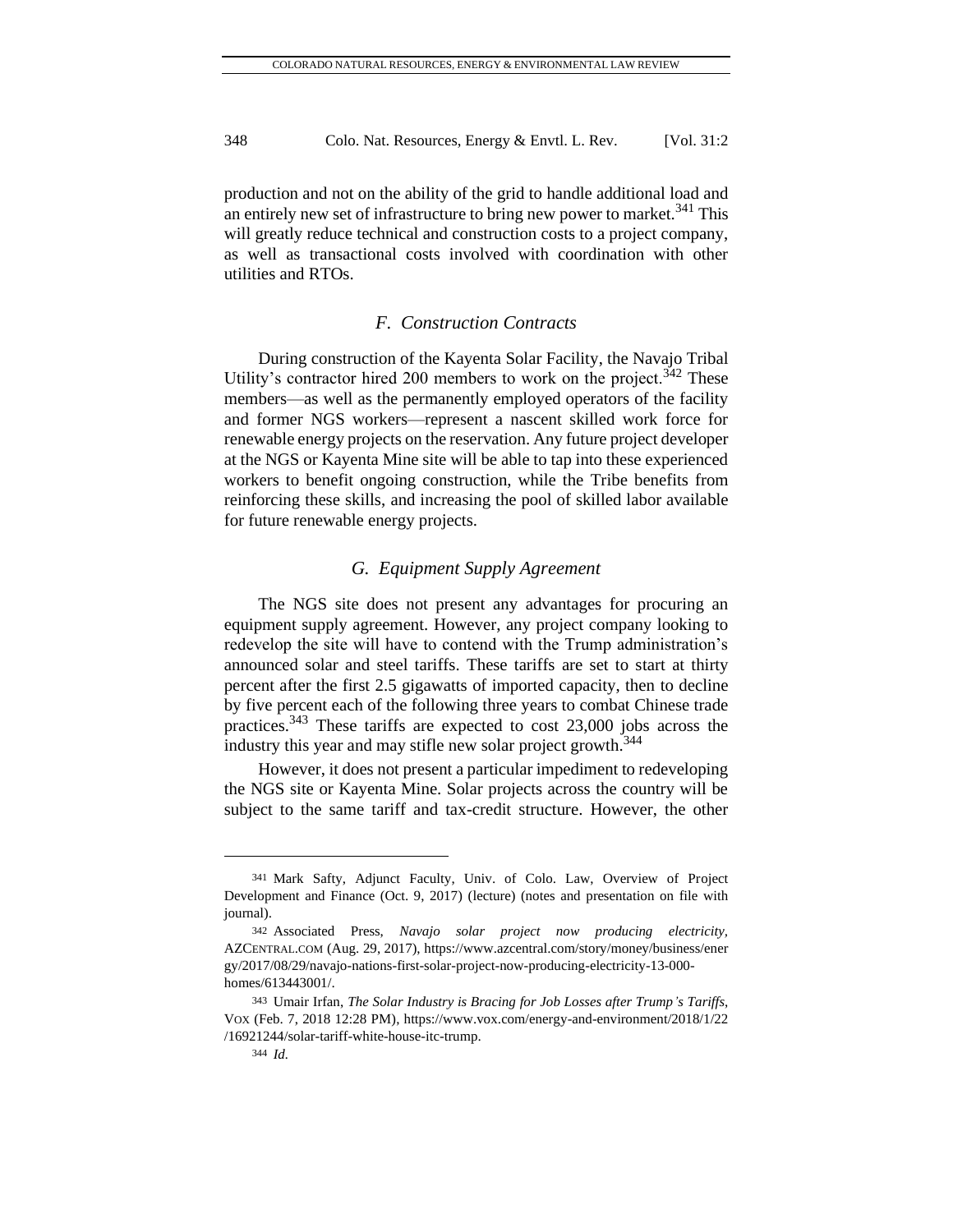advantages inherent to the NGS and Kayenta sites may sufficiently reduce the costs of development to offset or outweigh the tariffs.

#### *H. Operation and Management Agreement*

Redevelopment of the NGS site or Kayenta Mine, especially by a tribal entity, can benefit from the presence of the Kayenta Solar Facility. A tribal or non-tribal LLC may seek for the Navajo Tribal Utility Authority to operate a new solar project. The Utility Authority's pool of experienced personnel, familiarity with tribal regulation and laws, and physical proximity to a new project make it an advantageous operator. Contracting with the Utility Authority also makes sense if the project company plans on selling power to the Navajo and Hopi Nations for domestic and commercial use. Positioning the Utility Authority as a project's operator would also ease any transition by which the project LLC might sell the project to the utility.

#### *I. Warranties: Consultants and Advisory Agreements*

There are no inherent benefits to the warranty process by redeveloping the NGS and associated sites. Warranties, like consultant and advisory agreements, will be subject to general strictures of project finance. The existence of power-production infrastructure already at the site and the less intensive impacts of a renewable facility may reduce consulting and advisory costs for complying with environmental regulations.

#### *J. Financing Agreements*

A project company will have to be extremely diligent in the formation and integration of the contracts and agreements involved in redeveloping the NGS to secure funding. However, the advantages of developing the NGS site outlined in the other ten documents will greatly reduce the transaction costs, amount of work, and uncertainty in the process. Each of these reductions makes it more likely that a facility will be able to function profitably as an independent, stand-alone business. Depending on the extent to which a new project replicates the Kayenta Solar Facility, lending institutions will be able to accurately evaluate the creditworthiness of contract participants, evaluate the ability of the operational concept to perform at a larger commercial scale, and assess the legal and regulatory framework on Navajo lands to uphold the contractual agreements. Favorable conditions left by the NGS coupled with maturation of the renewable energy sector provide an environment wherein projected cash